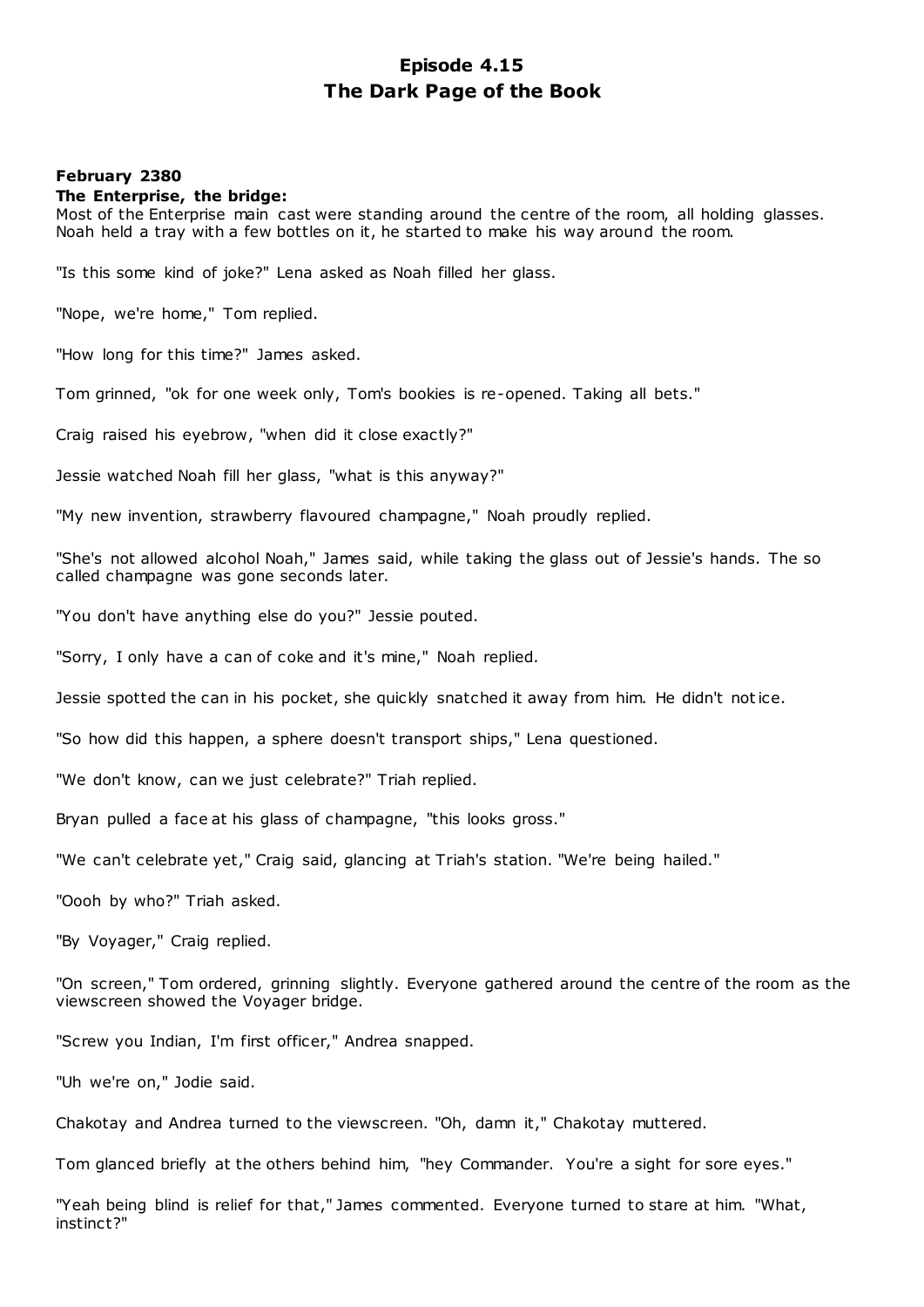"So how did you do it?" Chakotay asked, glaring slightly. Andrea was busy sniggering next to him.

Tom shrugged, "we don't know actually. A Games Sphere pulled is in."

Chakotay's eyes shifted nervously, "you mean you got home by a click of a finger?"

"Kinda," Tom replied.

"Click of a finger? You mean Q did it," Lena said.

"We think so," Chakotay replied.

"Uhoh," Craig muttered.

"Ok, what now?" Lena groaned.

"Well in this area there is us, Voyager, another Federation ship, what looks like the Lillyia Fleet, and a Cardassian ship," Craig replied.

"You mean they're still hanging around? Helm pick up speed," Andrea commanded. The viewscreen got distorted, then it went off.

"What happened?" Tom asked.

The ship shook, the red alert lights and sirens went off. Everyone put down their drinks, or what was left of them.

Daniel rolled his eyes, "hmm, I wonder what's happening, let me think." As he was the closest to Tactical, he started working at it. "Shields are holding."

"It seems like the Cardassians disrupted the hail, cheeky sods," Craig said.

Triah quickly sat down at opps, "you're an idiot Craig. We're being hailed."

"Ah they just wanted attention," Zare commented.

Gal Satai suddenly appeared on the viewscreen, scaring all the crewmembers who have never seen Cardassians before. "Enterprise, lower your shields and prepare to be boarded."

"Actually that would be inconvenient, would you mind telling us why?" Tom said.

"Well if you don't lower your shields and hand over a James Taylor, we'll do it for you," Gal Satai replied.

"Oh I see, no problem," Tom said.

James glared in his direction, "do you want to live until your next birthday?"

"Wait, what do you want him for?" Lena asked.

Gal Satai's eyes focused on James as she spoke, "he is wanted for murder. You've got ten minutes to lower your shields, if you don't we'll destroy you." The viewscreen changed back to normal view.

"Right, so in order to collect and punish a murderer they decide to murder everyone on a ship. That doesn't work," Lena muttered.

"Please, they're Cardassians, it does make sense. Two wrongs make a right with them," Jessie said.

"What should we do?" Triah questioned.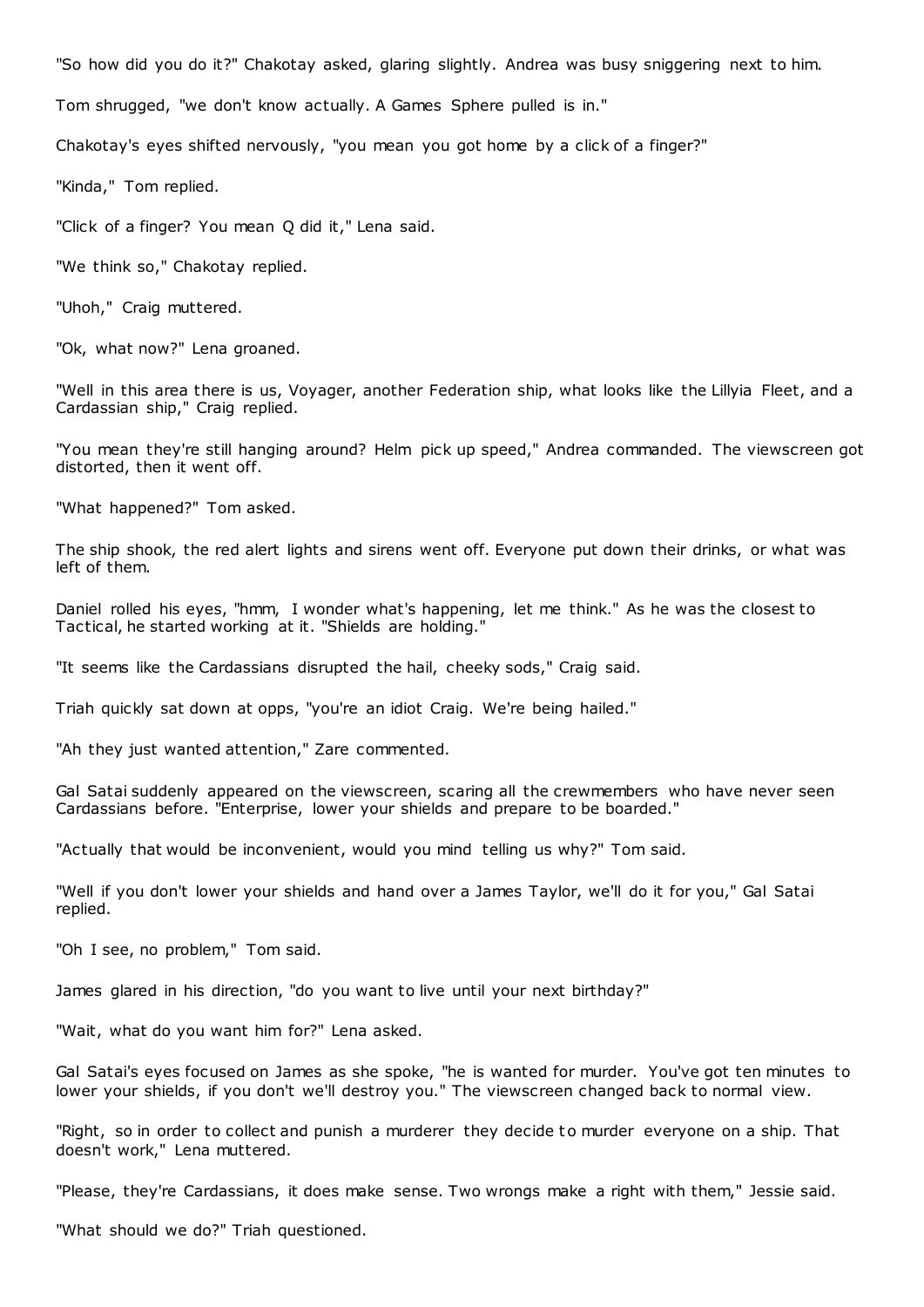"What's the problem? We've got what they want, let's give it to them," Tom replied. Jessie turned around, she kneed him in the usual place. He fell to the ground, almost crying.

Bryan tried to keep a straight face, "is he guilty of this anyway?"

"If it's what I think it is, then yeah kinda," James replied.

"Kinda?" Craig said.

"Well it was kinda an accident. I was fighting them, two hit their heads and were killed. Plus I was a little evil when I did it," James meekly said.

"Hang on, how many people have you killed by accident and were a little evil?" Triah asked.

James glanced at the ground, "four."

"Actually that's not bad for you. I expected five considering that you've been beating up Tom for ten years," Lena commented.

Tom pulled himself up, "see, this is why we should turn him in. The man has tried to kill me several times. Why not just let them take him?"

"Lena, if this comes out wrong don't take it as an offence. The reason why the number isn't five is because I like to keep Tom alive just so I can achieve my goal," Jessie said.

Lena looked confused, "what is your goal?"

"To make sure Tom can never have anymore kids," Jessie replied.

Tom turned rather pale, "ok, we'll defend him to the very end."

"I still say killing him would work too," Lena muttered.

"Nah, that's too easy," Jessie said.

"Hmm, do these Cardassian guys know how long ten minutes is cos they're powering weapons," Daniel questioned. "Oh wait, they're not."

"They're leaving," Triah said. She smiled, "oh, Voyager and the other ships are coming."

"Great, when they hail again first make sure if Janeway's there, she's sober. If she's not there, or if she is sober, contact me," Tom said, heading for the Ready Room.

"Does anyone want to come to the Mess Hall for more drinks?" Noah asked. Everyone nodded, they all headed out of the room.

Tom stopped by the Ready Room doors, "fine, be like that."

## *Captains Log Supplemental: The Enterprise is now in the Alpha Quadrant, in a few minutes we will finally meet up with them and escort them home.*

#### **Voyager, the Ready Room:**

Kathryn was busy working on her personal computer. Admiral Paris was on the screen, behind his own desk.

"Yes I couldn't believe it either. Q obviously brought them back and decided to hide it from me," Kathryn said.

"So Q just helped them home for nothing in return?" Paris questioned.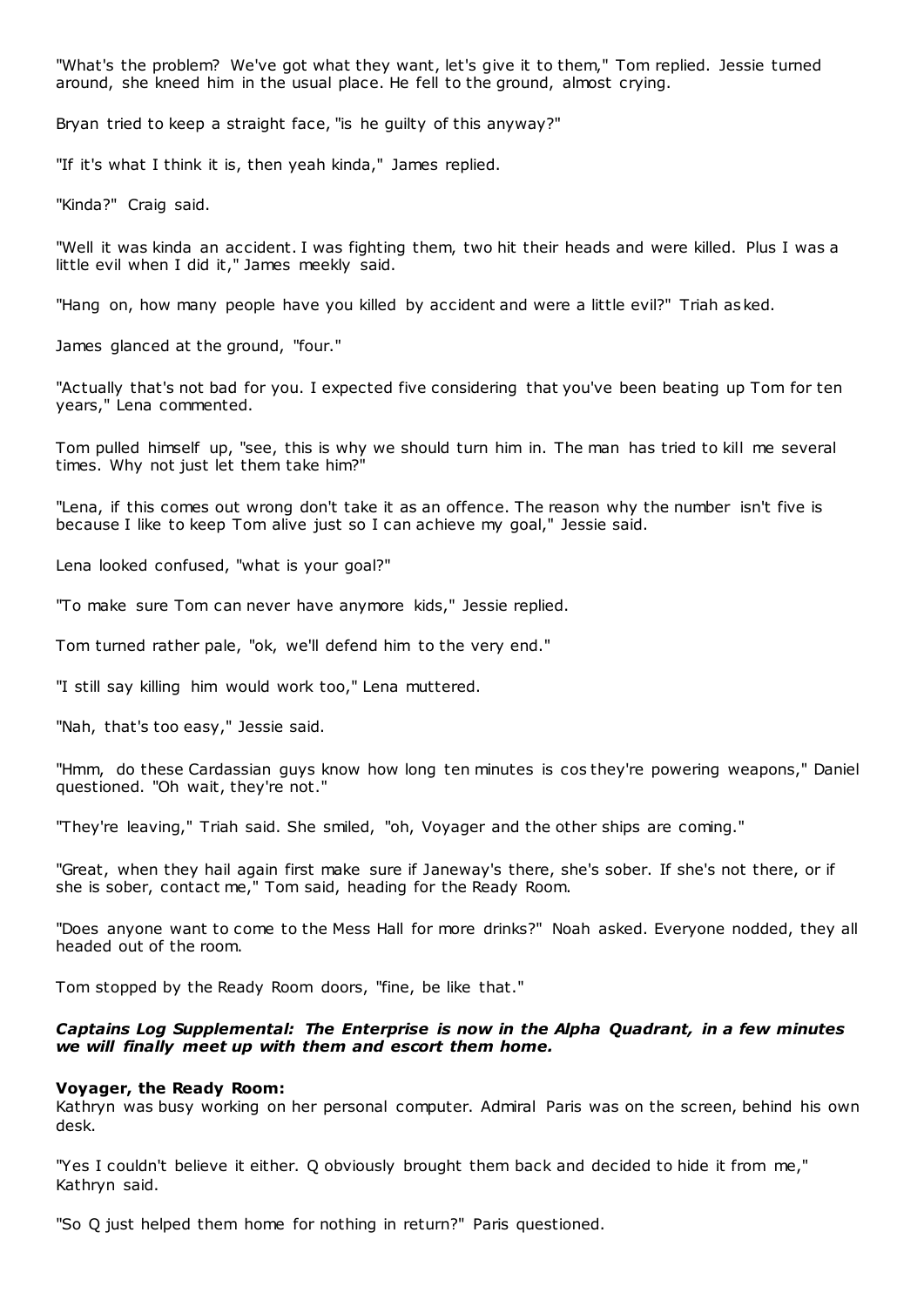"We had to care of his son for a little while," Kathryn replied.

"I see," Paris said.

The door chimed. "Yes, come in," Kathryn called.

Chakotay stepped into the room, "Kathryn the Cardassians paid the Enterprise a visit. They detected us though so they're leaving."

"I should have guessed that Gal Satai would make a move," Kathryn sighed.

"There's something else," Chakotay said. "Somebody on the Leda contacted the Cardassian ship."

"Yes well Kathryn, there is something you need to know. I forgot to mention it to you before you accepted the mission," Paris said.

Kathryn groaned, "you mean you didn't want to mention it until now."

"Well yes actually," Paris said.

"I take it's got something to do with why the Leda was sent to come with us, what is it?" Kathryn questioned.

# **Meanwhile onboard the Enterprise**

## **Security Office, Deck Five:**

Lena walked through the main doorway, "James?" She looked around and found nobody. "Ok, is there anybody here?" She headed towards a small lift leading down to the below deck. As soon as she stepped on it, it slowly headed down.

Half way across the room, Craig and Zare were talking quietly. Lena was about to walk up to them just as they leaned in to kiss each other.

Lena stepped back onto the lift. As it returned to Deck Five Daniel walked into the room, muttering to himself. "I don't get what's so good about this Earth place, it's probably just the same as any other mclass planet."

"I wouldn't know," Lena muttered.

Daniel sat on the edge of the desk, "you mean you haven't been there before?"

"I don't know, if I did Q made me forget about it," Lena replied.

"Are you ok?" Daniel asked.

Lena glanced at him, she smiled. "I'm fine. I was thinking, do you want to get a coffee or something?"

"A coffee, a Janeway is asking me to go out for a coffee," Daniel said in disbelief. "I figured a kick in the groin was a no."

"Sorry about that, I was just shocked," Lena said meekly. "Coffee?"

"Yeah why not," Daniel replied.

## **James/Jessie's Quarters:**

Jessie sat down on the sofa holding a small bag, "so what are we going to do about this?"

"I don't know. They know I'm guilty so they'll lock me up no matter what I do," James replied.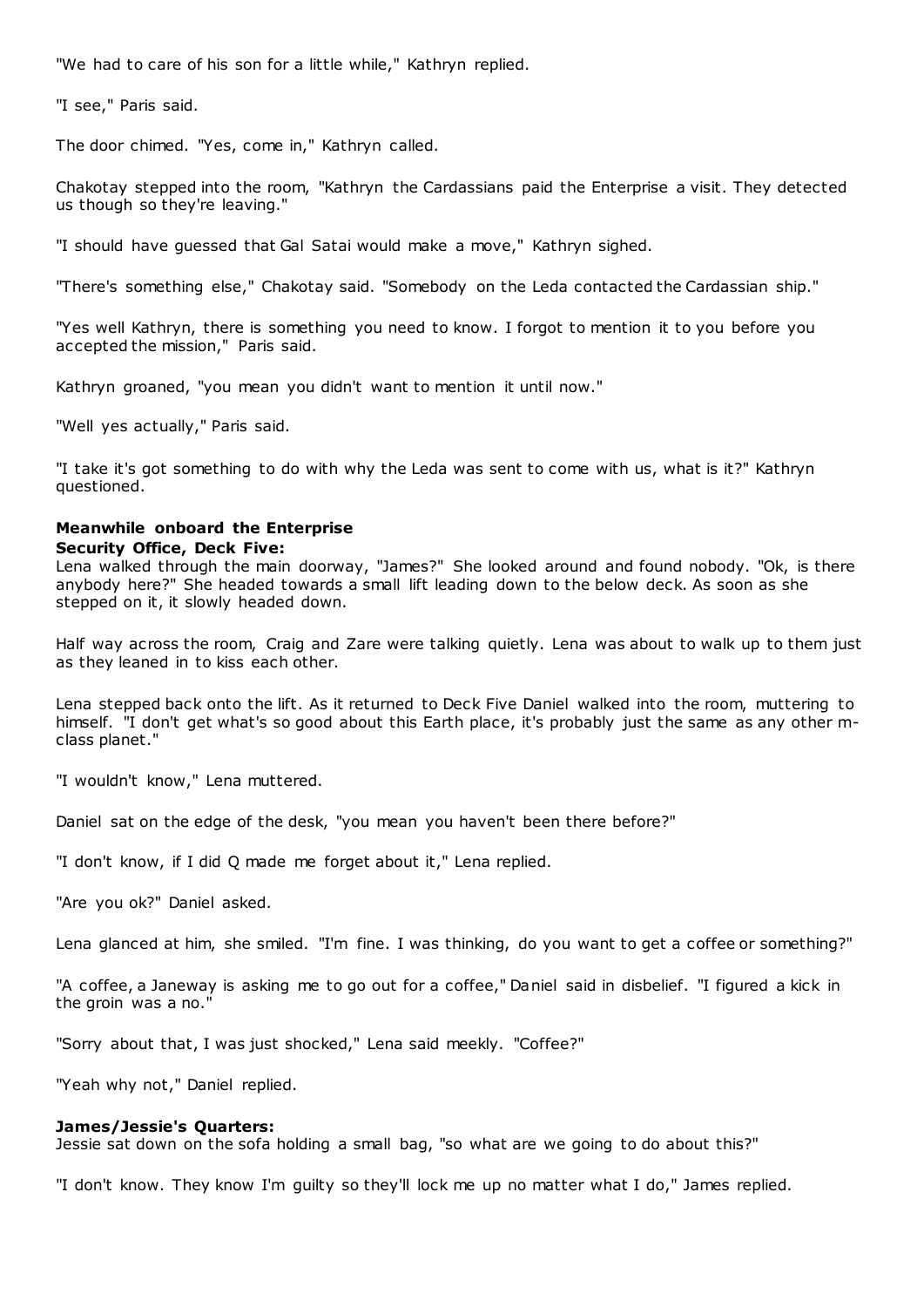Jessie groaned, "don't you get a trial or something? Surely your mum will talk to the Admirals she's all friends with."

"A trial won't help me, I did it so there's no point," James muttered.

Jessie glared at him in full force, "look mister, you're not leaving me with three kids, so you can get your act together ok."

James tried to avoid the glare, "Jess I'm just being realistic . A trial is just going to make things worse, they'll find out about all the other murders."

"Yeah but it all started with your stepmum's murder. It might have been the Cardassians, so the court might go in your favour," Jessie said. James glanced at her with a raised eyebrow. "Ok fine, we'll hide somewhere."

"The Cardassians may get violent if we hide away, I don't want anyone to get hurt," James said.

Jessie sighed, "well genius, what do you think we should do?"

"I don't know," James muttered.

"Well stop dissing my ideas," Jessie grumbled, folding her arms.

James made his way over to the sofa, he sat down next to her. "Put yourself in my position. Would you hide away and risk the kids getting hurt. Or would you go through a trial that'll make the original prison sentence even worse?"

"Ok no, but I'm willing to risk getting myself hurt if it means keeping you out of jail. The kids could stay with Danny and Ian until this blows over," Jessie said.

"That's not a good idea either, I don't want you getting hurt, especially when you're pregnant," James said.

"Hey, do you think I'm going to just get stabbed again?" Jessie grumbled.

"Don't take this the wrong way, but yes," James replied.

Jessie pouted, "you know better than anyone that I'm not a pushover."

James stood back up, "I think Tom knows better anyone else Jess." He headed into one of the bedrooms.

Jessie pulled an innocent face, "I don't get how."

The door chimed. Sasha ran out of the room, "I'll get it."

Duncan followed her out, "if I didn't know any better I'd say she was expecting a friend."

"I have friends," Sasha pouted. She walked over to the door, "come in." Angela and two security guys walked into the room. "Hello, who the hell are you?"

"Charming child," Angela muttered. "Is this even the right quarters?"

Jessie pulled herself off the sofa, "oh god no."

Angela then noticed her, "Jessie? My, you're kinda big."

Jessie started glaring again, "I am not big." She gently pushed the two kids back into the other room. "What do you want whore?"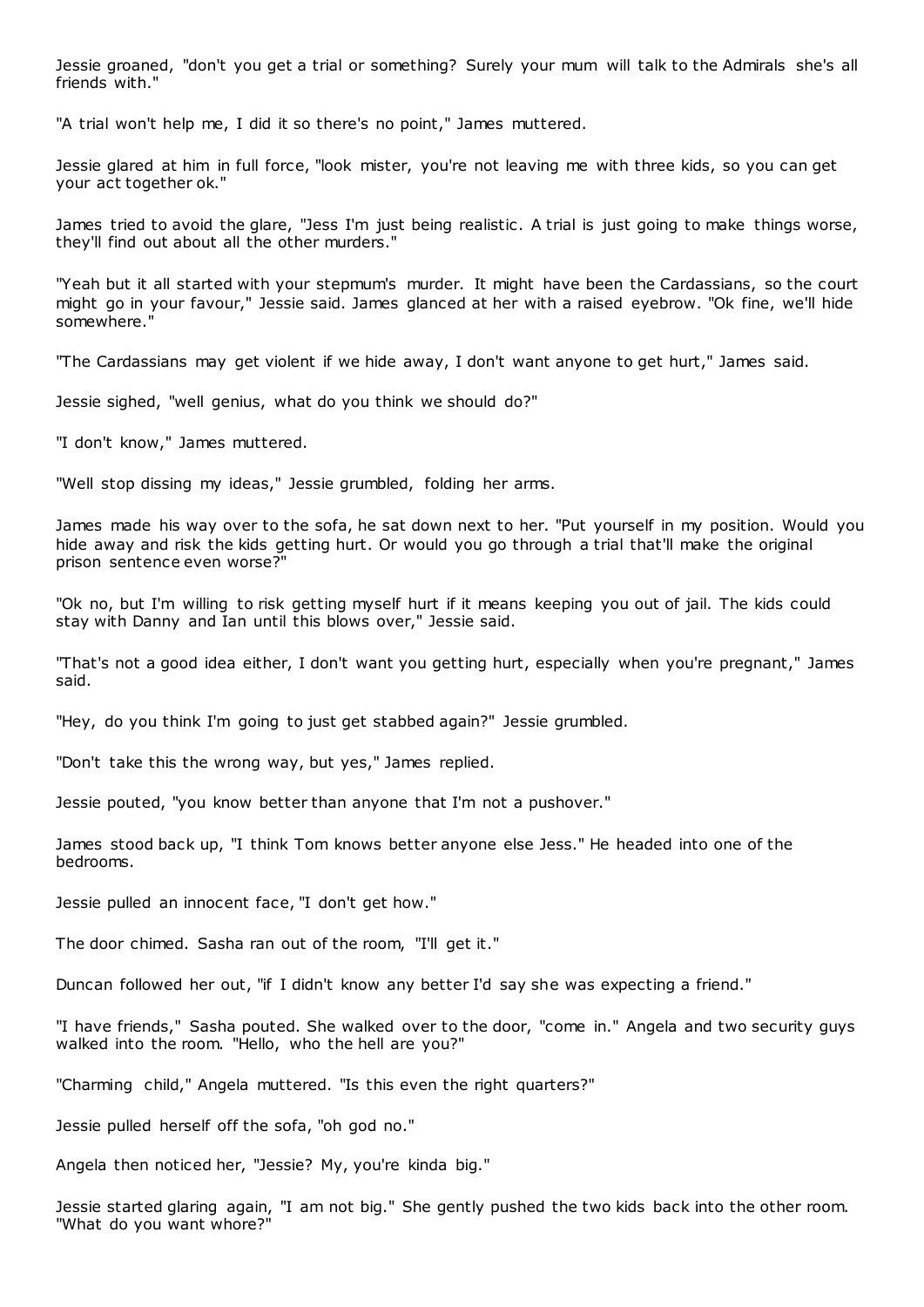"I don't ask why you're visiting, do I? Where is James anyway?" Angela questioned.

"Of course, you want to see him," Jessie grumbled. "Sorry Angela, he's not going to take kindly to attempted rape right now."

The security guys sniggered. "You tried to rape a guy?" one sniggered.

Angela turned red in the cheeks, "no I didn't. I was just young, messed up and stupid."

"You're right about the last two," Jessie commented.

"So what did you do?" the second security guy asked.

"I only tried to come onto him, that's all," Angela grumbled. "Now where is he?"

"He's in our room, go away," Jessie replied.

Angela bit her lip to stop herself from laughing. "Oh my, you and James are together? Oh are those cute kids yours too, that's funny."

"Do you know what else is funny, a broken nose," Jessie grumbled.

"Gee someone's been spending too much time with the murderous Slayer," Angela said.

"If you don't tell me what you're doing here, I'll get murderous on your a\*\*," Jessie said.

Sasha came back into the room, "mummy, what's going on?"

"Yeah Angela, spit it out just not literally," Jessie said.

Angela rolled her eyes, "I have orders from Admiral Paris to arrest him. He's going to be court martialed for the murder of two Cardassians in 2369."

"The trial is in 2369? So glad I missed it. Not glad you stopped by though," Jessie said.

"Jessie honey, you were more interesting when you had your own personality. James' personality doesn't suit you," Angela said.

"This is my personality, nobody elses," Jessie grumbled.

James walked into the room. His face turned pale as he caught sighed of Angela. "Angela, what are you doing here?"

"Nice to see you too," Angela muttered. She glanced back at her security guys, "arrest him."

"Oh so you are going to arrest me. That's great, all I need now is a jail full of cats," James muttered.

Angela raised her eyebrow, "what is it with you and cats anyway?" She glared at security, "I thought I told you to arrest him."

"Well you said he was a murderous Slayer, he might beat us up," security guy one stuttered.

"Oh dear god," Angela groaned.

#### **Meanwhile, Voyager:**

"You ordered them to compromise with the Cardassians, and arrest him, behind my back?" Kathryn snapped.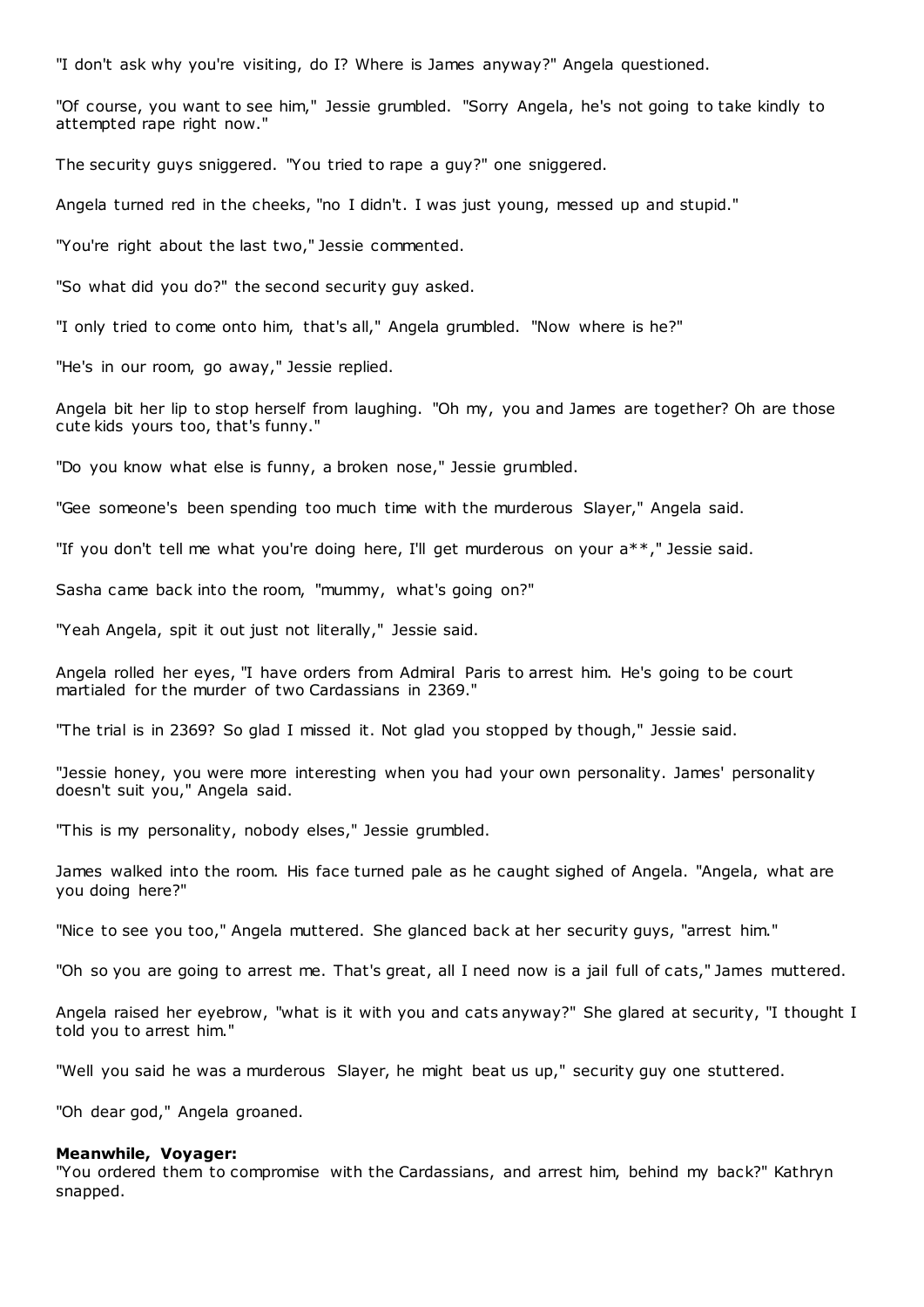"I didn't want to upset you," Paris said. "They just wanted to lock him up for life, but we convinced them to go through a fair trial as it is a strange case."

"Oh wonderful, I feel much better now," Kathryn sarcastically said. The door chimed, "yes?"

Andrea entered the room, "Mr Paris from the Enterprise wants to talk to you."

Kathryn nodded, she pressed a few buttons and Tom appeared on a separate window on the screen. "What is it Tom?"

"I thought you'd want to know that a team from the Leda beamed over to the Enterprise. When I asked Harry he didn't know anything about it," Tom said.

"Supposedly a team is arresting James as we speak," Kathryn muttered.

"Oh I see, it's nice to be the first to know," Tom said sarcastically.

"It's going to be six days before we get to Earth, that's enough time for it to sink in," Chakotay muttered.

"Oh that's not the problem. I'm sure I'm going to smack Harry for lying to me," Tom said. Everyone stared blankly, he could only see Kathryn's blank face though. "We made a bet, I betted that James would get arrested when we got back, he obviously didn't want me to know cos I won."

"Tom," Kathryn grumbled, glaring.

"Uh Paris out," Tom stuttered.

"That's my boy," Paris muttered sarcastically.

#### **James/Jessie's Quarters:**

"Did you really think that two security men would be able to take him away?" Jessie questioned.

"Well why not, he couldn't handle me at one time," Angela said.

"Oh yeah, I totally forgot about my old rule about not hurting girls," James muttered.

Angela shook her head, "yeah right, you always used that excuse. You still hit me, so don't give me that bulls\*\*\*."

"I hit you because you hurt Jessie," James said.

"Oh how sweet," Angela said sarcastically. She turned back to the security guys, "will you do as you're told!?"

"It's ok I won't punch any of them, I'll go but on one condition," James said.

"Let me guess, the condition involves pregnant girlfriends, hair pulling and pushing," Angela said.

"If you think I'm a hair puller and a pusher, you're in for a surprise, a painful surprise," Jessie said, glaring at her in full force.

Angela raised her eyebrow, "really, so does it involve your pregnant girlfriend and her standing on my foot?"

"No, it involves you falling into a bonfire, escaping not long before death and just in time to get hit in the neck by a flying axe," James replied. "But whatever happens first."

"So, when do you want the axe?" Jessie asked.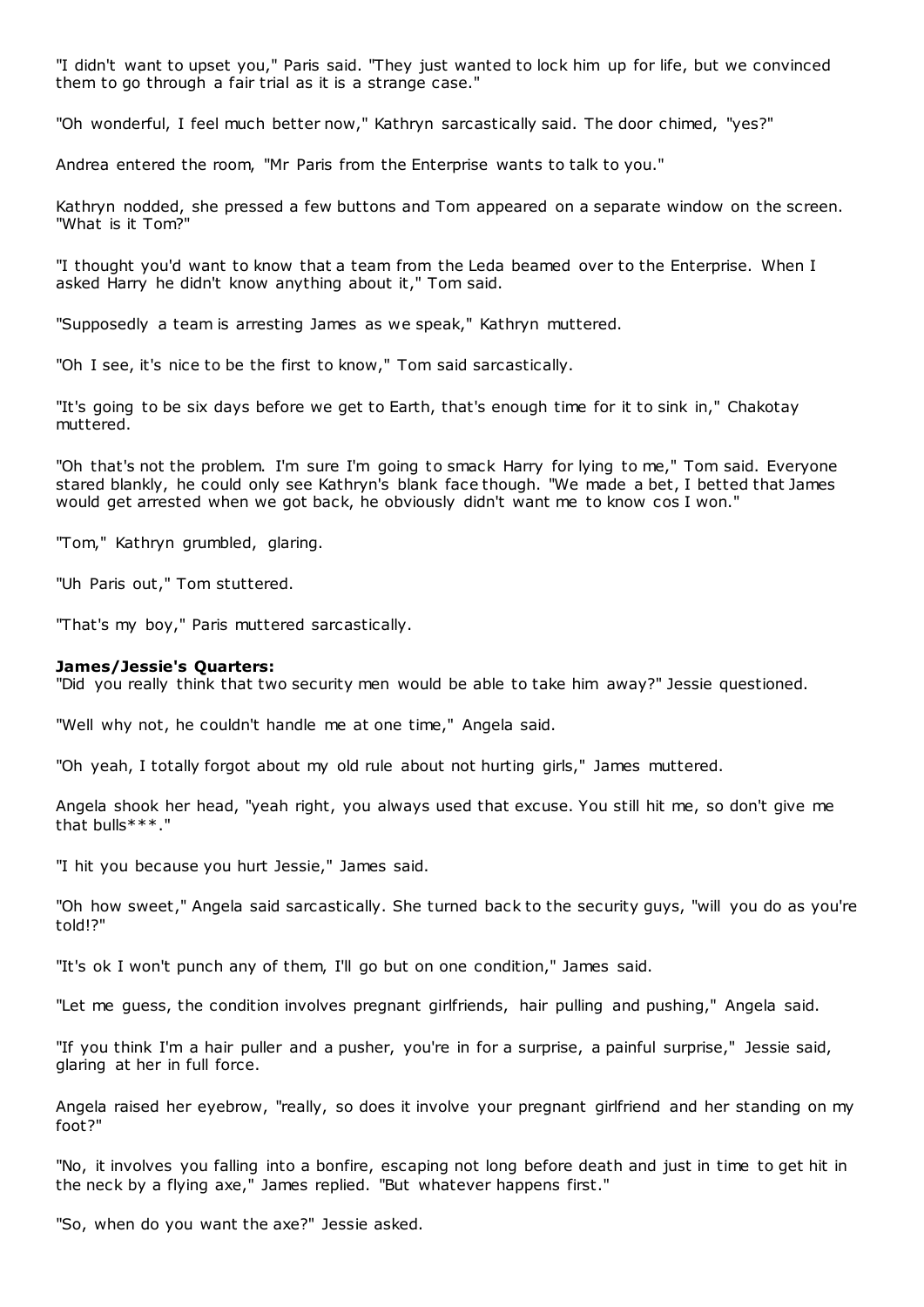"You can't be serious. It was nearly seventeen years ago, and I've grown, matured, learned from all my horrible mistakes," Angela grumbled. "The least you can do is grow up a little, mature and forgive any horrible mistakes. You really should set a good example for your kids." She folded her arms, "and you wonder why you're getting court martialed."

"Speaking of which, why didn't you get locked up anyway?" Jessie asked.

"It's ok Jess, I said I'd go," James quietly said.

"Go where?" Sasha asked.

"Yes James, tell your one year old daughter where you're going," Jessie said.

James gently took her to one side, "Jess running away isn't going to do any good. The trial will prove that I killed them, but it wasn't really me remember. You were right before."

"Yeah but you said a trial might uncover other stuff you've done," Jessie said.

"Now who's dissing your suggestions?" James said.

"I liked the one where I still see you better," Jessie muttered.

"It's ok, either way they won't lock me away for long. When it happened the police let me go after two weeks, what's changed?" James said.

#### **Leda, the brig:**

"A lot has changed over the past ten years. Before you left the Cardassians had no idea about what happened, they found out after you joined the Marquis but they couldn't capture you as easily. Of course the Delta Quadrant and other Galaxy trips made it even harder," Chakotay said.

"It's been about ten years since I did it, why are they so intent in capturing me?" James asked.

"Well it didn't help that you joined the Marquis," Chakotay replied.

"If I tell them I mainly joined to find Jessie, will they drop the charges?" James asked sarcastically.

Chakotay rolled his eyes, "this is serious James."

"I know," James said.

Chakotay sighed, "good now I asked the Admiral if I could defend you, your mother wanted to but she's related to you so she wasn't allowed."

"I thought you said this is serious," James said.

"Who better to defend you than an old member of the family?" Chakotay said.

"Since when were you a member of my family?" James muttered.

"Well I was married to your mother for a while," Chakotay said. "Since I'm not now, and they don't know about it, I was allowed to defend you."

"That's great. What else is planned for today anyway. First Angela arrests me, I get locked in the Leda brig, a guy that hates me and used to be my step dad is defending me," James grumbled.

"You're not talking to Tom you know, I have nothing against you. When you were evil when Jessie was killed, I was one hundred percent supporting you," Chakotay said.

James raised his eyebrow, "really?"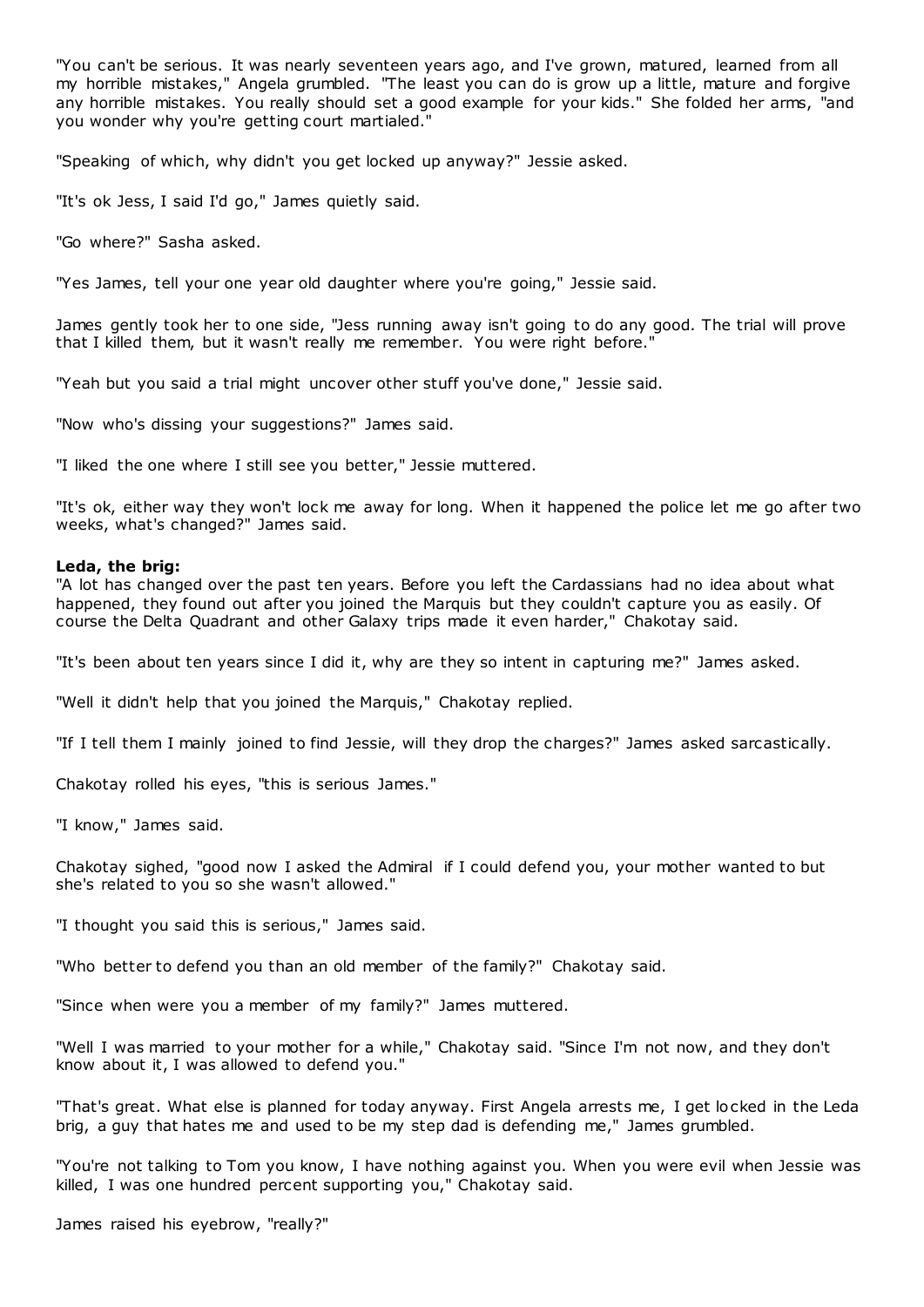Chakotay nodded his head, "yes."

"Really?" James said.

"Yes," Chakotay said.

"Was it because Janeway was divorcing you when I tried to kill her?" James asked.

"You'd think so, but I'm not that petty," Chakotay replied. He looked a little ashamed, "twenty percent was supporting you because of that."

"Ok so what are my chances?" James asked.

"Well the Slayer thing is out in the open so that'll help. But there's a lot the public still don't know," Chakotay replied.

"Meaning?" James questioned.

"Meaning they won't understand me when I tell them you were Evil Slayer during the fight," Chakotay replied.

James stared blankly at him, "I hope you plan to explain that to them."

"Well no, Wesley or Ligod can explain it better," Chakotay said.

"Ah so that's what else is planned for today," James muttered. "Are you also planning to get Angela to tell the jury a story about what happened seventeen years ago? Or maybe get Tom to say something like 'he hit me a lot but he meant well'."

Chakotay rolled his eyes, "I get the point. They're the only ones who can explain it."

"Fine," James said.

"Can you think of any incidents or information that could help get the jury on your side?" Chakotay asked.

"I don't know but you could not mention the incident where I... ok everything," James replied.

Chakotay stared blankly, "maybe we should start with your upbringing."

#### **The Enterprise, later that day:**

Kathryn and Chakotay were heading down a corridor, Chakotay was busy writing something on a PADD.

"Oh yes, you could mention that his dad sometimes treated him like it was his fault, you know that he cheated on his wife," Kathryn replied.

"Hmm, he should have blamed it on his alcohol addiction," Chakotay muttered.

"Yes but that's not important to the case," Kathryn said.

"Well he might have been drunk when he beat him, my back up plan is to get the jury to feel sorry for James after all," Chakotay said.

Kathryn nodded her head, "please god don't tell the jury that I 'abandoned' him."

"Sorry, it's my back up plan. I'll try and explain it right, you were doing the right thing after all," Chakotay said.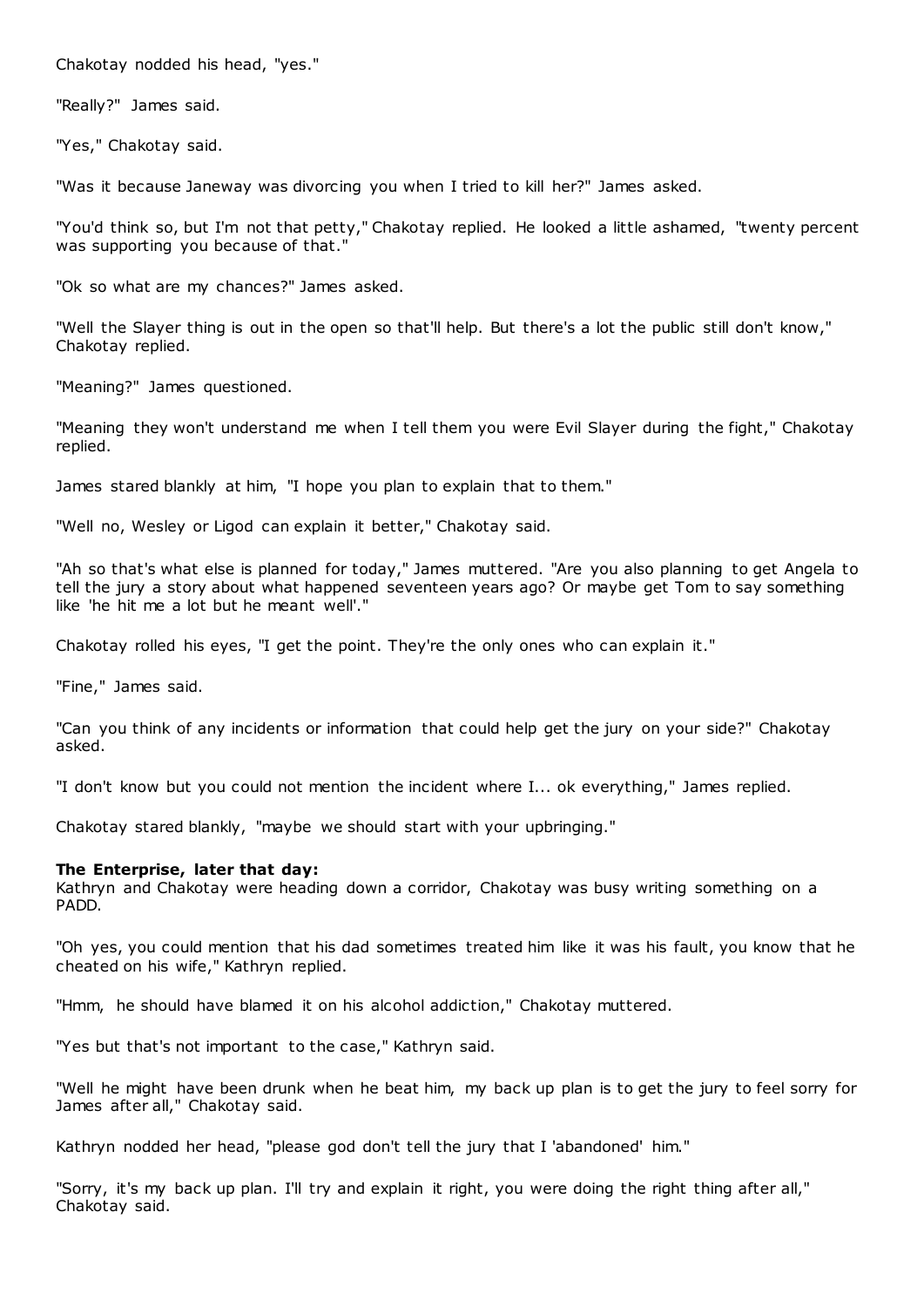"Thank you," Kathryn sighed. "So what's your main plan?"

"Don't worry Kathryn, I know I can help him. I've got a few days to come up with extra ideas to help with both plans, just in case," Chakotay said.

Kathryn smiled, "oh good, well at least I'll be delivering Jessie some good news."

"That's true. I'll meet you later ok," Chakotay said. He and Kathryn split up at the next junction.

Kathryn stopped at one of the doors, she pressed the door chime. She walked inside. "Jessie, how are you doing?"

Jessie glanced at her with wide eyes, "I'm freaking out ok, I don't know what to do."

"It's ok, Chakotay thinks he has a chance of winning the case," Kathryn said.

"Really?" Jessie said. "When's this going to happen anyway?"

"A few days after we get to Earth," Kathryn replied. "Listen um, have you got anywhere to stay when we do get back?"

"No, I joined the Marquis because I didn't have a place to live," Jessie replied.

"Well we, or rather my family home has room for you three, if you're interested," Kathryn said.

"We were just going to ask Danny and Ian, they probably wouldn't have room since they have two kids themselves," Jessie said. "Thanks."

Kathryn smiled, "well you're family aren't you? No thanks are necessary."

Jessie raised her eyebrow, "you want a coffee don't you?"

"I'd love a coffee," Kathryn said.

"Am I allowed to visit him?" Jessie asked.

"Yes yes, coffee?" Kathryn replied.

Jessie glanced behind her, "a replicator's over there. I'll give you some rations if you stay here until I get back."

Kathryn nodded her head as she headed for the replicator, Jessie meanwhile headed for the door. "If you want more than one cup, I'm not paying you."

"Fair's fair," Kathryn mumbled as she worked at the replicator.

### **The Enterprise Bridge:**

Tom, B'Elanna, Bryan and Johnathan were having a small family reunion in the centre of the bridge. Meanwhile Triah, Harry and Daniel were chatting nearby the viewscreen.

"How do I tell him that I don't want to pay up?" Harry asked.

Triah shrugged, "maybe he's too distracted by seeing B'Elanna again to care. You could trick him into paying you."

Harry groaned, "I don't know what I was thinking, of course James was going to get locked up. Idiot!"

"It is weird though, a lot of crewmembers have done bad things. How come he's the only one getting court martialed?" Daniel said.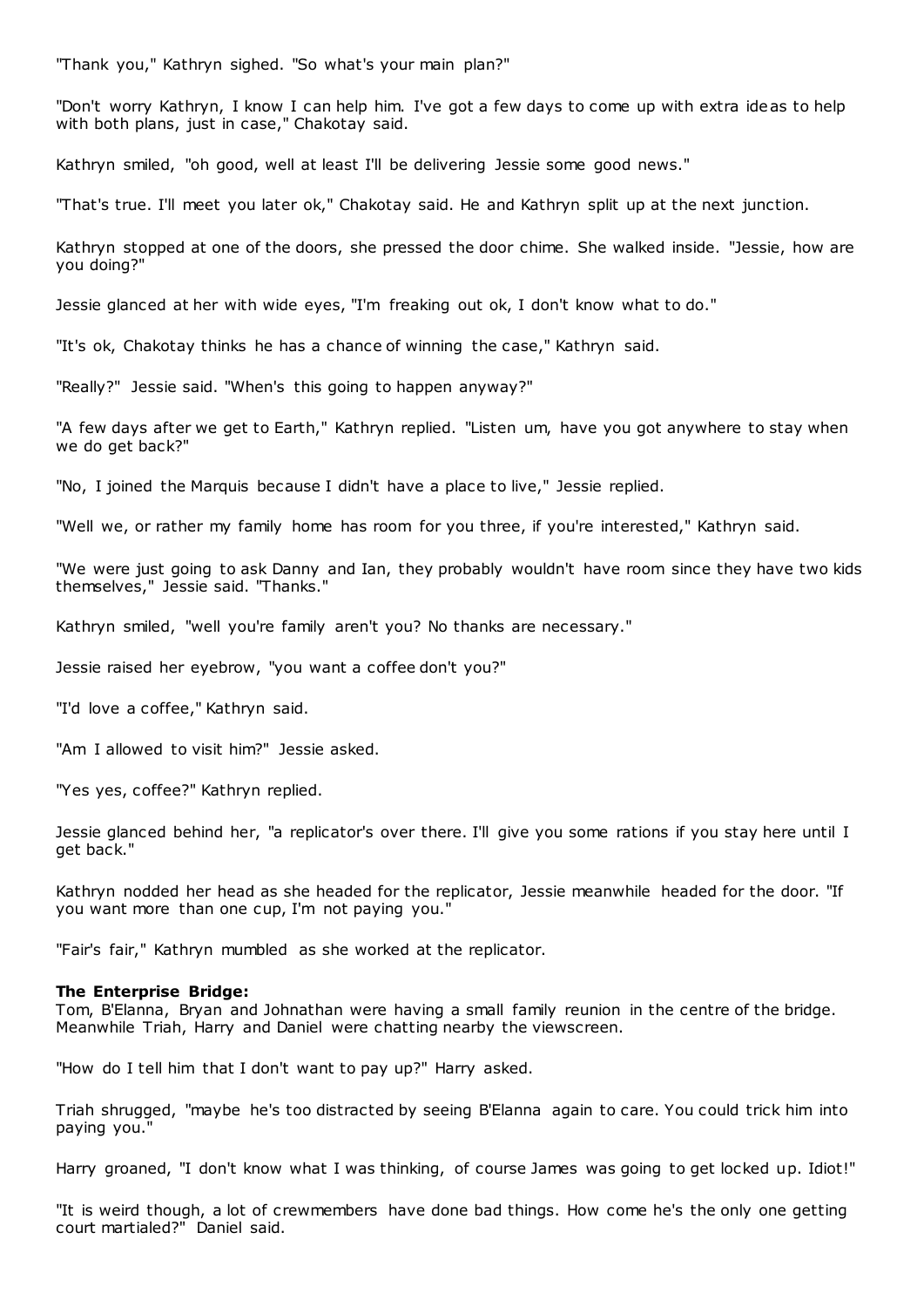"I know, he's not the only one who's murdered Cardassian people," Triah commented.

"Maybe since the Marquis were at war with the Cardassians, it's easy for the ex-Marquis to get away with murder and treason," Daniel said.

Harry sighed, "you don't get it. The Cardassians killed or locked up all the Marquis, maybe they think they've gotten revenge already and don't care about the rest. James wasn't in the Marquis when he murdered those two guys."

"Ah, but still we've broken the rules so many times, plus Starfleet are forgetting the only crewmember who is worse than James," Triah said.

"You mean Annika?" Harry said.

"Ok the only two crewmembers who are worse. Annika went nuts so she could get away with it anyway," Triah said. "I mean Jessie."

"Oh, how is she worse?" Daniel asked.

"You weren't around when she went psycho the first time. She slaughtered most of the Pegasus crew," Triah replied. Harry nodded in agreement. "The second time she tortured most of the guys. One guy can't even have kids anymore thanks to her."

"Ok think of this. Annika can get away with that as she was insane, but in theory James and Jessie could get away with it for similar reasons too. Being evil can be considered 'going nuts'," Harry said.

"Hmm that means that you don't have to pay Tom yet for the bet. The jury may go in James' favour and not lock him up," Triah said.

Harry's eyes lit up, "oh yeah that's right."

Angela walked out of the turbolift, "who is Lieutenant Commander Paris?"

Tom turned to her, "I am."

"I'm sorry Mr Paris but you'll have to step down," Angela said.

B'Elanna looked confused, "why should he do that?"

"Because I am a higher rank and I've been ordered to take command of the Enterprise," Angela replied.

"Or he may get distracted by this," Triah whispered to Harry.

Harry ignored her, "uh Commander, I thought you were in charge of the Leda."

"We're low on decent commanders Mr Kim, Admiral Paris wants you to command the Leda," Angela said.

Tom looked shocked, "hey hey, are you saying I'm not a decent commander?"

"Technically no, I'm saying that Harry and I are better than you. The Admiral wants you to remain on the Enterprise as a first officer," Angela replied.

"I got my own ship now? But I'm only a Lieutenant," Harry said.

"I know but like I said, we're low on decent commanders. You have more experience in command," Angela said.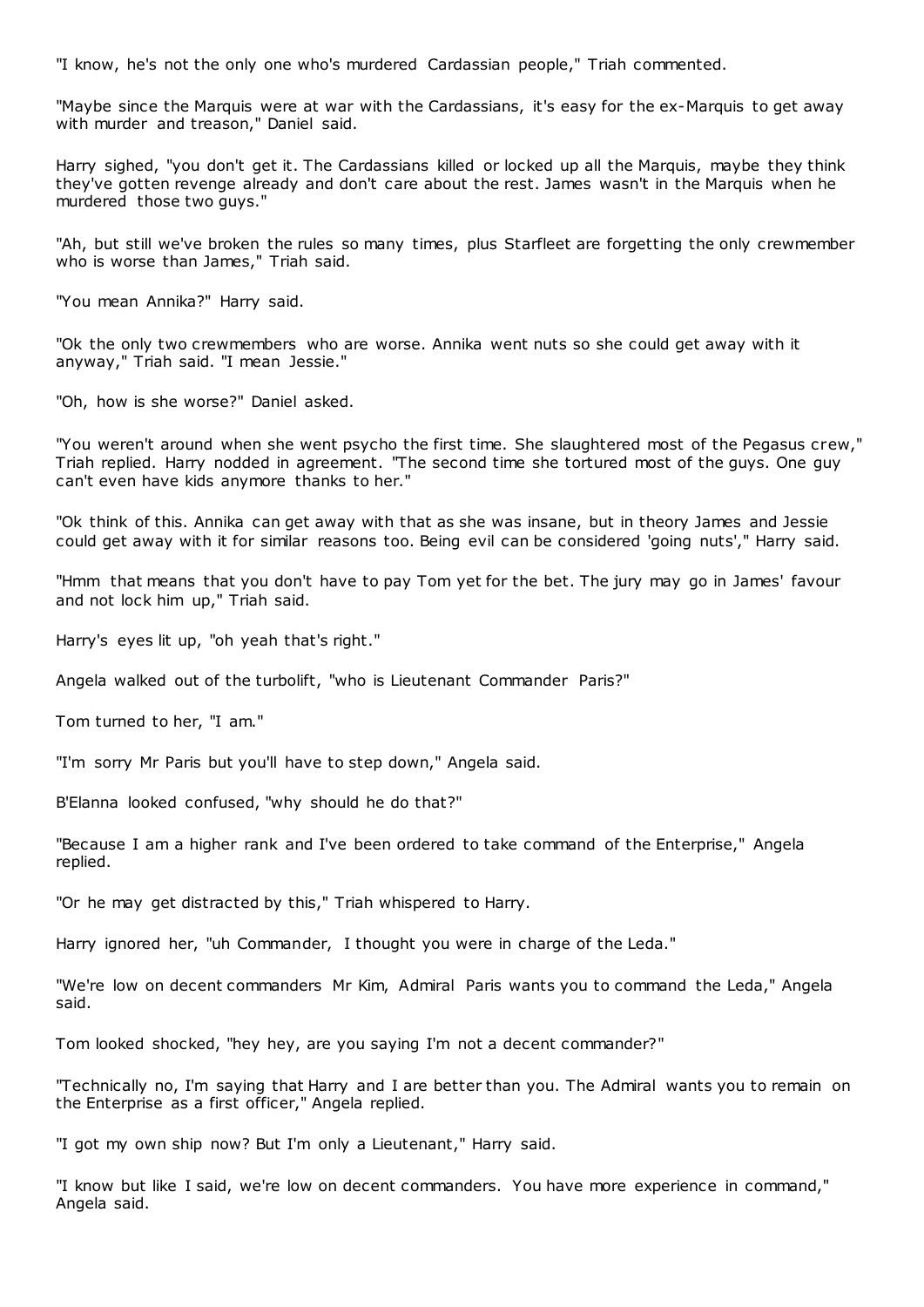Tom stared at her, "I have more experience than him, not that I'm not happy for him."

Angela tried to keep a straight face, "ok your dad mustn't play favourites then."

Tom pouted, "I always hated him."

"We'll be reaching Earth in a matter of days. Not long after we return all of you must attend the court martial," Angela said.

"That means we have to testify right?" Triah muttered.

Angela shrugged her shoulders, "the judge wants all people who know the accused, or just met him, or witnesses to the event to come.

Triah moaned, "oh I hate court martials, the rooms are always so dusty."

Daniel looked at her, "you worry me sometimes."

#### **Leda, the brig:**

Jessie walked into the room, she glanced at the security officer. "Hey you, can you lower the force field?"

"Nope sorry," the security guy replied.

"Well can you just leave then?" Jessie questioned.

"No, this guy has walked through a few force fields," the security guy replied.

"I wish I could now," James grumbled.

Jessie glanced at him briefly, looking amused. "Listen I'm his wife so you can just lower the field, and then leave or you'll be wishing I was behind a force field," she said with her glare on full strength. The security guy looked rather scared.

"I'd do as she says. That glare has lead to several broken bones and a few kicks somewhere in the past," James said.

The guy's eyes widened, "right." He pressed a few buttons, he rushed out of the room.

Jessie smiled innocently, "you really shouldn't lie to your guards."

"I wasn't lying," James said.

"Whatever, how are you doing?" Jessie asked.

"Well I was ok until Chakotay told me that he was defending me," James replied.

"It'll be fine. He knows you and it's better than somebody who doesn't know you," Jessie said.

"Yeah I guess that's true," James said. Jessie walked over to him. "So when is it?"

"About a week, you know a few days after we get back," she replied.

"Chakotay told me that Starfleet want most of the crew off the ship as soon as we reach Earth. Do you have a place to stay during this?" James questioned.

"Yeah, I just don't get why Starfleet are in such a hurry," Jessie replied.

"Something to do with the new crew coming onboard," James said.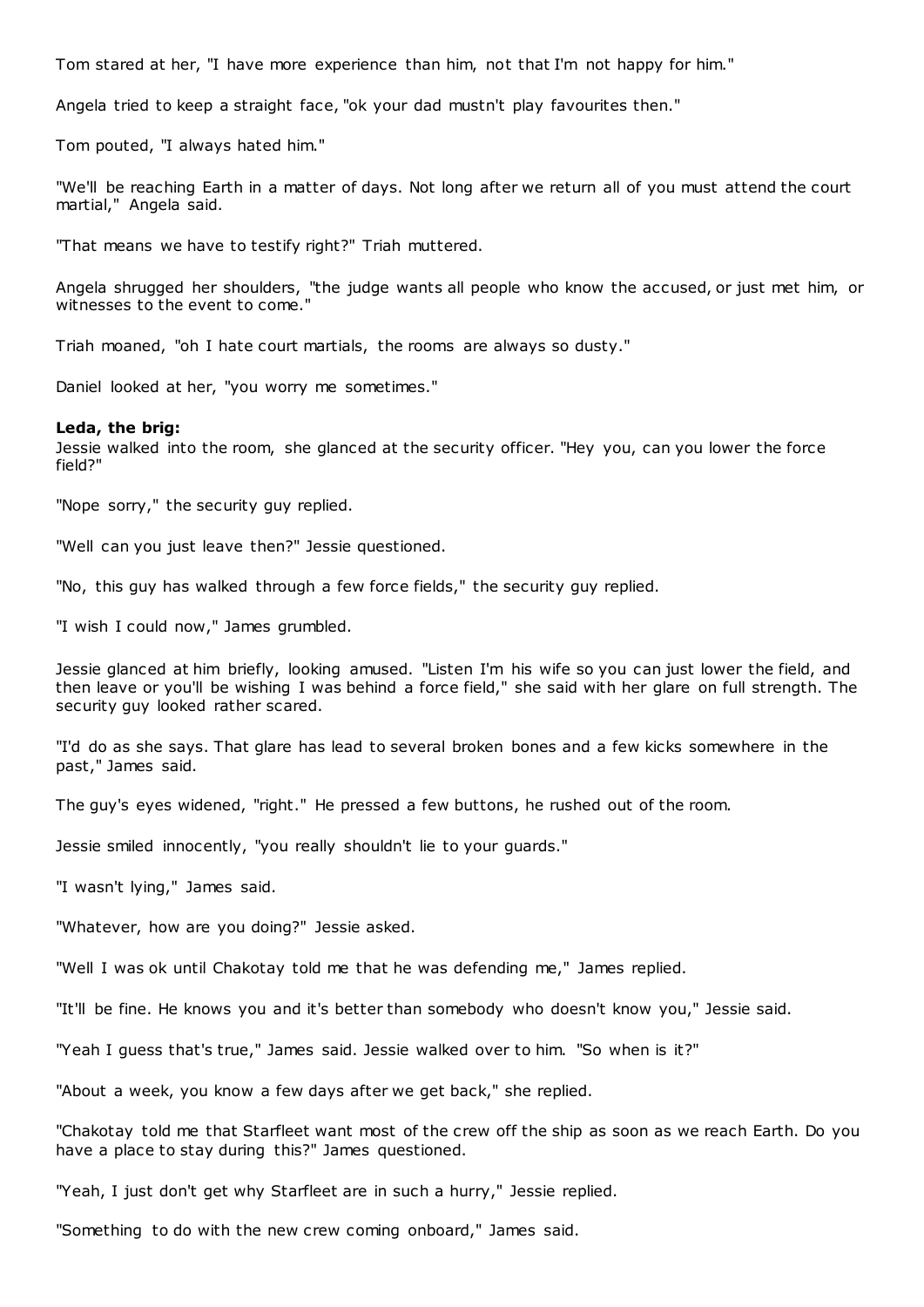"Well you'd think they'd give us five minutes to get sorted out," Jessie muttered.

"Well they probably figured everybody would be in a hurry to get home," James said. "So where are you staying?"

"Your mum offered her family home," Jessie replied.

"Oh, that's Indiana right?" James questioned.

"Yeah, have you heard of it?" Jessie replied.

"No, Janeway mentioned it before. It's probably an American state. You know Indian, Indiana," James replied.

Jessie folded her arms, "that sounds to me like Chakotay's home place." She sighed, "we do seem like two people who skived Geography, don't we?"

"We did," James said as he put his arms around her.

"Oh well, we shouldn't have done that," Jessie said.

"No but I still think it's American, Janeway speaks like an American," James said.

Jessie giggled, "that means you're part American."

"Oh god," James muttered.

The security guy came back in the room with another two guys. "Ma'am, your time's up."

"Did he just call me ma'am?" Jessie asked.

James nodded, "yeah he did."

Jessie turned away, "look mister I don't like being called ma'am. That's reserved for old women like James' mother."

"Uh huh, miss time's up," the security guy stuttered.

Jessie smiled like nothing happened, "ok." She kissed James on the cheek, "see you later." She headed out of the room.

"I can't believe you called her ma'am," James said.

"What's wrong with it, it's not like I called her handsome. Women hate it when you call them that," the security guy muttered. The other two security guys sniggered.

### **January 2351 (twenty nine years previously) England, Durham:**

Peter walked into the living room, "you do realise that people need sleep, don't you?"

Kathryn narrowed her eyes at him, "yes, I'm aware of that."

"Well sort out that noise please," Peter said.

Kathryn sighed, "maybe he wouldn't have started crying if you hadn't of walked in his room."

"What's that supposed to mean? I was just checking to see if the curtains were closed and everything," Peter grumbled.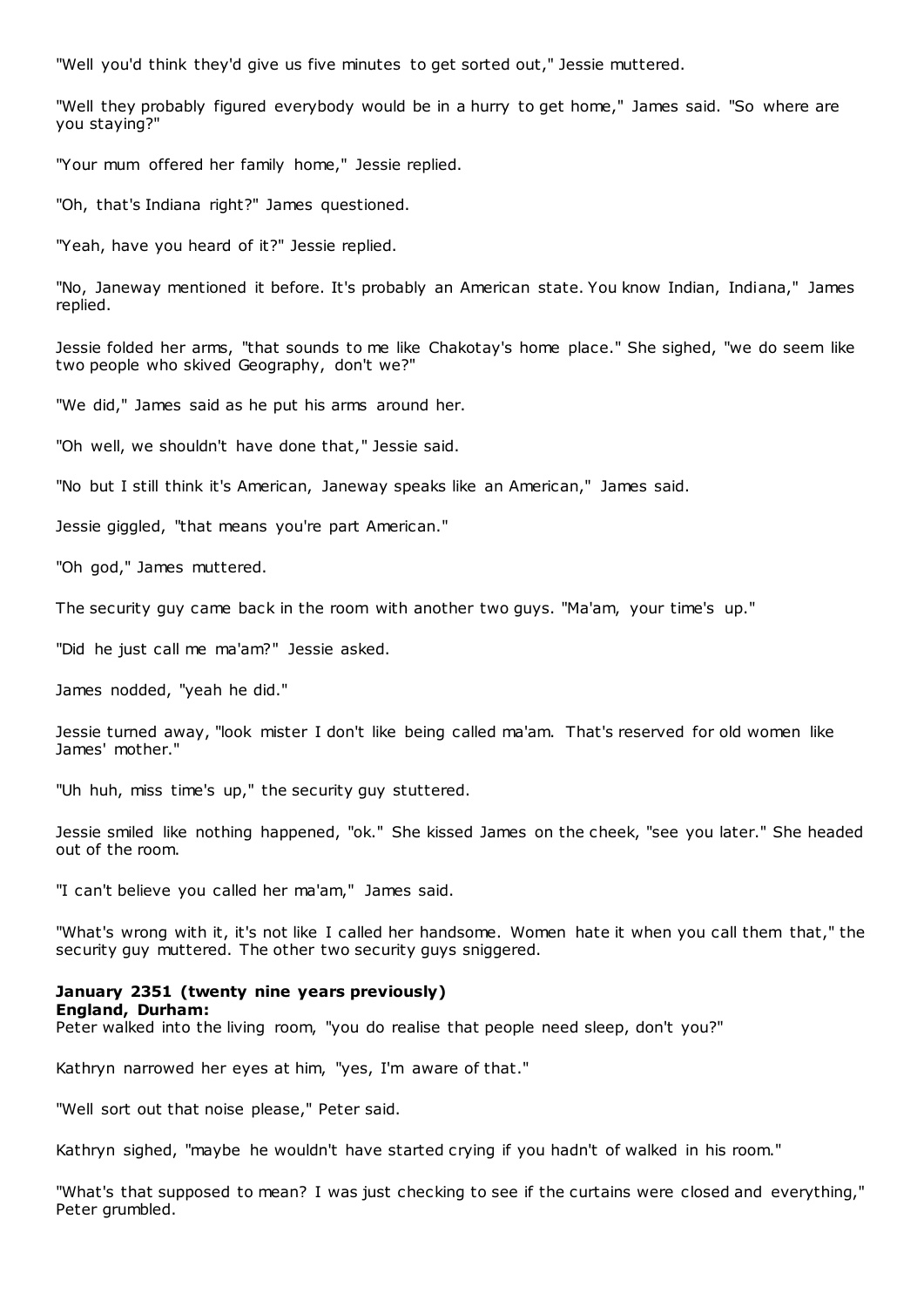"It means that you always manage to upset him," Kathryn said with a smirk on her face. "Seriously, I'll sort it out in a minute." The computer in front of her started beeping. "Ok you'll have to deal with it."

Peter glared at her, "me?"

"Well yes, he is your son too," Kathryn replied.

"Ugh, I thought this was a woman's job," Peter grumbled. He stepped back into the room he came through earlier.

Kathryn shook her head, "what did I get myself into?"

Susy stepped out of another room, "are you not sorting that out?"

"Peter is," Kathryn replied, while staring at the computer screen.

"Well you'll be waiting a while then," Susy muttered, she followed Peter into the other room.

Kathryn waited until the sound of a baby crying stopped. She switched the monitor on, Admiral Janeway appeared on it. "Oh, hi daddy."

"Hello Kathryn, how are you feeling?" Janeway said.

"I could be better," Kathryn replied.

"Well your teachers are asking about you, they're wondering when you're coming back," Janeway said.

"Oh I don't know when I'm coming back," Kathryn sighed. The sound of a baby crying returned.

"Oh well done Peter, just get out," Susy's voice grumbled.

"Who's baby is that?" Janeway frowned.

Kathryn looked worried, "my friends, my roommates Peter and Susy."

"I see," Janeway said, not looking convinced.

Susy walked in holding a one year old baby, Kathryn turned to her. "Kathy, I can't take it anymore, this isn't even my business." She handed the baby to Kathryn, then walked away.

Kathryn turned her head briefly, "oh I'm their nanny too."

Peter walked in, "god, what is there for him to cry about? I mean a baby can't get stressed about his job, all he does is lie there all day. I'd kill to be able to do that again."

"Uh huh, he's stopped crying, can you put him back to bed?" Kathryn asked quietly.

Peter groaned as he took the baby off her again, "ok but if he starts crying again, I'm going to demand a test to see if he's actually a proper he." He walked away again.

"Honey, you're dealing with stress by looking after a child? I don't get it," Janeway muttered.

"Oh buggar it, where did he go?" Peter snapped.

Kathryn looked around, "Peter, what did you do this time?"

Peter walked back over, "well he woke up so I put him down, instead of going to his room he ran away."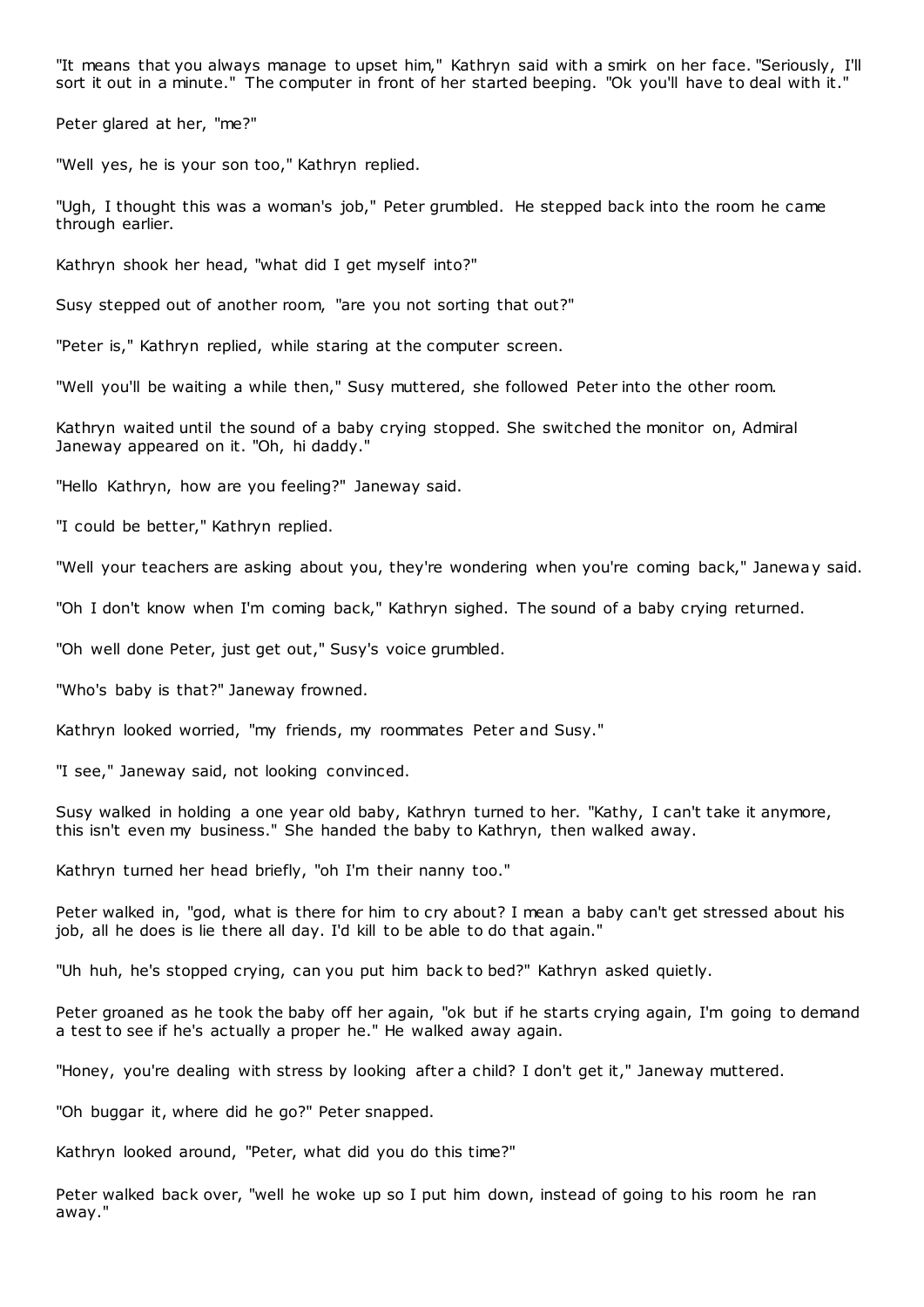"Kathryn," Janeway grumbled.

"I'll be right back daddy," Kathryn stuttered. She spotted the baby trying to climb onto the sofa with her. "Crap, James sweetie, go to bed." She quickly picked him up, and sat him on her knee. She tried to turn back to the computer, she immediately got distracted as he grabbed a hold of her long hair. "No ow, sweetie stop it." She glanced slowly at the screen.

"Kathryn... is he..." Janeway stuttered.

"Uh, I'm losing the signal daddy," Kathryn replied, she quickly turned the computer off.

#### **Several days later:**

"Well I think my father knows so I don't know what to expect," Kathryn said, with James on her knee again.

"Well he had to know sooner than later. He probably didn't actually guess right," Susy said.

"Maybe," Kathryn sighed. She cringed as James grabbed her hair again.

"You know, you should try tying your hair up or something," Susy commented.

"Uh huh," Kathryn muttered as she tried to gently pull James' hands off her hair. He just grabbed a hold of a different strand. "As long as he doesn't pull it hard again, it's very cute." She kissed him on the forehead, he giggled. "Oh did you hear that? That was so cute."

"Not when he's doing it after throwing my kitten into the tree," Susy grumbled.

"Susy, that kitten is psychotic anyway," Kathryn said.

Peter walked into the room, "Kathy, you have a visitor."

"I do?" Kathryn said. Her eyes widened as Admiral Janeway walked up beside Peter. "Daddy, what are you doing here?"

"Well I wanted to speak to you in person, and to see the grandson you wanted to hide from me," Janeway replied.

"Susy, do you want to go in the kitchen?" Peter asked. Susy nodded her head, they both rushed into the kitchen.

Kathryn stood up with James in her arms, "well this has been great dad."

Janeway walked closer to his daughter, "why didn't you tell me?"

Kathryn sighed, "I knew you'd be mad. I'll be coming home soon so we can talk then."

"What made you think you could hide something this important from me?" Janeway said. "Does *he* know?"

"No and he's not going to, not yet. You don't understand dad," Kathryn replied.

Janeway sighed, "he's not his, is he?"

"No, remember that Christmas party two years ago?" Kathryn said.

"Yes I do, who is the father then?" Janeway asked.

"That's not important," Kathryn replied.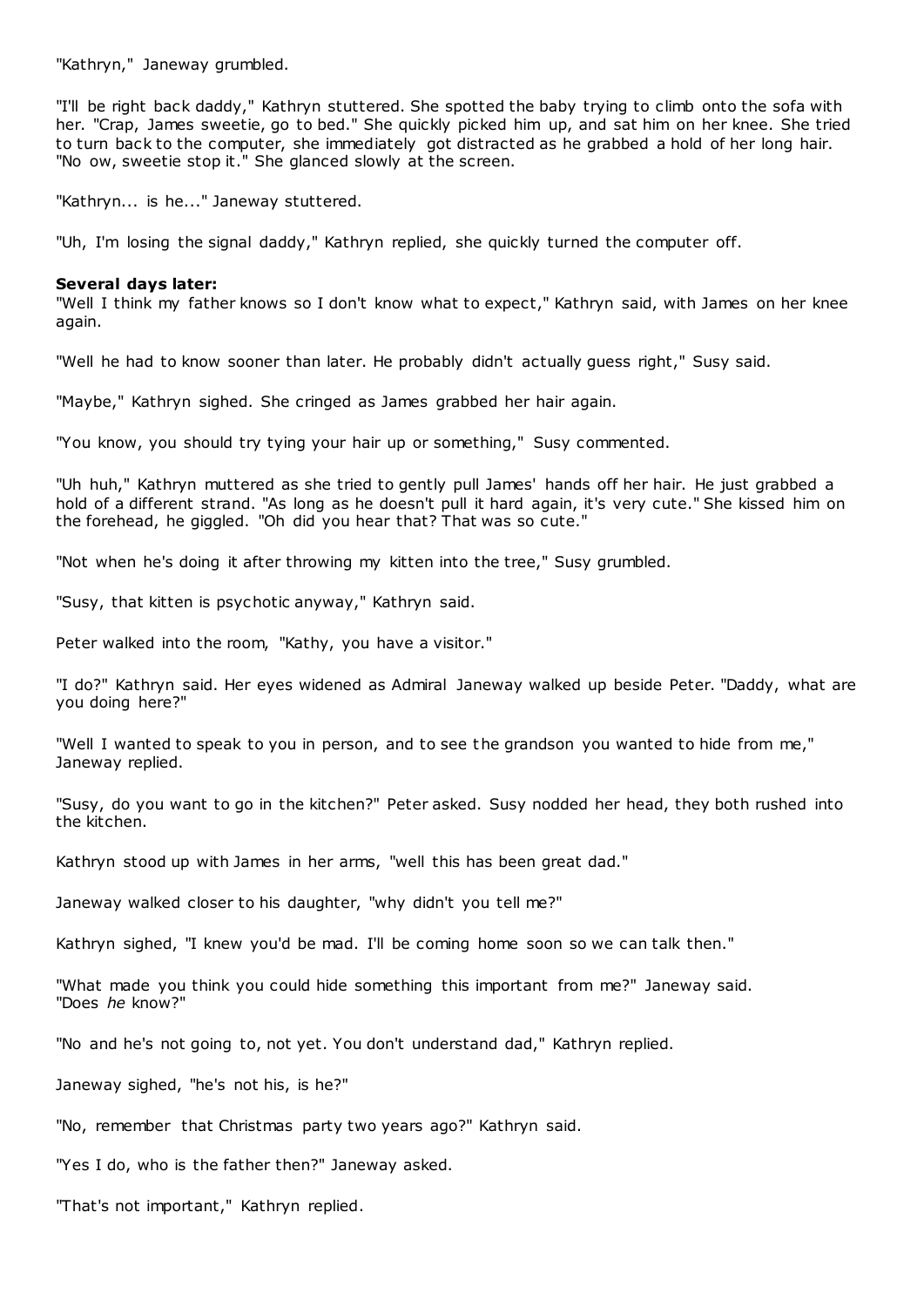"Ok but I hope you plan on both of you coming home soon," Janeway said.

"I wish I could go now but the father wants to keep him," Kathryn mumbled.

"What about you, he's yours too?" Janeway questioned.

"The deal was if we had a daughter I'd keep her, but if it was a son he'd take him," Kathryn replied.

Janeway shook his head, he pointed his finger at James, he grabbed a hold of it. "What about this little guy, who does he want to stay with?" He tried to take his finger back but he couldn't. "He's a tough little fella, isn't he?"

Kathryn smiled, "I'd love to keep him, but he's better off here. Here he has a family he's familiar with, besides I'd have to leave the academy to look after him."

"That's true," Janeway sighed.

## **March 2380 (present day):**

### **Indiana:**

A large runabout about flew out of the clouds, it landed outside a large posh farm house.

The door on the runabout lowered. Kathryn headed out, Duncan pushed passed her, "where's the nearest bog?"

"Can you wait a few minutes?" Kathryn asked.

Duncan stood, looking like he was lightly dancing, "I dunno, maybe."

Jessie followed them out with Sasha right behind her. Sasha pulled a disgusted face, "what's that smell?"

"Honey this is a farm, it's best not to ask," Jessie replied.

Kathryn rolled her eyes, "it used to be a farm. The smell is called country air."

"Oh right, it's been a while," Jessie said.

"We'll pick up the luggage later, let's just get inside," Kathryn said. She led Jessie, Duncan and Sasha towards the house.

Lena and Yasmin made their way out of the runabout. "You're right, this place does smell weird," Lena commented. They both followed the others.

Kathryn opened the front door, "mum we're back."

Gretchen rushed to the passage way, "you weren't gone long. Did you find the Enterprise?"

"Actually yes," Kathryn replied. She glanced behind her, "mum this is Jessie, Duncan and Sasha."

"Nice to meet you," Gretchen politely said. She knelt down in front of the kids. "Hello there."

"Hi, can I use your toilet?" Duncan asked.

"Sure, Kathryn can you show him where it is?" Gretchen replied.

Kathryn smiled, "yeah ok." She lead Duncan further into the house.

Lena and Yasmin appeared behind Jessie and Sasha. "Hello Yasmin, who's this?" Gretchen asked.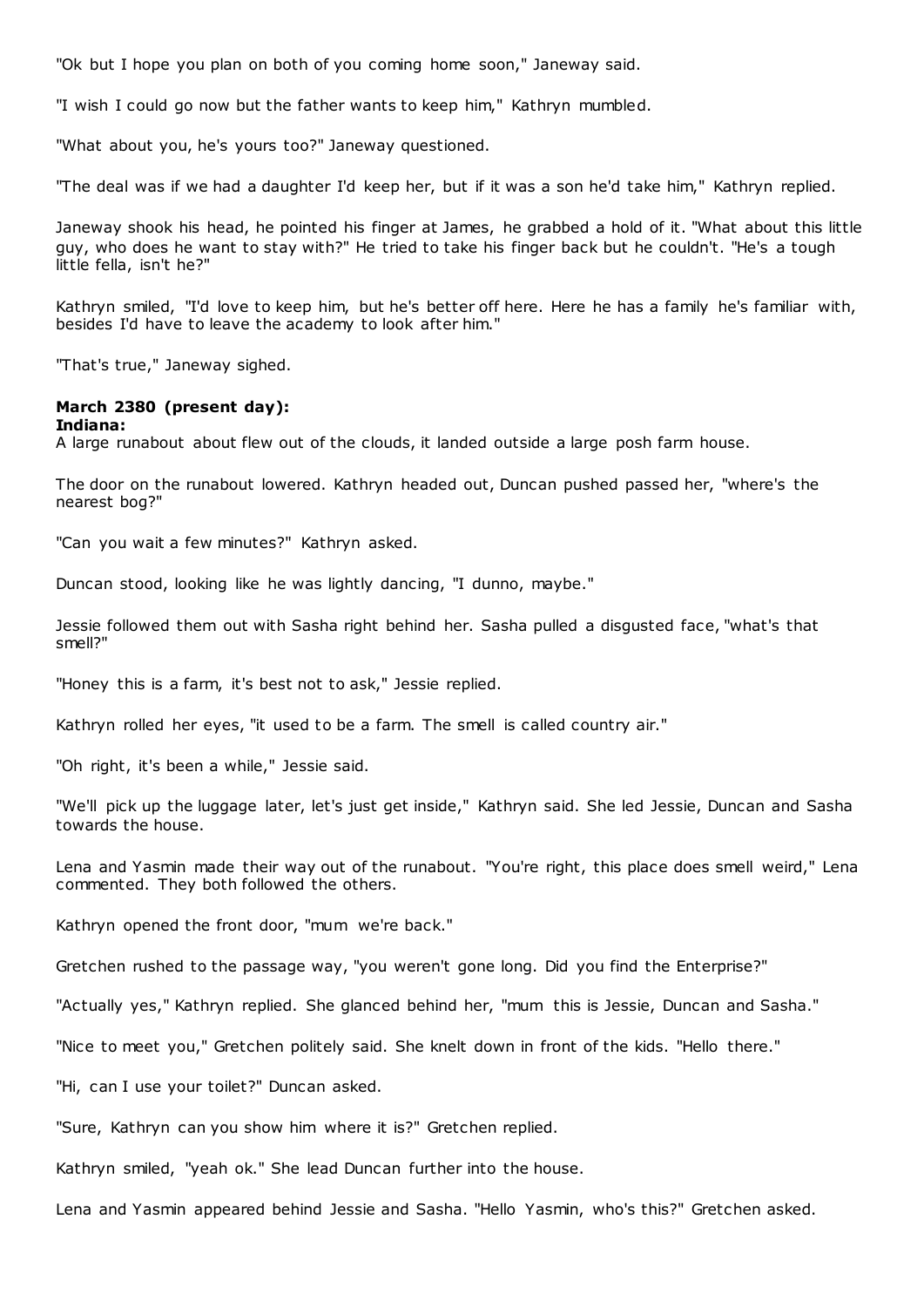"My sister Lena, got any coffee?" Yasmin replied. She pushed passed Gretchen.

Gretchen frowned, "always." She lead everyone else into a large living room. "So Lena, how old are you?"

Lena pulled a face, "twenty."

"She doesn't really exist, the implant thing keeps her here," Yasmin said heading for the kitchen.

Lena rolled her eyes, "mum'll explain it better."

"She already has," Gretchen smiled. "So is it true that Yasmin was cloned from you, I found that pretty strange as you don't look alike."

Jessie and Lena glanced at each other looking confused. "Um no, wrong kid uh, grandma right?" Lena said, shrugging her shoulders.

Gretchen nodded her head, she looked confused, "I don't understand. I was told that Yasmin was cloned from you, I figured there was two children. Obviously there's just one then."

Jessie rolled her eyes, "yep typical." She followed Yasmin into the kitchen, Sasha followed her.

Lena looked nervous, "there's three kids actually."

"Right, so Yasmin was cloned from the third one. You're from another timeline, so what kind of bizarre thing happened to bring the third one here?" Gretchen asked.

"Bizarre?" Lena muttered.

"Yes, I thought that, that's the reason why Kathryn hasn't told me yet. Is it too complicated to explain?" Gretchen questioned.

"Well James is the most normal out of us. I'd never thought I'd say that," Lena replied.

Kathryn and Duncan joined them again, "so I think I should show everyone to their rooms."

Gretchen turned to her, "why didn't you tell me you that the James Yasmin mentioned was your son?"

Kathryn turned pale, "uh."

"Why did you explain Yasmin and I and not James. He's the oldest after all, plus nobody gets a headache when you explain it," Lena asked.

Gretchen glared at her daughter, "he's the oldest? Was he around before the Voyager incident?"

"Um do you want a drink? Poison, no? Just for me then," Kathryn stuttered.

"Kathryn I demand an explanation," Gretchen snapped.

Jessie came back into the room with Yasmin and Sasha. "I take it she knows now," Jessie said.

"Not fully. Where did he come from, how old is he?" Gretchen asked.

"Thirty, but despite what people say, I'm not," Jessie replied.

Kathryn glanced at her, "stay out of this."

Lena tried to keep a straight face, "you liar." Jessie glared at her.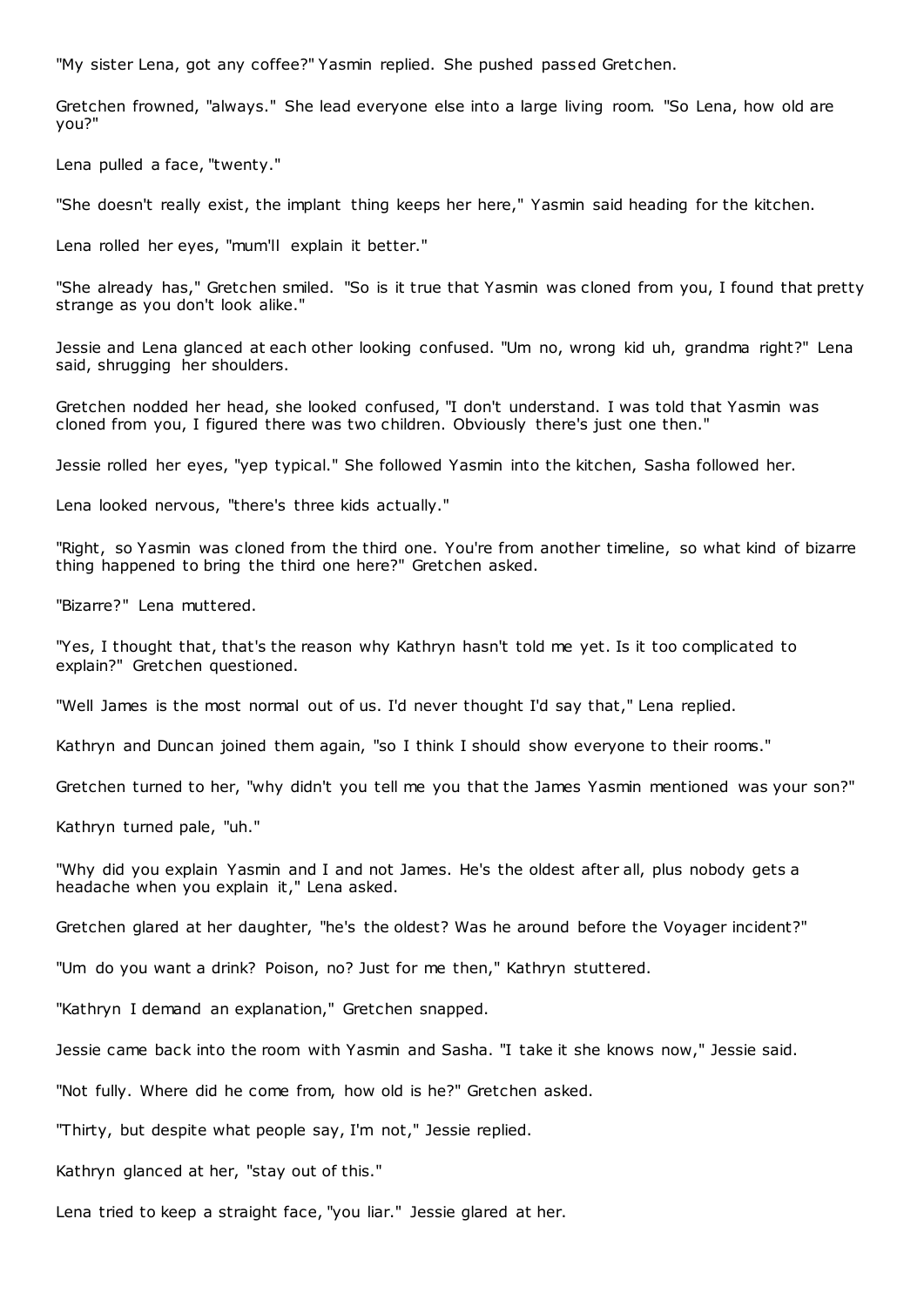"Is she another child you're not telling me about?" Gretchen asked.

"Eeew gross," Jessie groaned.

Kathryn glared at her, "no, she's um, she's James' wife."

Gretchen glanced at Jessie first, then down at the two kids. "Oh you don't mean, they're his aren't they?"

"Yes but that's not my fault," Kathryn muttered.

"Well let's recap. Before you left for the Voyager mission in 2370, I was a mother of two daughters. Now, ten years later, I'm a great grandmother?" Gretchen muttered.

"Wow, she thinks she's great, how shallow," Duncan muttered.

"No Dunc, that means she's your father's grandmother," Jessie said, trying to keep a straight face.

Gretchen sighed, "Kathryn, can we talk privately about this?"

"That's probably a good idea," Kathryn replied. She and Gretchen headed out of the room.

# **Two days later**

## **San Francisco:**

The large court room was slowly filling up. The judge used the hammer to get everyone's attention, "can everyone please sit down. The trial will begin."

"Ohno," Kathryn whispered.

Chakotay glanced back at her, "what?"

"I know the accuser's lawyer, very well too," Kathryn replied.

"Ohno, you've slept with him haven't you?" James muttered.

Kathryn stared at him with a raised eyebrow. "No, he used to bully me at school."

"The trial will begin. Defendant, what does your client plead?" the judge asked.

Chakotay looked worried, "um, kinda guilty but kinda innocent."

"Explain," the judge said.

"Well what would a possessed crewmember who killed someone plead?" Chakotay asked.

"I wasn't actually possessed," James muttered.

"It's a similar principle," Chakotay whispered.

The judge sighed, "very well, the accused pleads kinda innocent but kinda guilty." He used the hammer. "Accuser, you may begin."

The lawyer stood up smiling smugly, "kinda innocent, kinda guilty? Interesting but I am here to prove that Mr Taylor or whatever he is called now is 100% guilty."

The audience, who were not Voyager or Enterprise crewmembers by the way, gasped.

"Oh god, it's the same audience from our trial," Kathryn muttered.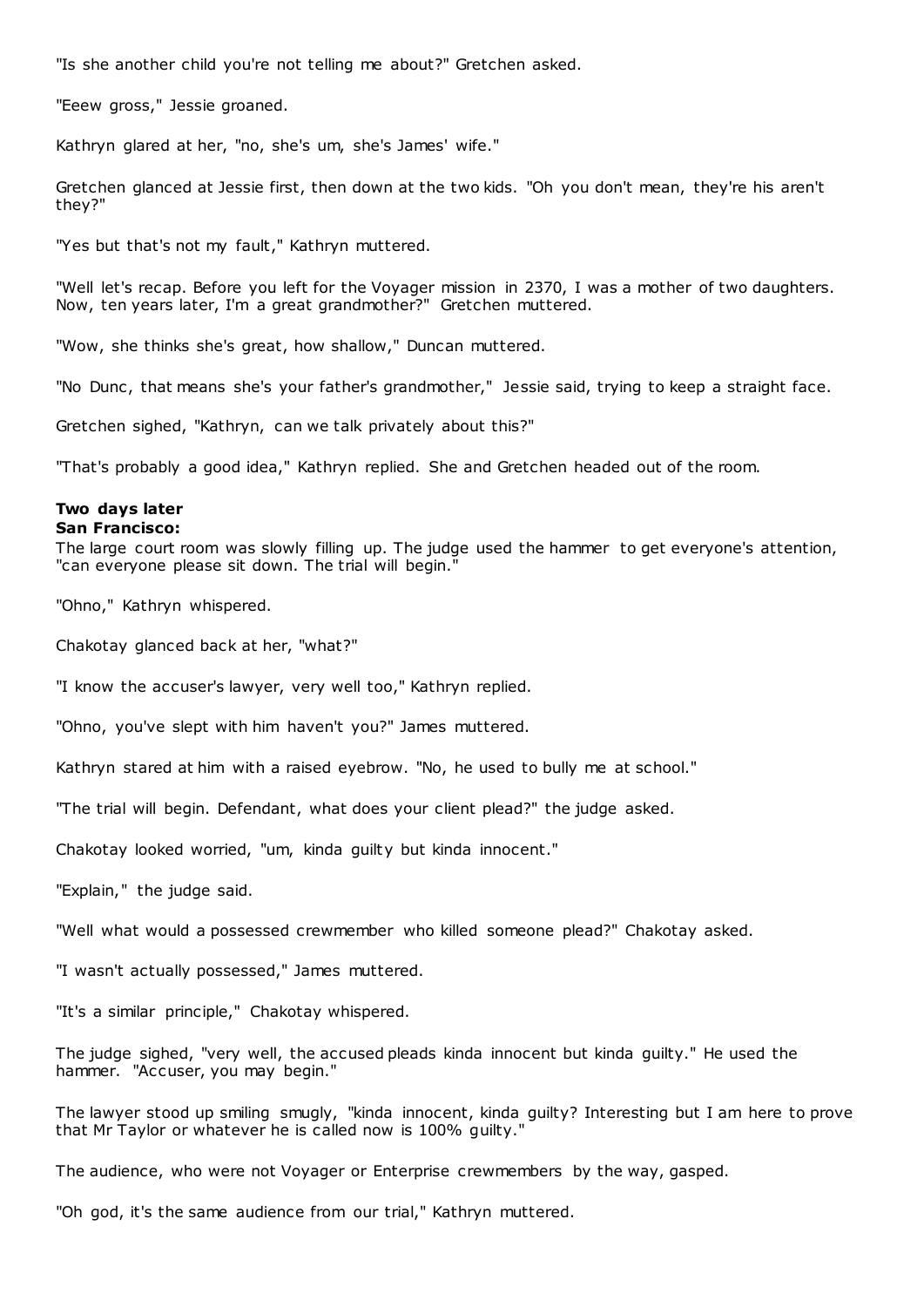"Not only will I prove that he killed two innocent Cardassians..." the lawyer said. All the Marquis crewmembers laughed quietly. "Fine, killed two Cardassians, but I also prove that he is a menace to society and should be locked up for the rest of his life."

"Mr Parker, would you please call your first witness," the judge said, looking half asleep.

The lawyer frowned, "as you wish your honour but I had a whole speech prepared."

The judge yawned, "yes that is a shame."

"Ok, my first witness is one of the Cardassians that were lucky not to be killed by the accused, Gul Palain," Mr Parker said.

One of the Cardassians who were sitting at the accusers table stood up, he sat in the witness box.

"Gul Palain, please tell the court what you saw on the night of 18th December 2369," Mr Parker said.

"I'm not familiar with human dates," Gul Palain said.

Mr Parker groaned, "use your common sense, the night your two friends died."

"Oh of course," Gul Palain said, looking embarrassed. "The group I was with were innocently walking through a shopping centre."

## **December 2369**

## **Manchester, the Trafford Centre:**

A group of Cardassians were walking around one of the centre fountains, on the top floor. They were humming innocently, some even had linked arms.

*"Mr Palain, please be realistic ."*

*"Oh, I'm sorry."*

The Cardassians stopped humming, the ones who had linked arms seperated. They all started talking amongst themselves.

*"We heard a scream coming from nearby."*

The sound of a woman screaming caught everyone's attention. People started gathering around nearby the Cardassians.

*"Of course we were curious, you can't blame anyone for that. We decided to see what was going on."*

"Should we see what's going on?" one Cardassian asked.

"Yes we should," Gul Palain replied.

The group made their way over to the crowd.

*"I managed to push through some people, of course gently. I saw a human woman lying on the ground, her throat had been cut."*

*"Please can you not narrate the damn flashbacks."*

*"That's not realistic ."*

*"Fine."*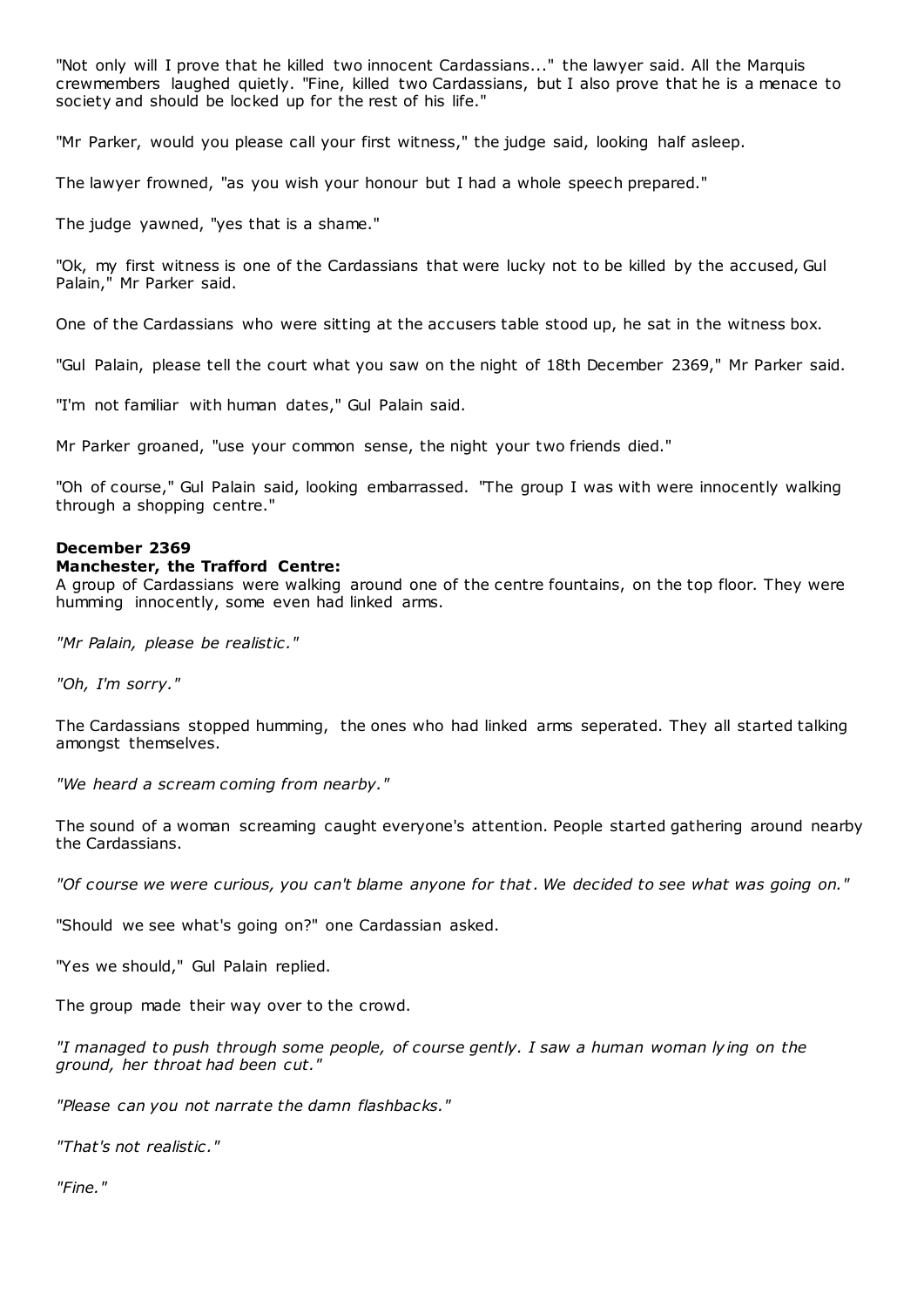Gul Palain had now gotten to the middle of the crowd, several other members of the group could now see Susy lying on the ground, blood pouring from her neck. A few people were trying to help.

*"It wasn't long before medical help arrived, she was still alive but obviously in a lot of pain."*

"There's nothing we can do," one nurse said quietly.

The doctor sighed, "don't give up too easily."

*"We should have left then, little did we know staying around would lead to the deaths of two of our closest friends."*

*"Good good, keep it dramatic ."*

*"It was dramatic Mr Parker. Anyway not long later a human male, probably late teens or early twenties, pushed to the middle of the crowd. We all figured he was a relative, we were obviously wrong."*

#### **March 2380:**

"What's that supposed to mean?" James asked quietly.

Kathryn cleared her throat, "she wasn't remember."

"Please Mr Stuart, we need to listen to the rest of the testimony," the judge said.

#### **December 2369:**

"Please son, you should keep away," the doctor said.

"It's ok," Susy managed to say in a damaged voice.

*"The woman slowly started to fade away. The doctor's pronounced her dead only a minute later. It was so sad."*

*"What happened next?"*

*"The human stood up just as we were going to leave. I mentioned to my friends that it was none of our business."*

"It's none of our business, we should go," Gul Palain said.

#### **March 2380:**

"I'm sorry, it was quite a traumatic experience. I can't go on," Gul Palain said.

"Oh please, that is so fake," Jessie commented.

"Jessie, keep quiet," Kathryn whispered to her.

"Please try Mr Palain, this is important," Mr Parker said.

Gul Palain nodded, "we were just leaving when the human suddenly attacked us. Well originally I thought he was human, but he so obviously wasn't."

"Please explain," Mr Parker said.

"He was stronger than normal humans, plus I've never seen a human with such dark eyes before," Gul Palain said.

Chakotay stood up, "objection your honour, I..."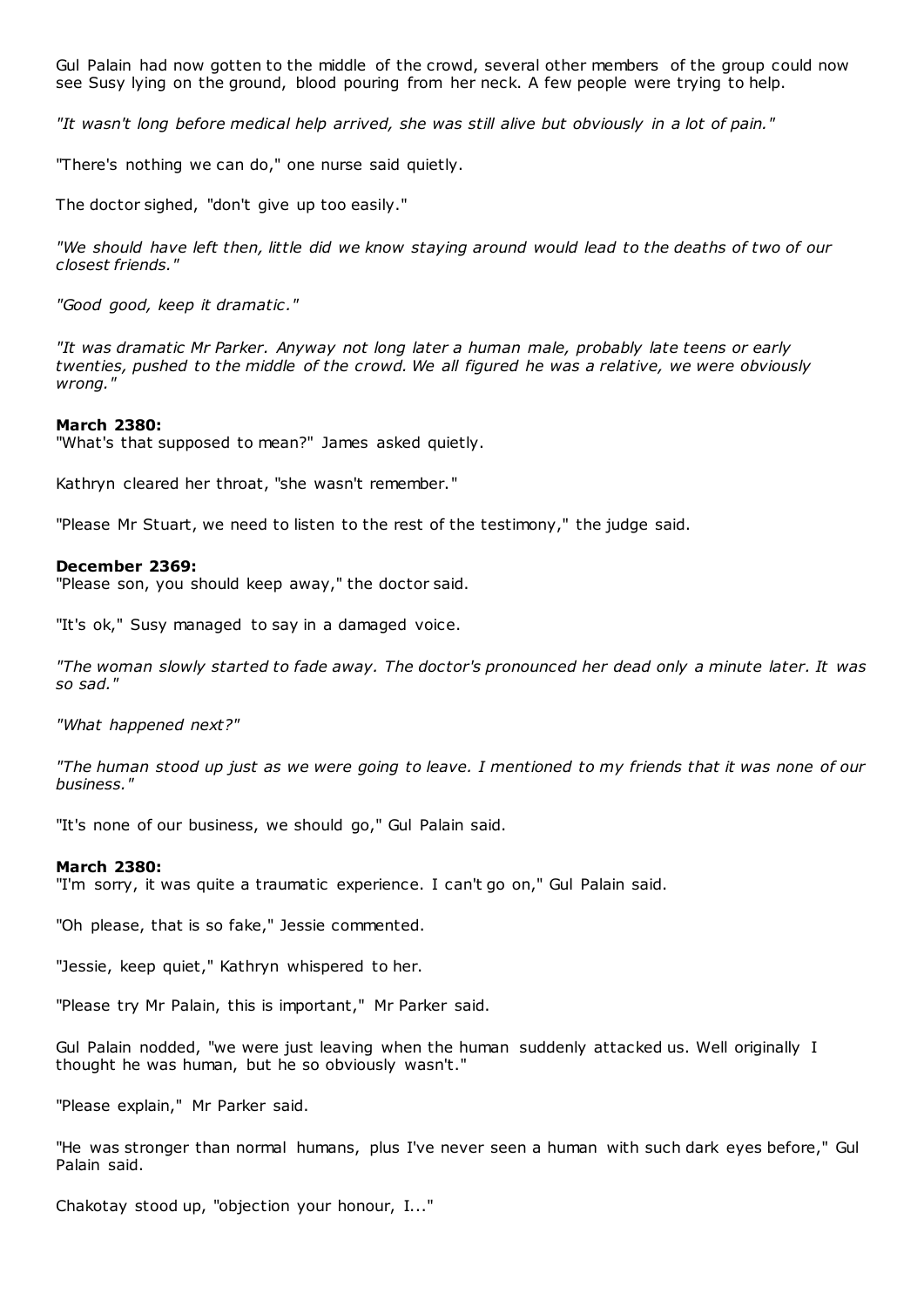"Mr Chakotay, you will get your chance to testify," the judge said.

"I just wanted to say that he is human, a lot of planets in the Alpha Quadrant know about Game Cubes and the Slayers that fight them and..." Chakotay quickly said.

"If he is a protector, why did he totally slaughter us ten years ago?" Gul Palain snapped.

"Mr Chakotay please sit down," the judge said.

"Slaughter is an exaggeration," James muttered.

Chakotay sat back down, "don't worry, I'll get my chance."

"Mr Palain please continue," Mr Parker sighed.

Gul Palain sighed, "very well. We all did what any sensible Cardassian would have done, we defended ourselves. Starfleet security tried to stop the fight, some of us were pulled out of it. In the end there was just me and my two doomed friends."

"Can you remember how badly injured the others were?" Mr Parker asked.

"The others got out with a bruise each at least," Gul Palain replied.

Mr Parker nodded, "how did you survive?"

"I was lucky. I fought back skillfully and stopped holding back. I was doing so as he was a young human after all. I only survived because the last blow he made I managed to avoid, not entirely. I just wasn't hit in a place that could knock me over. A security female and one male managed to pull me away. I blacked out not long later," Gul Palain replied.

"Why did you blackout?" Mr Parker asked.

Gul Palain sighed, "because after one of the first blows, I fell onto the ground and hit my head. I was losing a lot of blood."

"What happened when you woke up?" Mr Parker questioned.

"I woke up in a human medical place. I made one of the nurses tell me what happened to the other two in the fight, she told me that they had hit their heads so hard they suffered serious brain damage," Gul Palain replied. "Like I said, I was luckier than them."

"Is there anything else you can tell me?" Parker asked.

"Yes. That human killed my two friends in cold blood, he deserves to be locked up for that," Gul Palain replied.

"You may sit down," Parker said.

Gul Palain nodded, he headed back to his original seat.

"Now I do have plenty of other witnesses who will all have the same story. It would waste the court's time to go through them all, I do believe we should hear what the killer's story is like in comparison," Mr Parker said. The audience gasped.

"Oh my god, this is annoying," B'Elanna groaned.

"Your honour I'd like to call to the stand, Mr Taylor-Stuart," Mr Parker said.

Chakotay looked worried, "he'll probably try to trick you, try to avoid stupid questions."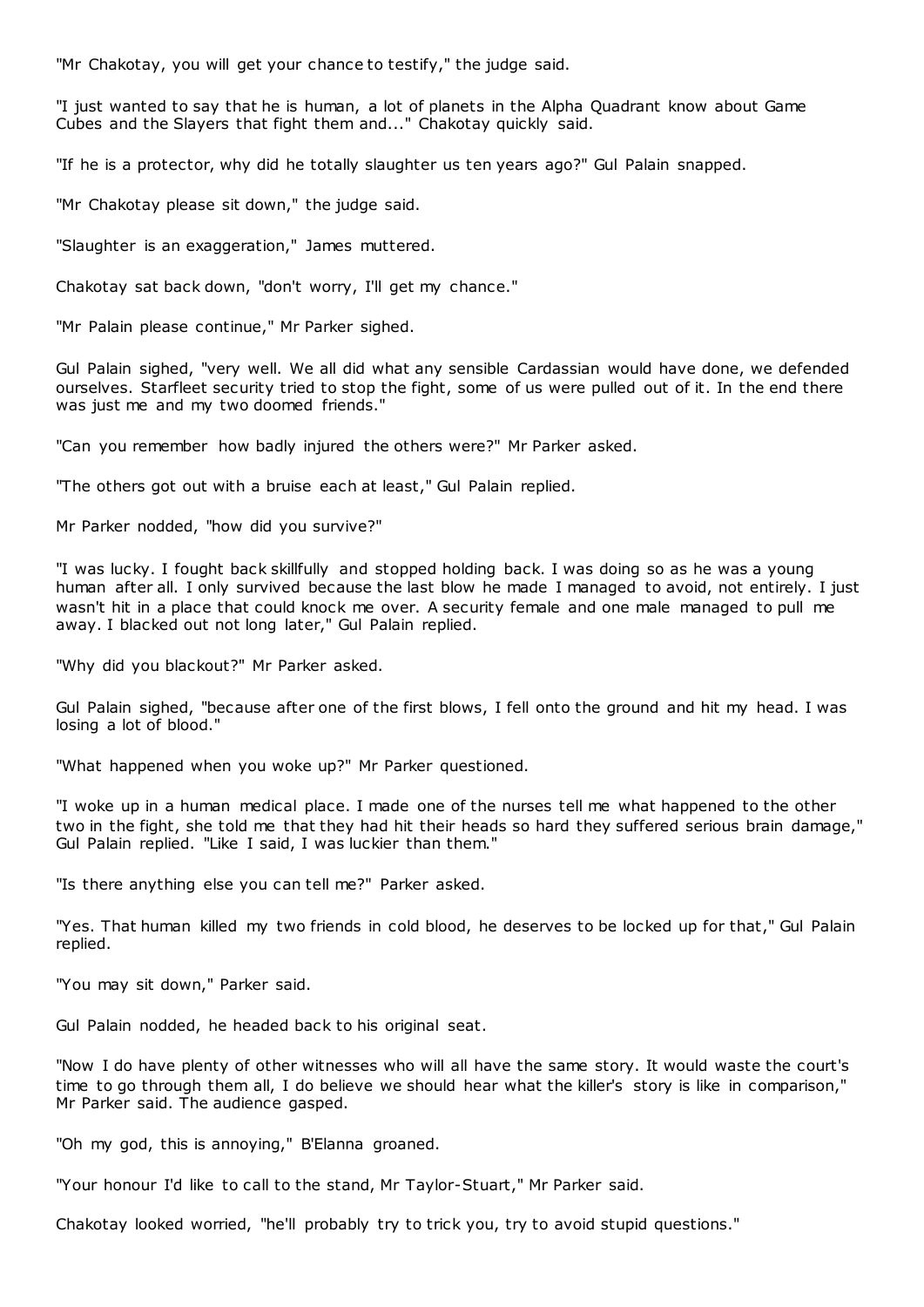"Damn, I like answering stupid questions," James muttered sarcastically as he stood up. He sat down in the witness box.

"Now, please tell the court what happened," Mr Parker said.

"Where do you want me to start?" James asked.

Mr Parker shrugged, "well start with before the murder. What were you doing?"

Chakotay cleared his throat. "That's a stupid question," he whispered.

Kathryn shook her head, "just think it, he may hear you." Chakotay nodded his head.

"Ok I'll start there. I'll try not to tell a story involving humming and innocently skipping in a shopping centre," James said.

Gul Palain glared at him as he jumped to his feet, "I don't need a trial you know, I could kill you where you stand or sit."

Mr Parker looked worried, "please do not anger Mr Palain."

"Why, can he hurt me?" James said, trying to keep a straight face.

"Please Mr Palain, sit down," Mr Parker calmly said.

The judge used the hammer, "order in the court room." Gul Palain sat down, not looking any happier than before.

Mr Parker sighed, "please tell your version of events."

"Ok then," James said.

## **December 2369**

#### **Salford:**

Susy was busy folding up some clothes, she placed the folded ones onto a pile on the bed. James appeared in the doorway, "you called?"

Susy glanced at him, "yeah I did. I am going out in a minute, I was wondering if you wanted to come along."

"Trafford Centre again?" James muttered.

"Yes," Susy sighed. "Are you interested?"

"Well unless they've installed a system that shocks anyone who comes in the centre too much, no," James replied.

Susy groaned, she dropped what she was folding onto the bed. "You know I'm tired of this, you got what you wanted, you don't have to marry Dannielle."

"I know, but sometimes I just think that you don't want me to be happy," James said.

Susy turned to him, "what are you talking about?"

"Well first you take me away from my home, and then when my best friend comes back you scare her off," James replied.

"She was a bad example to you," Susy muttered.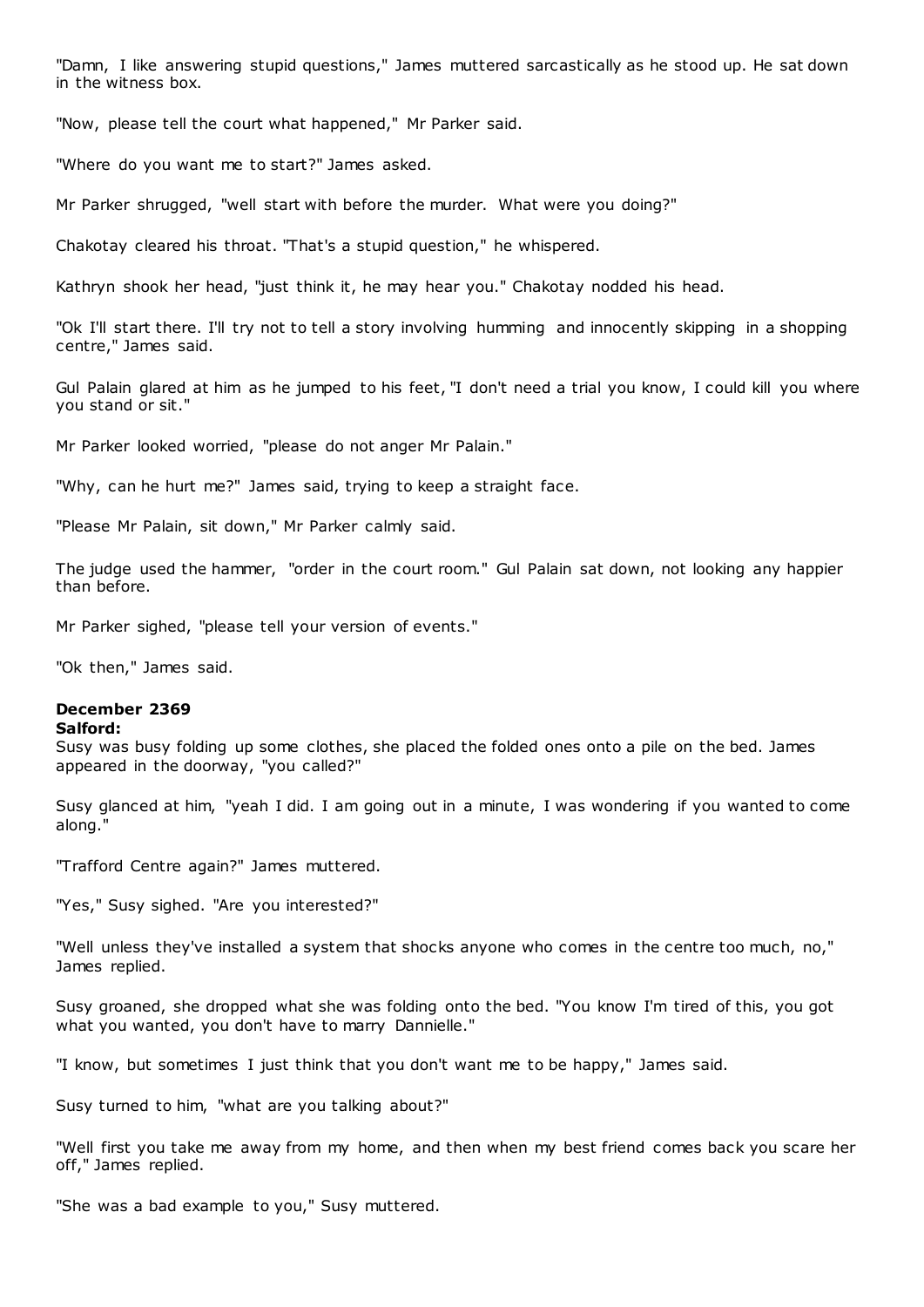"I don't think so, I was always like this, you know that," James said.

"No you weren't. Because of her you became a nasty piece of work," Susy grumbled. "I tried my best to make you feel at home here, but all you've done is throw it all in my face. I'll go to the Trafford on my own." She walked out of the room.

*"Ooh that's interesting, a nasty piece of work you say."*

*"Do you mind?"*

*"Sorry, continue."*

## **Half an hour later:**

John sat down on the sofa as James came into the room. "Susy went on her own?" John asked.

"Yeah," James muttered in response.

John looked up at him, "something wrong?"

"No, we just argued again," James replied.

John sighed, "I wish you two would sort it out. She has tried very hard to..." James walked back out of the room. "Hmph that was rude." The computer nearby started beeping, John climbed off the sofa and went over to it.

## **March 2380:**

"Hmm, what happened there?" Mr Parker asked.

"I had a weird feeling that I should get to the Trafford, I heard the computer beeping while I was leaving," James replied. "Anyway, can I go on?"

Mr Parker sighed, "is your story getting to the proper point now?"

"You asked me to start before the murder," James muttered.

"Very well," Mr Parker sighed.

"I looked around the Trafford for a while. It didn't take long to find a crowd gathered around the murder scene. I talked to my stepmum for a minute or two, then she died," James said.

"Did she not tell you who did this to her?" Mr Parker asked.

"No, she just had time to tell me that she was sorry and was about to tell me something else," James replied. He glanced over at Kathryn, "she was probably going to tell me about my real mum."

Mr Parker nodded, "ok go on."

"Well I overheard some people talking, then laughing quietly. I stood up to see who it was, it was the group of Cardassians," James said.

"I object, I was not laughing!" Gul Palain snapped.

"Please Mr Palain, let him finish his story. We can object about it later," Mr Parker calmly said.

"The rest of the incident is pretty vague to me, all I remember is fighting the whole group," James said.

"Mr Palain described some of it to us, does it sound about right?" Mr Parker asked.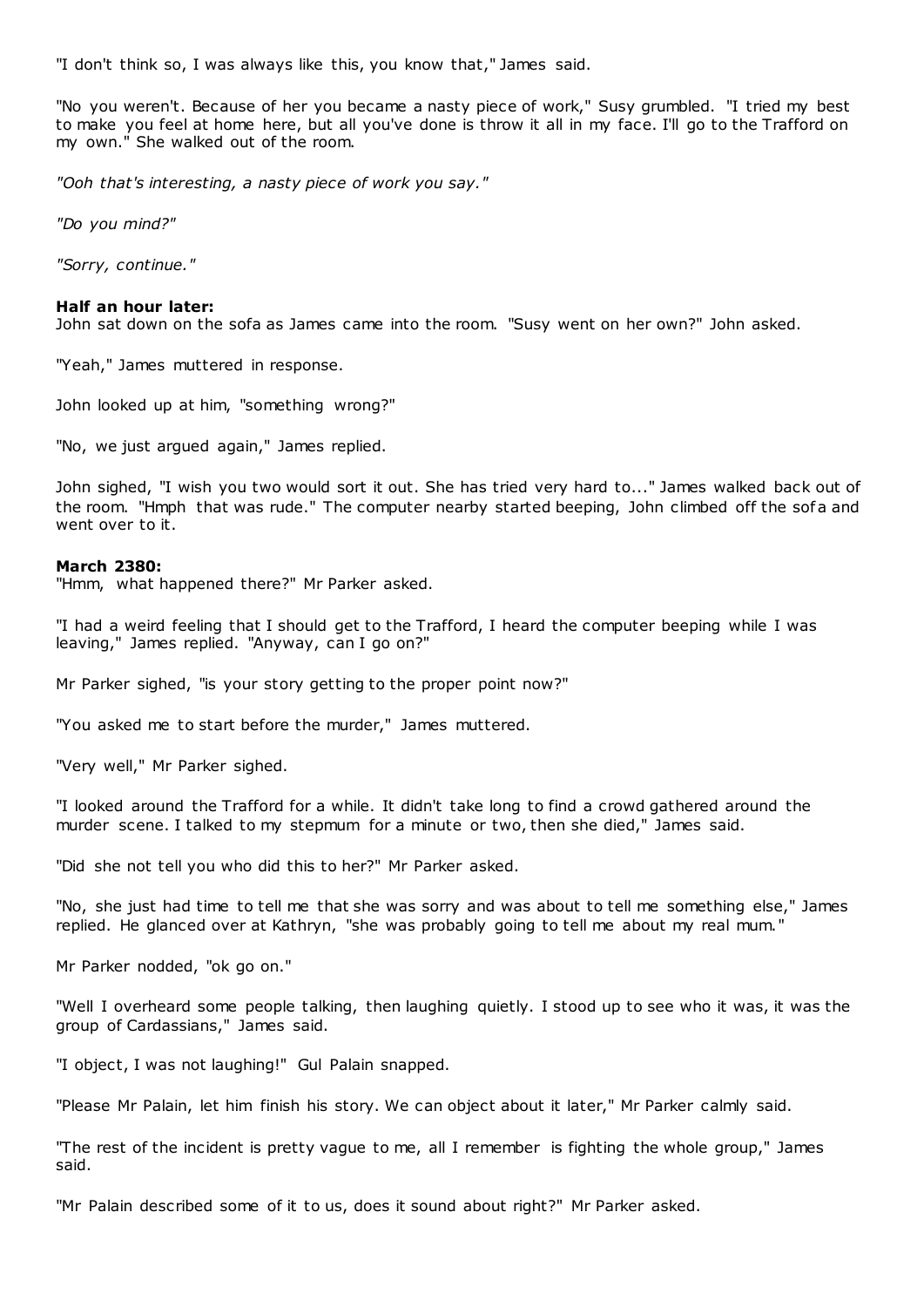"I guess so," James replied.

Mr Parker sighed, he leaned on the desk in front of him. "Do you remember why you attacked them?"

"All I can remember is being very angry, I figured since they were laughing t hey were responsible for her death," James replied.

Gul Palain gasped, "I didn't even see the woman until after the murder, that is outrageous!"

"Was it your intention to kill them, or did you just want to hurt them?" Mr Parker asked.

"I just wanted to hurt them," James replied.

"Ok I think I've finished here. But I still have some questions for you," Mr Parker said. He started pacing. "This isn't the only time this has happened, has it Mr Stuart?"

"Oh crap, here we go," Chakotay muttered.

"On several occasions you have threatened to and tried to kill Mr Tom Paris," Mr Parker said.

The audience gasped, some glanced at Tom. He pretended to look upset, "he wouldn't lie, not at a time like this."

Harry rolled his eyes, "oh stop it Tom."

"Is this true?" Mr Parker asked.

"I only tried to kill him once," James muttered. The audience gasped again. "But I was being controlled by a chip in my head."

"I see, did you have a chip in your head when you tried to rape your wife, who was just your pregnant girlfriend back then?" Mr Parker asked. Several people collapsed.

Jessie looked really annoyed, "no, that's not what happened."

Chakotay groaned, "shh, be quiet."

James covered his face with his hand, "crap."

"Excuse me, I take that as a no then," Mr Parker sneered.

"Yes I did, but..." James muttered. Some more people collapsed.

Jessie glanced in Tom's direction, "I feel like punching someone."

Tom turned pale, "what, I didn't even know about this, I swear."

"I see," Mr Parker said, shaking his head. "Let me think, hmm. The next incident was the murder of a prison inmate on an alien planet."

"He was insane and he stabbed Jessie," James muttered.

"And he was annoying," Jessie commented.

Mr Parker rolled his eyes, "moving on. Next there was somebody called Simon."

"I wasn't what killed him," James commented.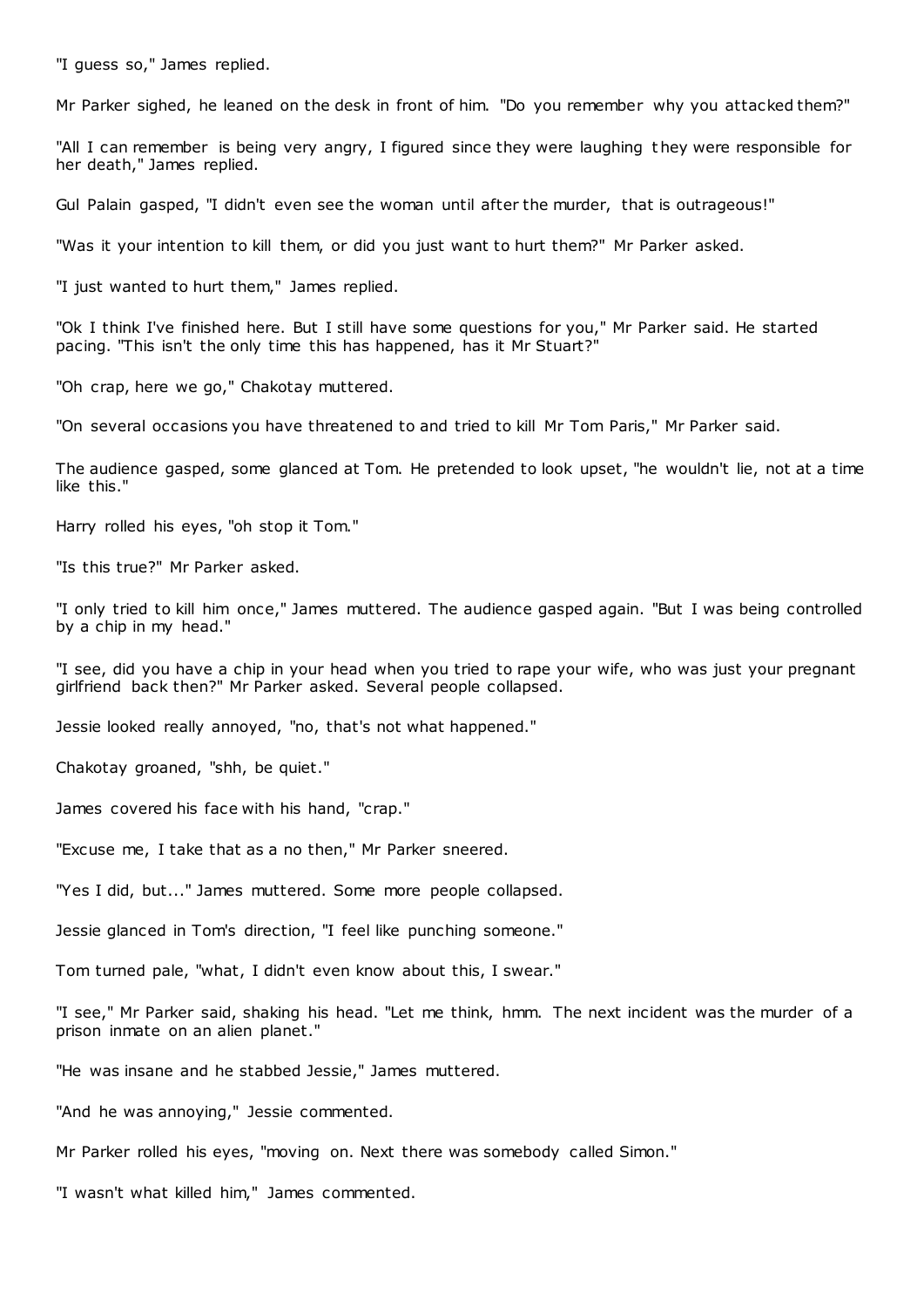"I see," Mr Parker said. "Your niece Kiara was the next victim, in something called the YWF." More collapsing ensued.

"Ok I'm not proud of that one either. One thing I didn't know she was my niece, next she..." James said.

"She cheated at the match, yes I know. Jessie was easily revived afterwards. You should have known that," Mr Parker said.

"I think it would have been better if I didn't exist," Jessie whispered.

Chakotay shook his head, "Jessie I'm trying to panic here, stop distracting me."

"Now the next victim was his own biological parents," Mr Parker said. The remaining people in the audience collapsed, just leaving all of the ex Voyager and Enterprise crewmembers. "I know what you're going to say Mr Stuart, Jessie was murdered and you were angry again."

Kathryn shook Chakotay's arm, "please god interfere."

"It's ok, nearly all of those are incidents of evillness, which I plan to explain," Chakotay said quietly.

"Then why are you panicking?" Jessie asked.

"Because some aren't," Chakotay replied.

"Would you say that you have a violent nature, Mr Stuart?" Mr Parker sneered.

"There's a good explanation for that," James muttered.

"Care to enlighten us?" Mr Parker sneered.

Chakotay stood up, "I can explain that."

"That's nice but I'd like to hear it from him," Mr Parker said.

"The worst incidents, well all but one, I was evil. I'm not now," James said quietly.

"Yes some would argue that you still are evil," Mr Parker said.

"You don't get what I mean," James said.

"No I do, the Accuser rests," Mr Parker said. He sat down next to Gul Palain.

The judge yawned, "ok, Mr Chakotay you may begin the defence."

#### **Half an hour later:**

The conscious audience were heading out of the court room.

"Well we're screwed," Jessie commented.

Chakotay sighed, "I didn't want to bring out the big guns so early."

Lena folded her arms, "what do you mean?"

"Sorry Lena, but my attack plan is to get the watchers to explain the Slayer side of everything, and everyone else to testify on behalf of James himself," Chakotay replied.

"You think that'll work?" Kathryn questioned.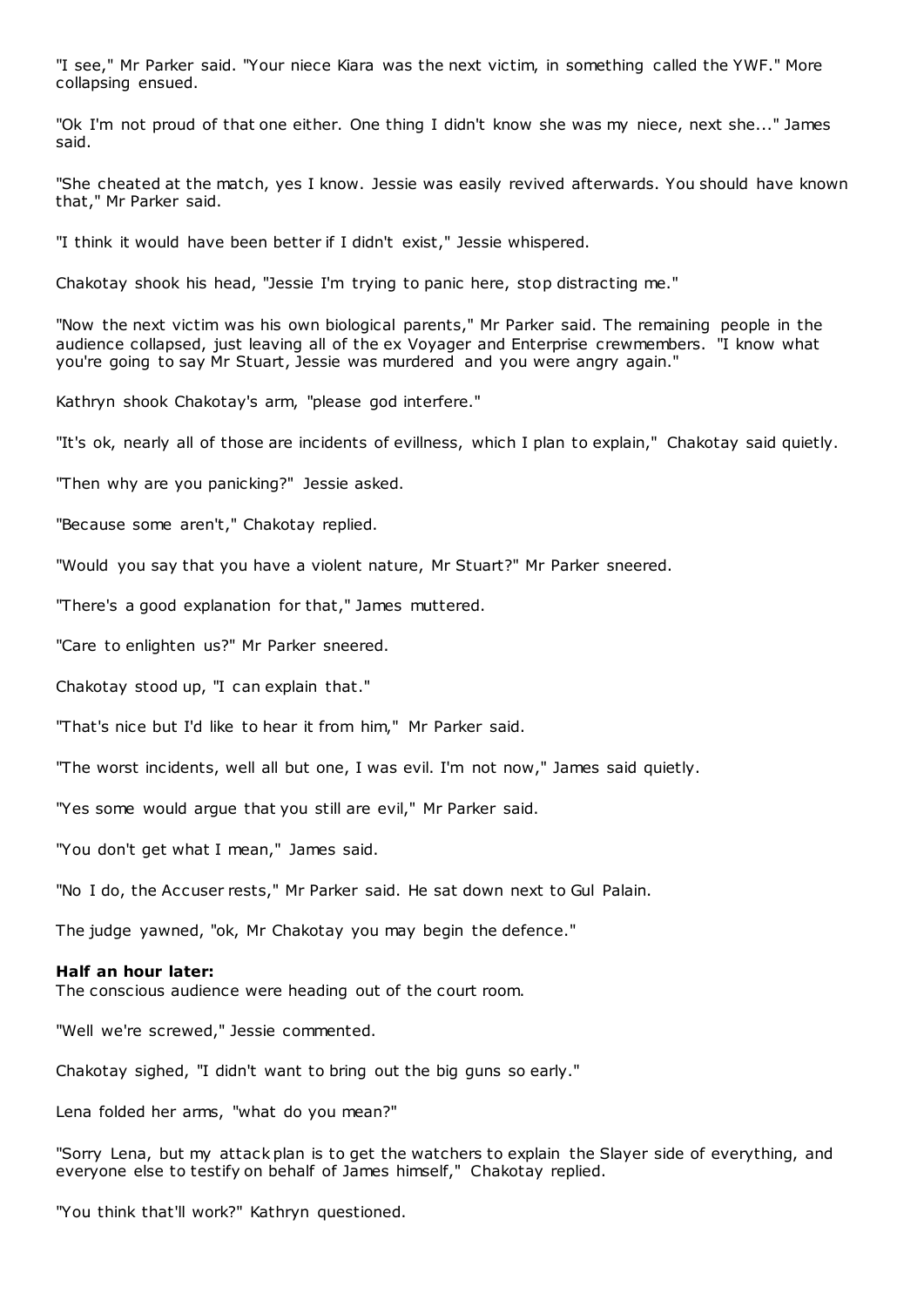"Yes I think it will," Chakotay replied.

"What do you have planned next?" Jessie asked.

"Well I think you should be next," Chakotay replied.

"Me, great," Jessie said.

"There's something I want you to do. When I start asking you too many questions you pretend to get upset, and mention you don't want to be a single mother with two kids," Chakotay said.

Jessie raised her eyebrow, "you want me to act soft?"

"Yes, it's a good tactic . My backup plan is to make the jury feel sorry for you guys," Chakotay replied.

Jessie put her hands on her hips, "I can do much more than pretend to cry. I have known James since I was little, so I'm more useful than most of your interviewee people. If you want someone to cry like a baby, I'll kick Tom in the balls before he goes up to testify."

Tom turned pale again, "um no, that won't prove anything, it won't help you."

"You could always use Sasha," Lena said, trying to keep a straight face.

"No Sasha and Duncan are not coming anywhere near this," Jessie said.

Chakotay groaned, "fine, I'll ask some proper questions. I'll leave the blubbering to Tom."

Tom pouted, "hey, me crying in a very manly way won't affect the trial in your favour."

"Whatever happened to crying is not a sign of weakness?" Jessie asked.

"Shut up," Tom muttered.

Nearby Kevin was leaving the court room, he bumped into Nikki who was coming back in. "Hi, sorry," he said.

"It's ok," Nikki said.

"Why are you going back in for?" Kevin asked.

"Oh I thought I left something," Nikki replied, she picked up a bag off one of the seats. "I did."

Kevin nodded his head. "So, how you doing?"

Nikki raised her eyebrow, "that doesn't work anymore does it?"

Kevin pouted, "no."

Nikki tried not to laugh, "would you like to go out sometime?"

Kevin smiled, "you took the words right out of mouth. Sure." He and Nikki headed out of the room.

#### **A little while later:**

Everyone were in their places again, the old audience had been replaced by new people.

"Mr Chakotay, you may continue from where you left off," the judge said.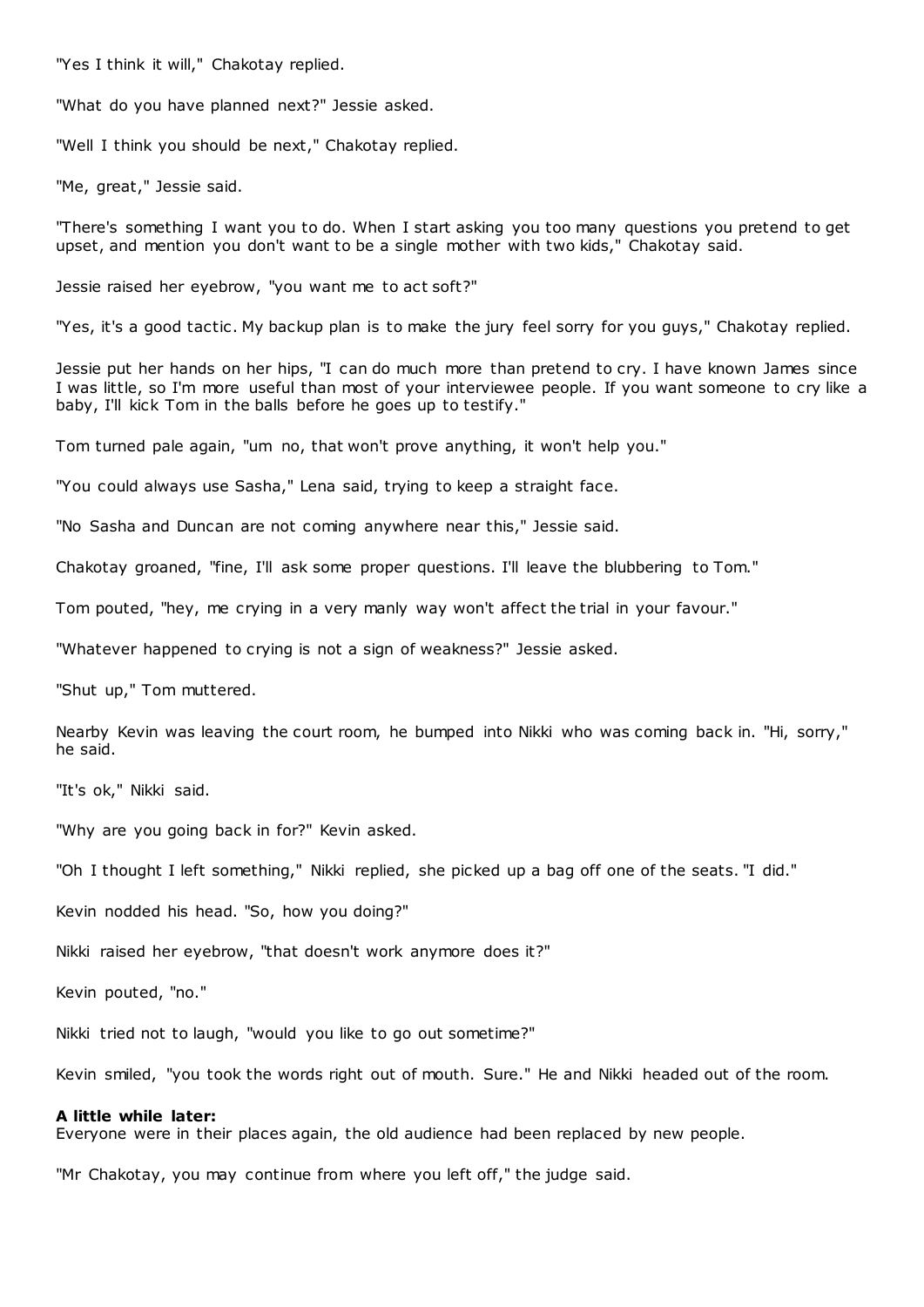"Thank you, your honour," Chakotay said. "I don't think many people in this room, can safely say that they know the accused well enough, to say he is naturally violent. Only one person in this room knows him well enough to say that, I'd like to call to the stand Mrs Stuart."

Jessie got up, she headed over to the witness box and sat down in it. "Can I just say that Mrs makes me sound really old."

Chakotay tried to keep a straight face, "yes, I apologise."

"Apology accepted," Jessie said.

"Is this scripted or something?" Lena whispered to Kathryn. She shrugged.

"Jessie, how long have you known the accused?" Chakotay asked.

"Twenty six years, my god I sound really old again," Jessie muttered in response. Chakotay tried not to laugh. "There were a few years during that time where we were apart so it's actually twenty one years."

"When you first met him, what was your first impression of him?" Chakotay asked.

"Objection, this is futile," Mr Parker said.

"No, I'll allow this," the judge said.

"He should have a trial himself, he sounds Borg to me," Jessie said.

Mr Parker raised her eyebrow, "hey, you were Borg."

"No I meant still," Jessie said.

Chakotay cleared his throat, "please answer the question."

"Ok first impression. Back then I wasn't very keen on guys, I thought all of them were creeps. James was a little different, he didn't try to bully me plus he was actually friendly and a little shy actually," Jessie replied.

Kathryn nodded, "it's true."

James glanced back at her, "shh." Kathryn giggled quietly.

"Did he seem violent to you?" Chakotay asked.

Jessie shook her head, "no."

"He had lost his half sister a year previously, right?" Chakotay questioned.

"Yeah, but I didn't know that then," Jessie replied.

"Well Mr Parker made it clear that James is only violent when somebody dies, gets hurt, you get the idea, but he wasn't violent at all after his sister's murder," Chakotay said.

"That doesn't prove anything," Mr Parker muttered.

"I am aware he was only a child at the time but it is obvious at this age that he isn't violent by nature. His mother told us earlier that the only thing he did that was violent, was throw a cat away from him, that cat was attacking him. One year olds do silly things, especially when they're scared, this is no different," Chakotay said.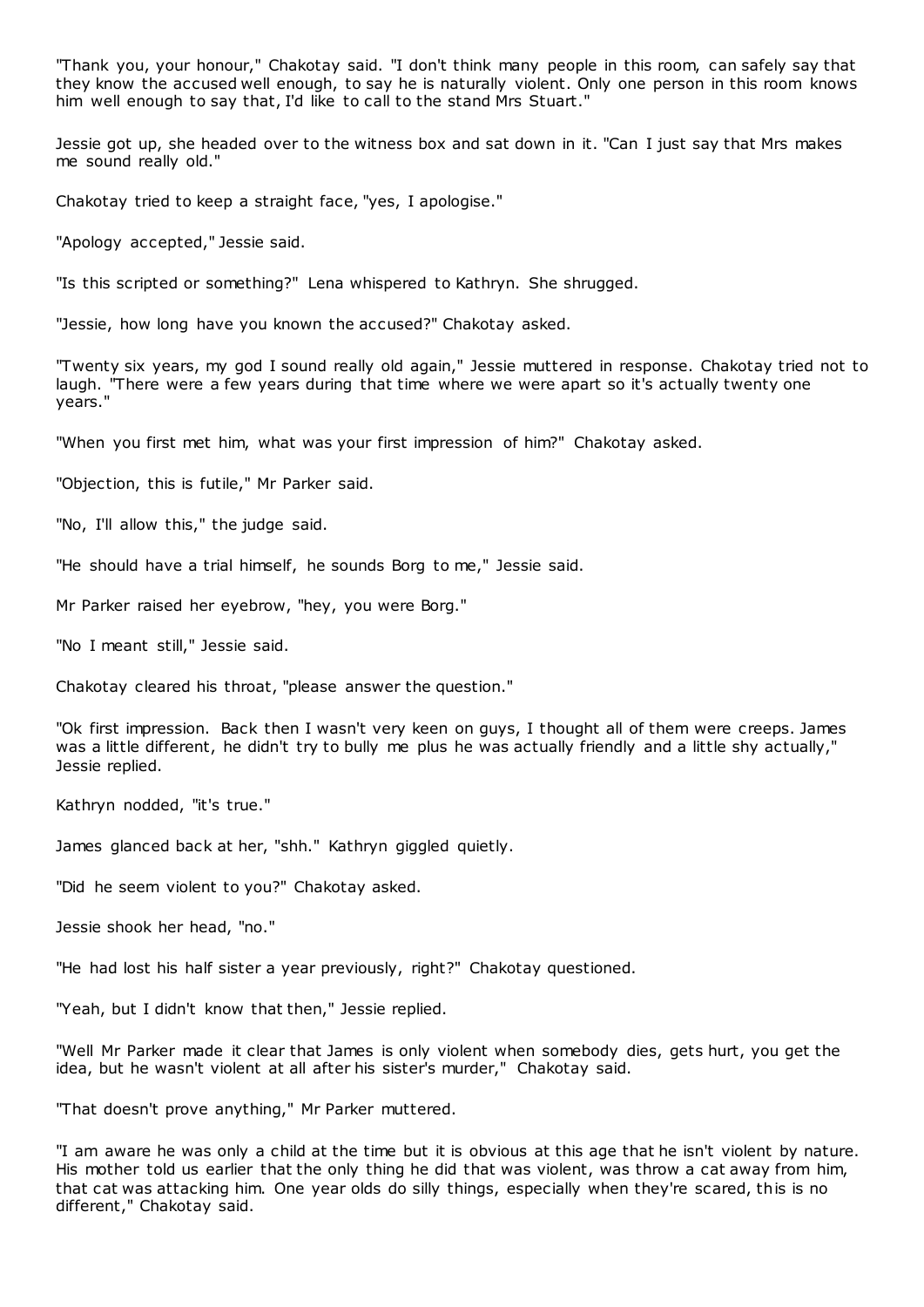"Children don't always grow up with the same personality, they grow up and some are even the total opposite in the end," Mr Parker said.

"If you say so," Chakotay said. He turned back to Jessie. "Now what was the first violent incident that you can remember?"

"Uh, his dad just died and he kept pushing kids who were making fun of him. Some were joking about his dad, some were joking about how he was bullied by a ten year old," Jessie replied.

"I see, he only got violent when his father died. Interesting," Chakotay said.

"Can I remind the court that his father was violent as well, Mr Stuart may have been violent all along because he inherited that trait," Mr Parker said.

"Mr Parker, can you please not interrupt," the judge snapped.

Chakotay smiled, "thank you, your honour." He started pacing. "Mr Parker is right, James' father was violent and he was charged with child abuse when he was four years old. A lot of people who were bullied by their own parents tend to act violent themselves."

"Plus he probably just got his mum's temper, not his dad's," Jessie added on.

Kathryn tried to look innocent, "what?"

James glanced back at her, "got coffee granules in your pocket, haven't you?"

"No," Kathryn said innocently.

Chakotay tried not to laugh, "anyway." He turned back to Jessie. "You said you've known him for twenty one years in total now. At any time in your friendship or relationship has he shown any sign of being evil?"

"You mean the normal kind?" Jessie questioned. Chakotay nodded his head. "Not really, he always was sweet, sensitive, a little sarcastic , and he always felt guilty after a lot of the incidents Parker described, and other minor ones."

"Evil people seem to have a large ego, don't they? Does James strike you as someone with a large ego?" Chakotay asked.

Everyone glanced at Danny who was sniggering. "He said ego Dan, my god," Ian groaned.

Jessie tried not to laugh herself, "no, he always used to doubt why I was with him, and friends with him."

"Last question Jessie. Does the fact that James is responsible for a few deaths make you doubt your relationship with him?" Chakotay asked.

"No, even though most of the murders weren't his fault he always feels guilty. Besides I'm not perfect either," Jessie replied.

Tom sniggered, "yeah she's probably killed more people, why isn't she on trial?"

Jessie glared in full strength over in Tom's direction.

James tried to keep a straight face, "just avoid eye contact."

Jessie instantly calmed down and tried to look innocent. Tom briefly glanced at her, he figured it was safe to look back.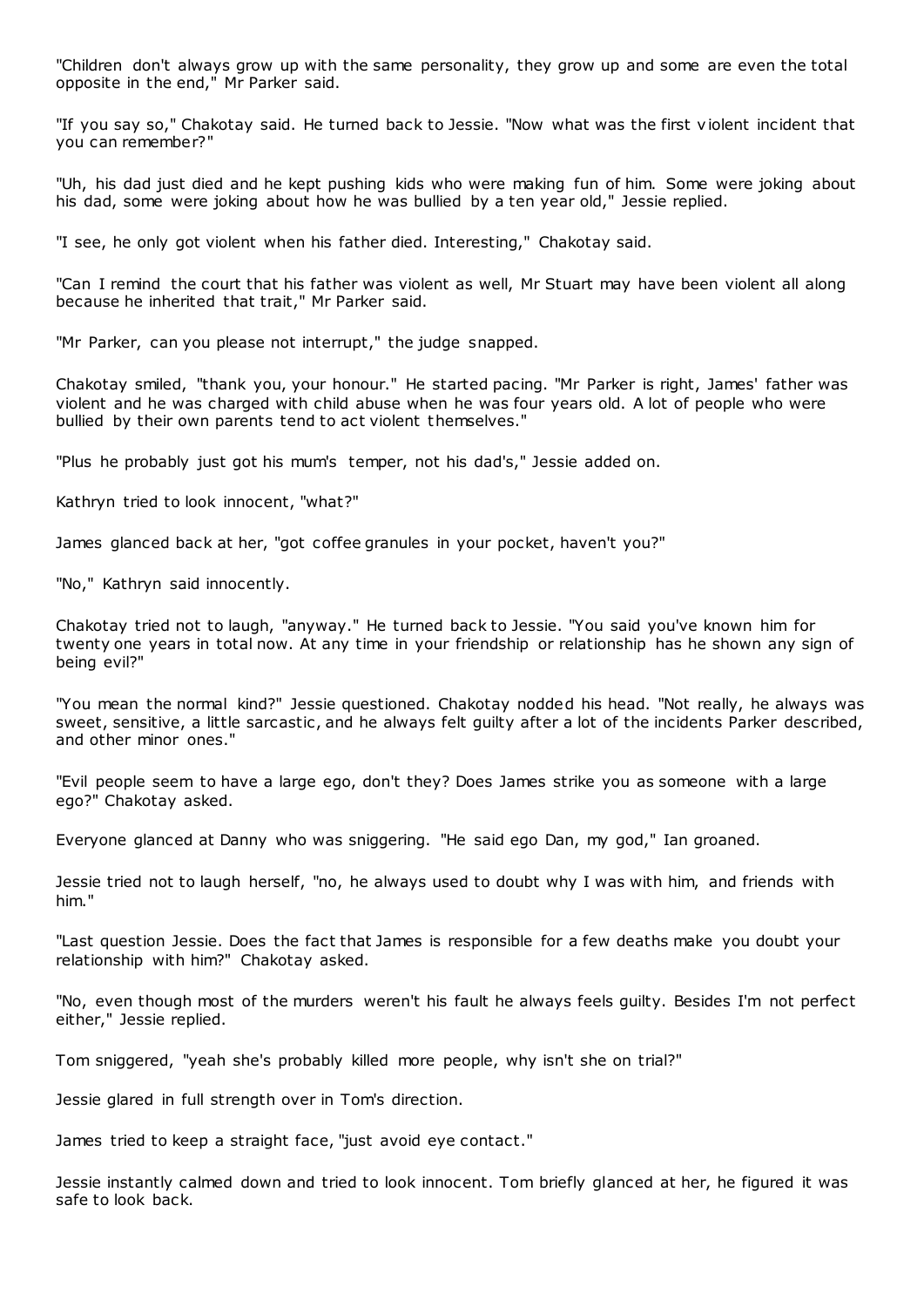"What are you doing, I said avoid eye contact," James said. He then released what he was saying and who he was saying it to, "what the hell's wrong with me?"

Kathryn put her hand nearby his face, she had c offee granules in her palm. "Want some?"

"No, you have those," James replied.

Kathryn giggled, "oh you are such a sweetie." She licked the granules off her hand.

Chakotay stared blankly at her, "uh, Jessie you can sit down now." He turned to the jury, "def ence rests for now."

Parker stood up, "well I must apologise on behalf of my rival, I know that you're all eager to go home so I won't keep you. Now I call to the stand, Mr Tom Paris."

Tom stood up, he headed over to the witness box. He sat down nervously.

"Mr Paris, do you remember the incident where Mr Stuart killed his own dad?" Parker asked.

Tom nodded, "yes I do, I remember it like it was yesterday."

"Please tell the court what happened," Parker said.

"Objection, this has nothing to do with the Cardassian and Trafford incident," Chakotay said.

"Oh and asking the accused's wife what she thought of him when they were kids, is?" Parker sneered.

"Continue Mr Parker," the judge said.

"Thank you, your honour. Now Mr Paris, tell us your version of events," Parker said.

Tom nodded, "yes but you'll have to excuse the way I tell it, as you will tell by the story my greatest skill isn't story telling."

## **April 2378**

#### **The Enterprise:**

Chakotay tapped his commbadge. "Yes, what is it?"

In: "We were just contacted by Janeway, then the signal was cut off. We don't know where she is. What should we do?"

"Stand by," Chakotay said. He turned to opps.

"According to the sensors she's in James' quarters," Harry said.

Tom's eyes widened, he jumped to his feet. "Don't worry, I'll handle this." He rushed into the turbolift.

#### **James' Quarters:**

Tom kicked down the door, "stop!"

James smiled as he turned his head to look at the newcomer. "Oh it's my favourite action man wannabe. How ya doing?"

"I cannot let you do this. It is wrong," Tom boldly said.

"You mean it's right," James said.

"Don't correct me with your rubbish Evil Slayer logic . I hate evil in all forms," Tom said.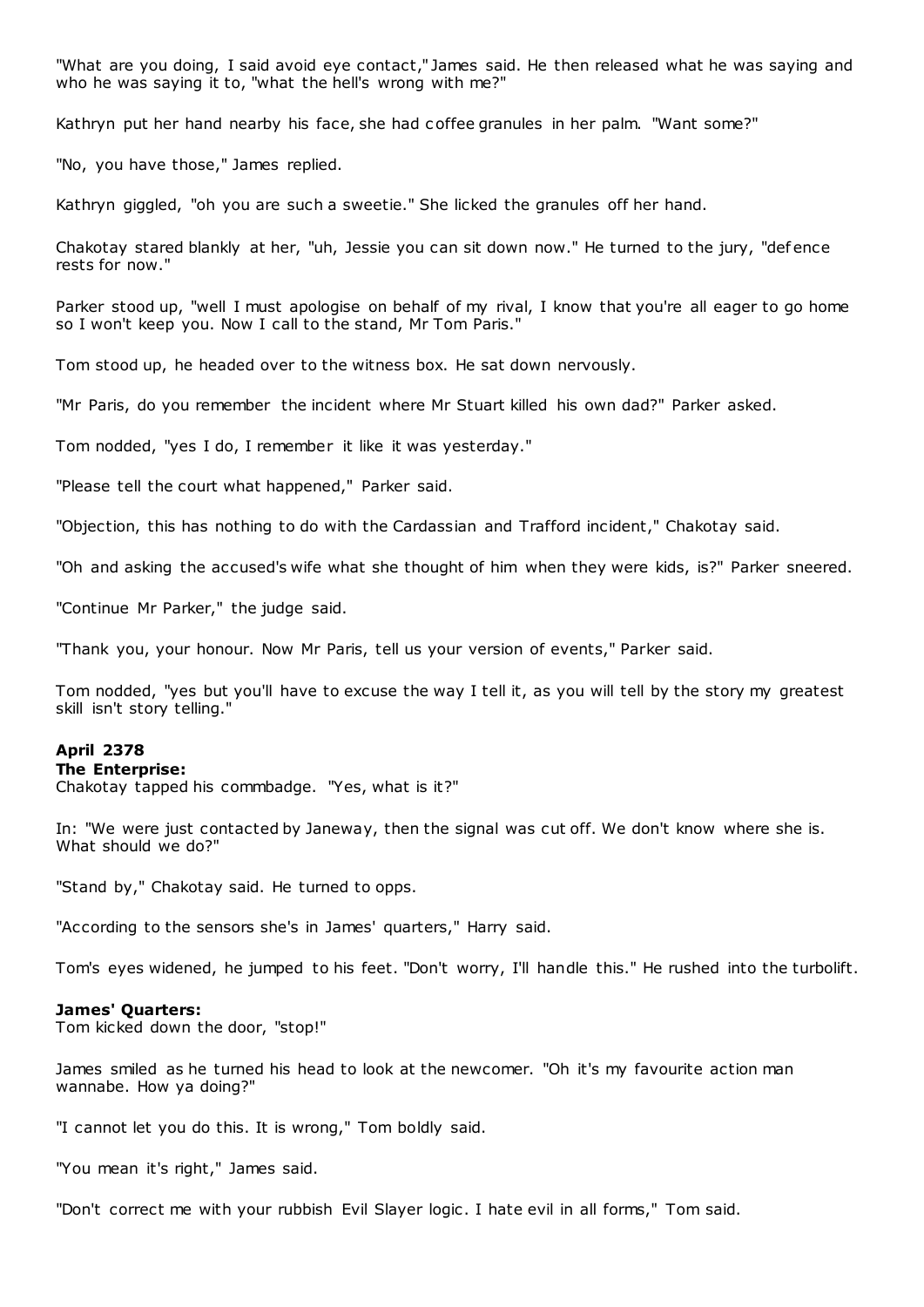"And I hate being interrupted," James said. He pushed Peter towards Tom, he caught him and gently put him to one side.

"This ends now, no one hurts members of this crew on my shift," Tom said.

#### **March 2380:**

"And then I started to kick his ass and..." Tom stopped his story. Everyone in the room was laughing. "Hey, why are you laughing?"

"Tom, you said storytelling is not one of your skills," James said, he continued laughing.

Tom pouted, "it's true." Everyone laughed louder.

"Oh stop it, you're killing me," B'Elanna laughed.

"Fine, I'll tell the right story," Tom said, still pouting.

### **April 2378:**

James and Lena looked towards the door. James groaned, "oh great, it's action man wannabe."

Tom was standing nearby them, pointing a phaser at James. "I'm warning you, I'll shoot if you don't get away from her."

"Don't let me stop you, go ahead," James said.

"You asked for it. Say goodnight bitch," Tom said boldly.

#### **March 2380:**

"Mr Paris, I demand that you stop... lying to the court," the judge managed to say in between laughs.

"Why does no one believe me?" Tom moaned.

"Well for one thing I did that, not you, and I don't remember saying that last line," Craig laughed.

"Oh yeah, if I wasn't there how come I know what was said?" Tom said smugly.

Lena rolled her eyes, "Tom everyone knows you were eavesdropping on the whole thing."

Tom pouted, "fine. James got locked in the brig, he managed to escape as he could walk through the force field."

"How could he do that?" Parker asked, while still trying to recover from the laughing fit.

"Cos he was Evil Slayer," Tom replied.

"What is that?" Parker asked.

"Well it's when a Slayer goes psycho after somebody dying or something," Tom replied.

"I see, thank you, you may sit down," Parker said.

"But I'm not finished the story," Tom moaned.

"Believe me, we've all had enough laughs for one day," Parker said.

Tom headed back to his seat muttering under his breath.

"I'd like to call to the stand Miss Yasmin Stuart," Parker said.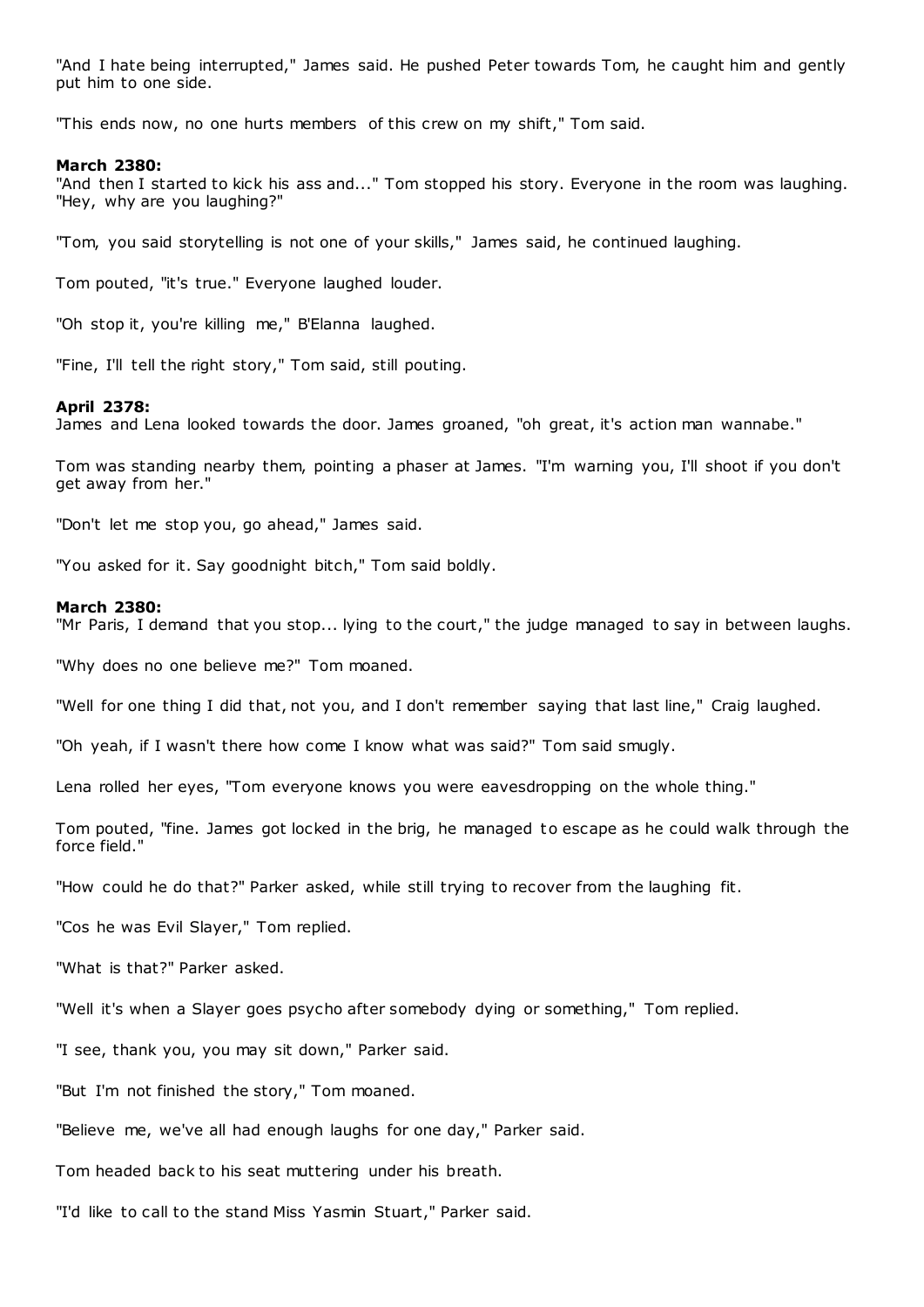"Oh not again," Yasmin groaned. She headed for the witness box.

"Please tell the court how you came to be," Parker said.

Danny burst out laughing again, "disgusting pervert."

Everyone glanced over at her. Ian looked rather embarrassed, "uh Dan, she wasn't born that way."

"Oh," Danny muttered, blushing slightly.

Yasmin pulled a face, "fine. Voyager's main enemy cloned me from James' DNA."

"I see, so the only difference is your age and sex, am I correct?" Parker questioned.

Danny burst out laughing again, "oh that's priceless."

Parker shook his head, "please ignore the insane blonde and answer the question."

"Well I think I'm different in more ways than that," Yasmin muttered.

"Explain," Parker said.

"Well I grew up differently, plus I can probably get away with the stuff he's done," Yasmin said.

James shook his head, "great, thanks Yassy."

Yasmin grinned, "oh and I have nice hair."

"Uh yes. I hear that you have an obsession with death," Parker said.

"Well I liked the idea of killing but I don't now, but seeing dead bodies is cool," Yasmin said.

"I see. I find it strange that a clone of James, who is technically three or four years old, is obsessed with seeing dead bodies and wanted to kill people herself. I mean according to his wife when he was four he was shy, not violent, friendly and not a bully. Very strange indeed," Parker said. He turned to Yasmin, "you may sit down."

"Fine, annoying b\*\*\*ard," Yasmin muttered under her breath. She headed back to her seat.

The judge used his hammer, "the court is in recess until tomorrow morning. We will continue then."

The audience started to clear the room, James was guided away by security to another door.

Naomi was just leaving when she caught sight of Kevin, she rushed over to him. "Hiya, I haven't seen you in ages."

"Hey Naomi, so..." Kevin said.

"Do you want to go out sometime?" Naomi butted in.

Kevin grinned, "sure."

# **August 2364**

## **Salford:**

Susy opened up one of the bedroom doors, she walked straight inside. She looked confused as she glanced at James, he had a computer in front of him as he lay on the bed.

"What are you doing?" she asked.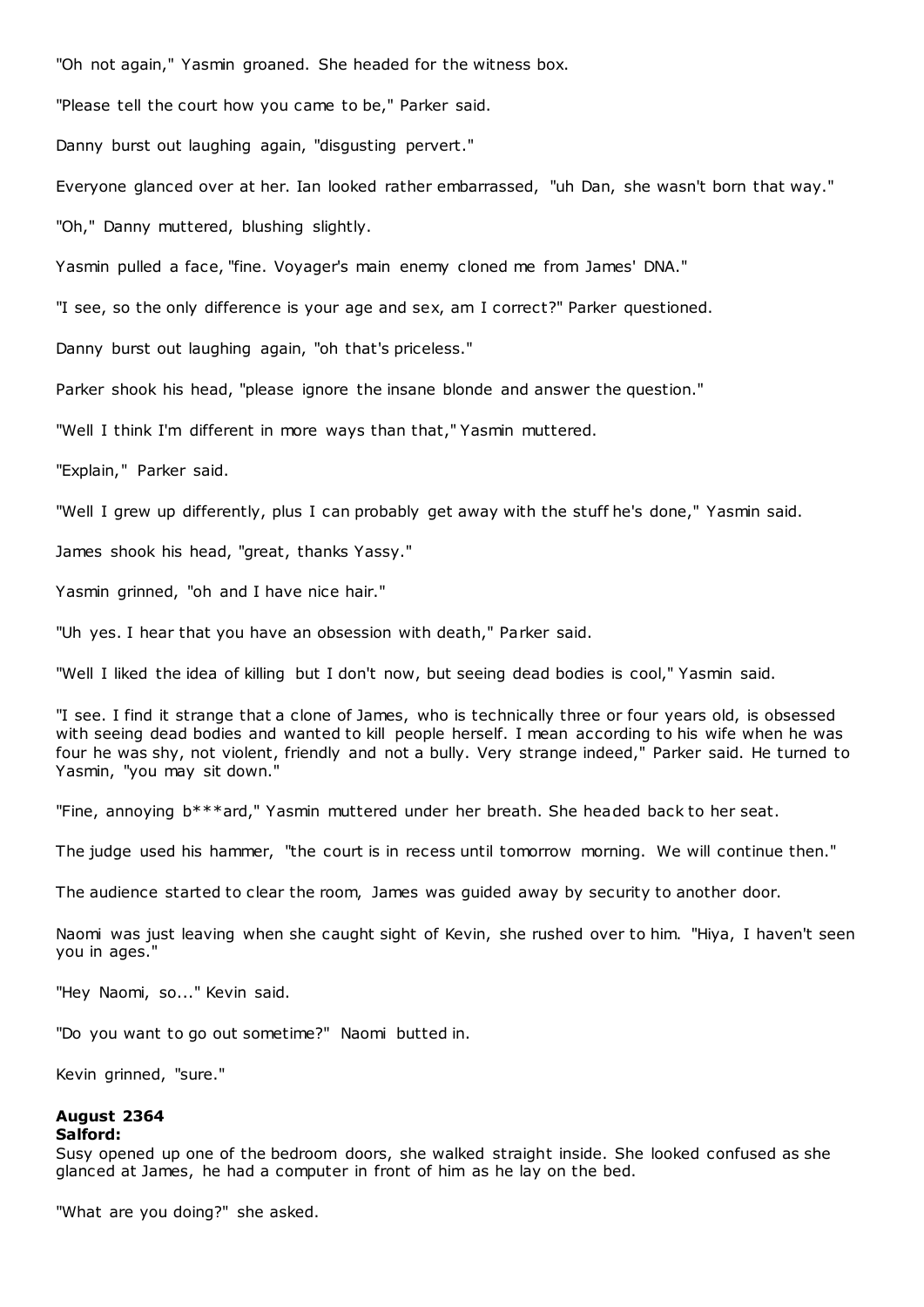James glanced at her, "talking to someone on instant messenger."

Susy frowned, "who?"

"Who do you think?" James snapped, he turned back to the computer.

Susy groaned, she made her way over to him. She stood on the opposite side of the computer. "I think it's time you move on, you live here now."

"Shh, I'm talking," James said.

Susy rolled her eyes, "don't give me that. You'll never get over that girl and your old life if you continue talking to her."

"Did I say I wanted to get over anything?" James muttered.

"Look you're ill, you should talk to her later," Susy said.

James looked confused, "do you even know you're saying these words?"

"I don't want you talking to her, ok!" Susy snapped.

"Well I didn't want to come here but I had to anyway," James said.

"Fine," Susy grumbled. She grabbed the computer off the bed, and dropped it onto the ground. "Now that you're done with that, I need your help with something down stairs."

James stared at her, "you're crazy."

"Well it must run in the family, now I want you downstairs in five minutes," Susy said.

James climbed off the bed, he knelt down next to the computer. "Thanks, it's broken."

"Well that was the point," Susy muttered.

James stood back up, he was shaking a little as he did. "You do realise that I have no way of talking to her now?"

"I told you, it's for your own good," Susy said. She then noticed he was shaking slightly, "wait, are you ok?"

"You know I hate a lot of people, but I've never hated any of them as much as I..." He then collapsed onto the ground, he managed to hit his head off the side of the wardrobe on the way down.

"Oh crap," Susy stuttered.

## **March 2380:**

The doors to the brig opened up, Gul Palain and Gal Satai walked through them. Gul Palain glanced at the guard, "can we be alone please?"

"No sorry sir," the guard replied.

"Fine," Palain grumbled. Satai remained near the door while Palain walked over to the forcefield.

James noticed his new visitors, he stood up and walked over to the forcefield. "What do you want?"

"I just wanted to be a little closer to the freak who murdered my friends," Palain grumbled.

"It's only murder if I meant to do it, it was an acc ident," James said.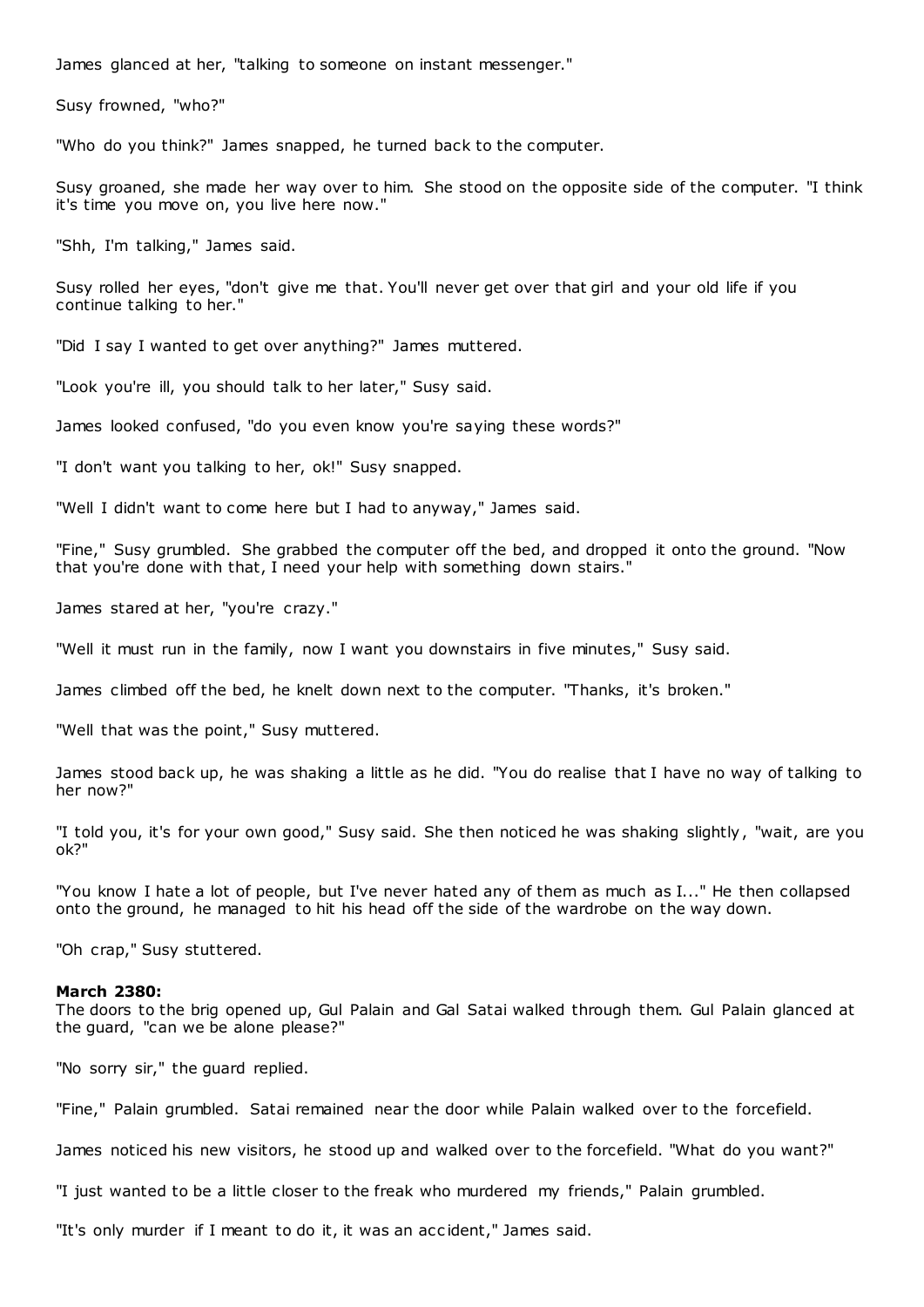Satai shook her head, "nobody would hit that hard just to hurt somebody."

"You're wrong, I'm not the only human that's had this problem," James said.

"Really?" Palain said, looking amused.

"Stuff like this happens a lot," James said.

"I'm sure," Palain muttered. "I still don't know how you did it."

"Do your research Palain, I'm a Slayer," James said.

"Right, that's just some fairytale Starfleet told us to trick us into this stupid trial," Satai said.

"Right, fairytales involve vampires, people with extra strength and telepathy, weird cubes coming from the sky and very evil shapeshifters," James commented.

Satai shrugged, "well humans like to make up silly stuff like that."

"Are you seriously telling me that you've never had a Game Cube attack?" James questioned.

"No," Palain replied.

"Not even on one of your colonies?" James asked.

"Game Cubes are not real," Satai muttered.

"Wow you people are so annoying that the Softmicron don't even want to go near you, that's funny," James commented.

Palain growled, "no it's not funny, do you see me laughing?"

James rolled his eyes, "no, do I want to?"

"You will though, when the security guards start dragging your sorry human arse to one of our worst prisons," Palain muttered.

"Your prisons?" James muttered.

Satai smiled, "nobody told you I take it. If we win the case, Starfleet will hand over custody to us for punishment."

"Where are your sarcastic jokes now, hmm?" Palain sniggered. He and Satai walked out of the brig, they passed Kathryn as they went though the doors.

"Ensign, you're dismissed," Kathryn said. The guard nodded his head, he followed the Cardassians out of the room. "What were they doing here?"

"I think they were trying to intimidate me," James replied.

"Ah, they do that a little too well sometimes. Did they succeed?" Kathryn asked.

"Eventually yeah, will I be going to a Cardassian prison?" James replied.

Kathryn sighed, "I don't know what will happen."

"Can you find out?" James asked.

Kathryn frowned, "I suppose I could try but I wouldn't worry about losing the case."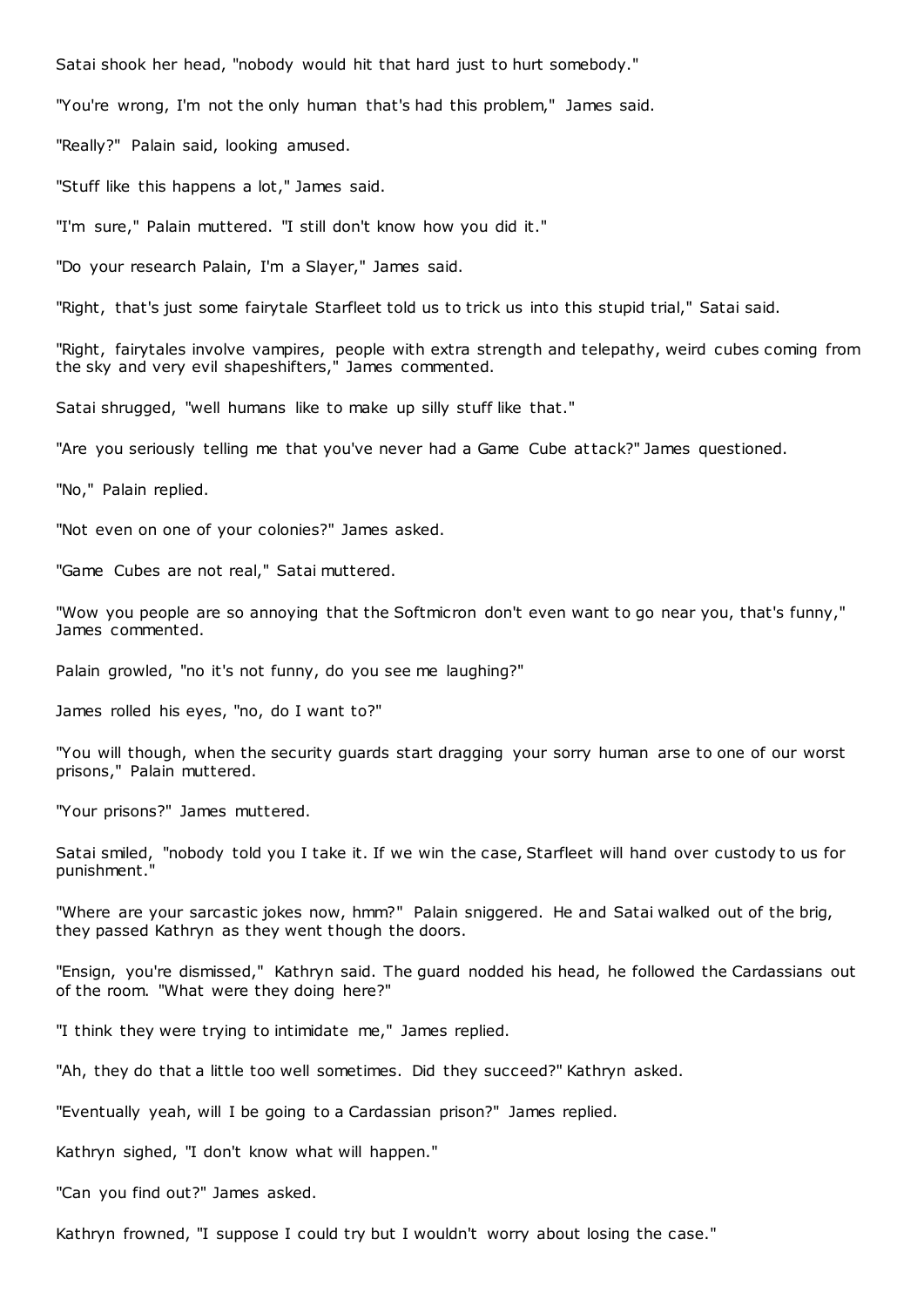"That's easy for you to say," James said.

"How can this be easy for me? You're not going to lose this ok," Kathryn snapped.

"Why do I get the feeling you already know?" James muttered.

Kathryn sighed, "damn telepathy."

James just raised his eyebrow, "I didn't need telepathy."

"Well it won't be that bad," Kathryn sighed. "You're strong enough to survive those prisons. A Cardassian prison should be easy for you."

"I would prefer it if I didn't have to go to any prison, I have other people to think about," James said. "I know I'll have to go anyway and I'd accept that, but a Cardassian one is the only type I'd be willing to escape from and die trying."

"I don't understand," Kathryn said.

"I still think that Palain and his buddies where the ones who murdered Susy," James said.

"Oh," Kathryn said.

"I know, she wasn't my real mum but she seemed that way when it happened. I hated her for what she did to me, but everything she did was to help me not her," James mumbled.

Kathryn frowned as she folded her arms. "Why are you telling me this?"

"I dunno, I probably took it so hard cos I treated her so badly. At least a Cardassian prison sentence couldn't be given to a more deserving person," James muttered. He then glanced at Kathryn, she looked uncomfortable. "My god I knew this when I was younger, and I'm doing it again to you."

Kathryn smiled weakly, "you really shouldn't worry about that."

"I am now. I regretted treating Susy so badly and not getting a chance to apologise before she died. Here I am ten years later doing the exact same thing to you, insulting you, ranting at you, and hurting you," James said.

"It's not that bad, we've had some friendly incidents," Kathryn said.

"Ok, name one where I didn't finish the conversation with an insult or something," James said.

## **March 2372 (eight years ago)**

## **New Earth:**

Kathryn headed towards the lake, she sighed as she looked around the area. She then spotted James sitting on the grass not far from the lake itself.

"It's beautiful isn't it?" Kathryn said.

James glanced up at her, "huh what?"

"I said it's beautiful," Kathryn smiled.

"Yeah, I guess," James mumbled.

"How's your head?" Kathryn asked carefully, she sat down next to him.

"It's been through worse," James replied.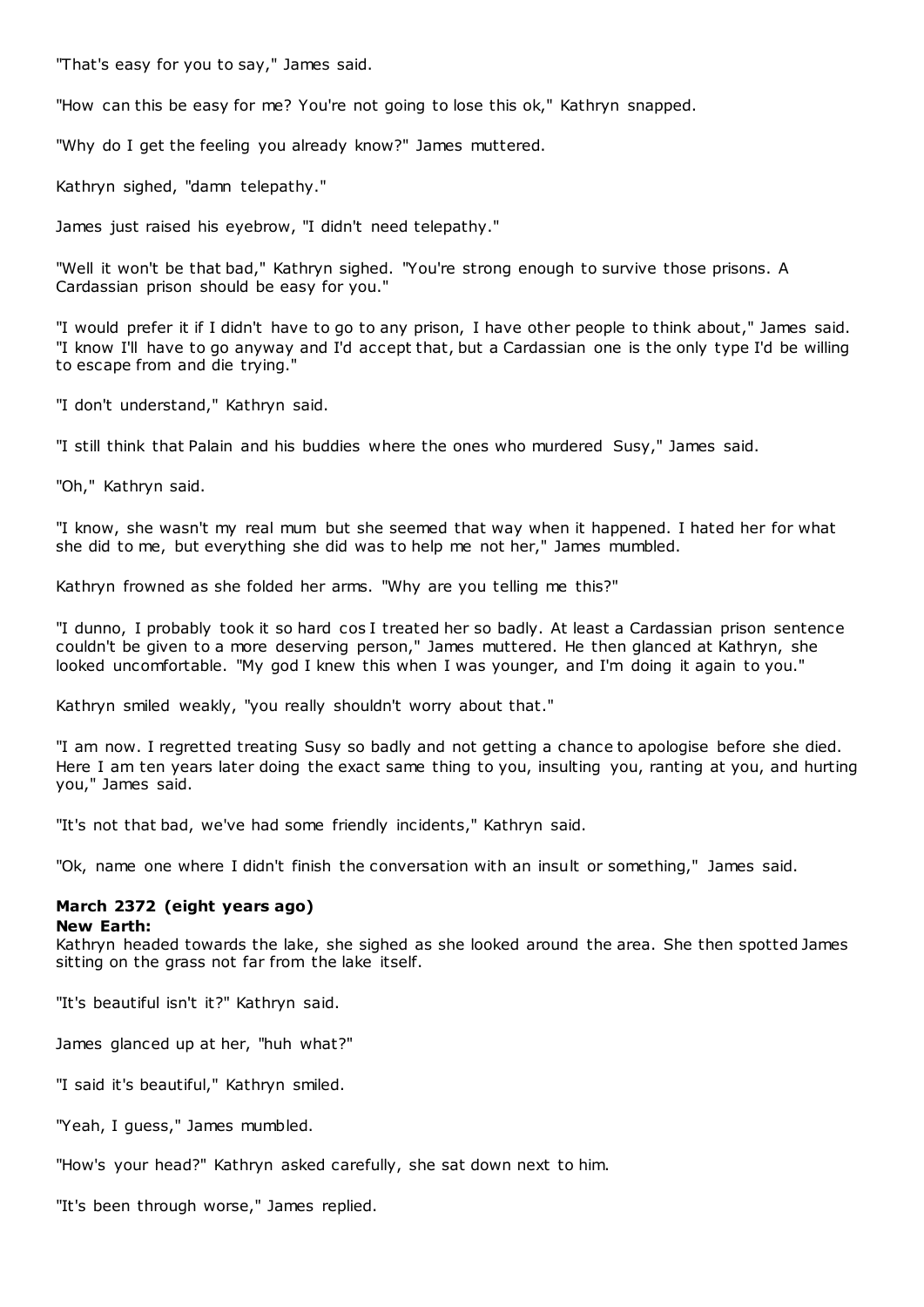"I'm not relieved to hear that," Kathryn said. "What happened?"

"Oh I had a fight with my mum," James replied. Kathryn's eyes widened. "No just an argument."

"Oh good," Kathryn sighed in relief.

"That was round about the time of my second hunger strike, don't ask," James said.

Kathryn looked uneasy, "I won't."

"Anyway I collapsed in the wrong place, the wardrobe was in the way," James said.

"Oh that's not good," Kathryn muttered.

"Yeah it's not. They got me to the hospital. Luckily I have a tough head," James said.

"I see," Kathryn said.

"Like I said, the head's been through worse," James said.

Kathryn nodded her head. "Look I've been thinking, you know about our current situation. It was wrong of me to interfere in your personal life and...

"Well I've been think about it too. I guess Jessie and I took it too seriously. My mum always interfered with us, despite us just being friends then. I thought that I was at an age where I'm not supposed to be overprotected," James said. He smiled, "god if my mum were here and it was her that saw me instead of you, she'd be mad as hell."

"Maybe a little," Kathryn smiled. "She'd probably be upset because she'd know now that her son isn't a child anymore, despite his behaviour sometimes." He glanced at her with a raised eyebrow. "But later she'd probably accept it, be happy that he is happy now, and a little proud that he didn't rush into it like a lot of young people."

"You think so?" James said.

Kathryn nodded her head, "trust me, I'm sure of it."

#### **Meanwhile, a coffee shop in San Francisco:**

"What do you think will happen?" Lena asked, folding her arms on a table.

"I dunno, this is my first trial so I don't know if it's going good or not," Daniel replied.

"Well I don't know either," Lena said.

A waitress walked over to their table, she put two cups of coffee in front of them.

"What would your mum think if she knew you were with a guy at a coffee place?" Daniel questioned.

"She'd probably go nuts. It would be best if nobody knew about this for now," Lena replied.

A shadow came over the table, they both looked up at the source. "Well aren't we a little cosy?" Craig muttered.

"What are you doing here?" Lena groaned.

"It's a public place, you know," Craig replied.

Daniel looked uncomfortable, "oh my god you guys, we're just having coffee."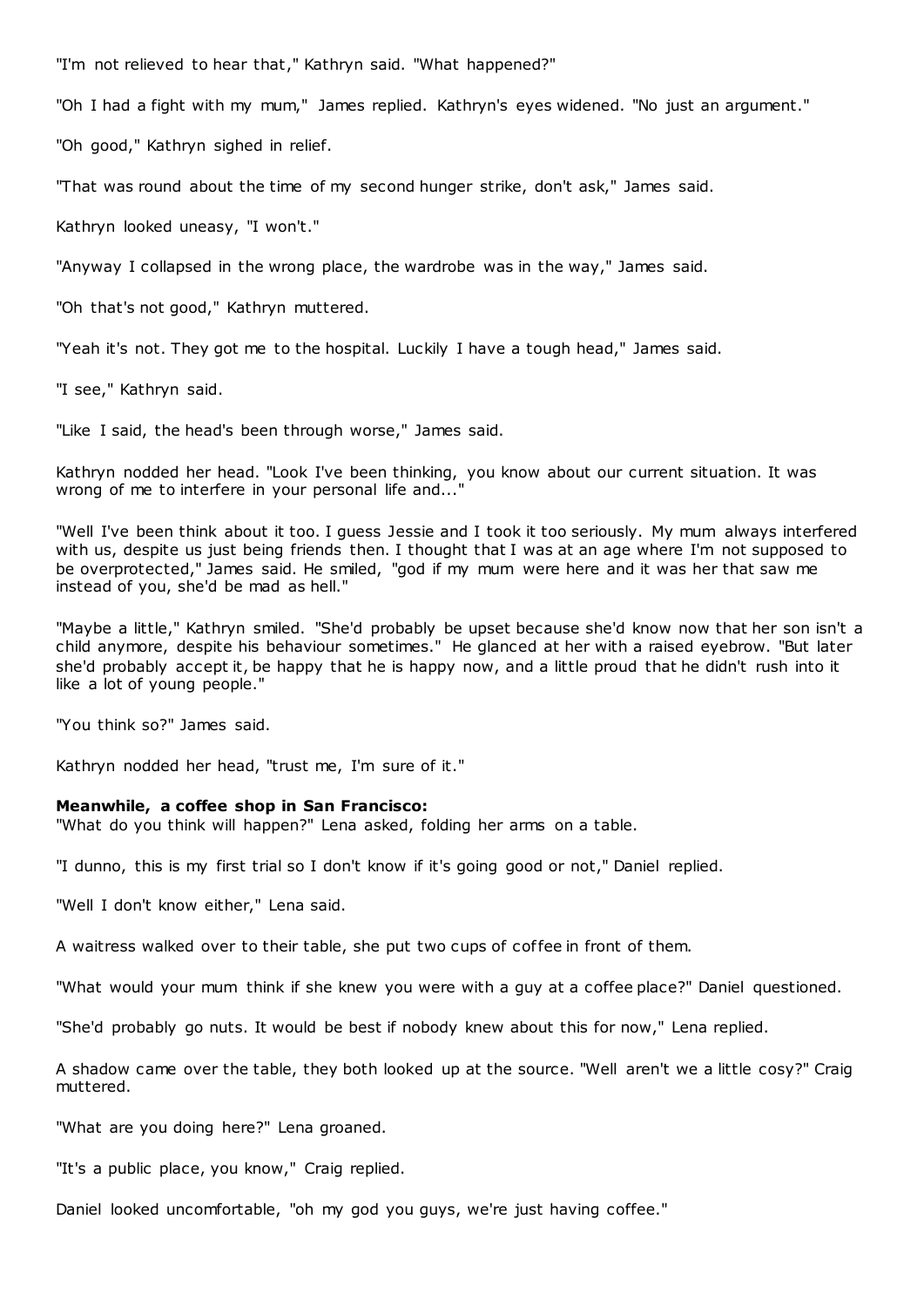"Yeah but why with you, this is very sudden," Craig said.

"Quicker than you and Zare getting together, nah that's not possible," Lena commented.

"Oh so this is what this is about," Craig said. "You're trying to get me back for going with Zare."

Lena laughed, "oh you're so full of yourself, aren't you? I'm not as petty as you, you know."

"What's that supposed to mean?" Craig asked. Daniel rolled his eyes.

"You should know what I mean. You and Zare are together because you're just so meant for each other," Lena said sarcastically.

Craig raised his eyebrow, "fine Lena, I'm getting a little old for these kind of games. I'll leave you to it." He walked out of the cafe.

"Wow that could have been awkward," Daniel muttered.

#### **Later that night, Indiana:**

Gretchen watched as everyone else came into the living room. "Not going so well I take it?" she said.

"Well it could be better," Jessie muttered.

"Oh well, would any of you like a drink?" Gretchen asked.

"Coffee," Yasmin and Phoebe said in unison.

Gretchen nodded, "Lena, Chakotay?" Lena shook her head.

"I'll have a tea, if you don't mind," Chakotay replied.

Gretchen glanced at Jessie, "coffee?"

"Uh, yeah please, just don't give any coffee to the kids. Last time Duncan stole James' coffee, he was awake for three days," Jessie replied as she sat down.

Gretchen smiled, "it's ok I wouldn't, they're both asleep anyway."

"What time is it?" Lena asked.

"Nine," Gretchen replied.

Lena sighed, "oh thank god, I figured it was really late."

"Actually I'd better not have a coffee, I'd rather be awake just in case I get interviewed again," Jessie said.

Chakotay nodded his head, "good idea."

"Where is Kathryn anyway?" Gretchen asked.

"She went to see James, it's typical that only she is allowed right now," Jessie replied.

"That's a recipe for disaster," Lena commented.

#### **The next day:**

The court was in session again, well kind of, everyone was waiting around. The judge was asleep, of course the trial couldn't really start with him asleep.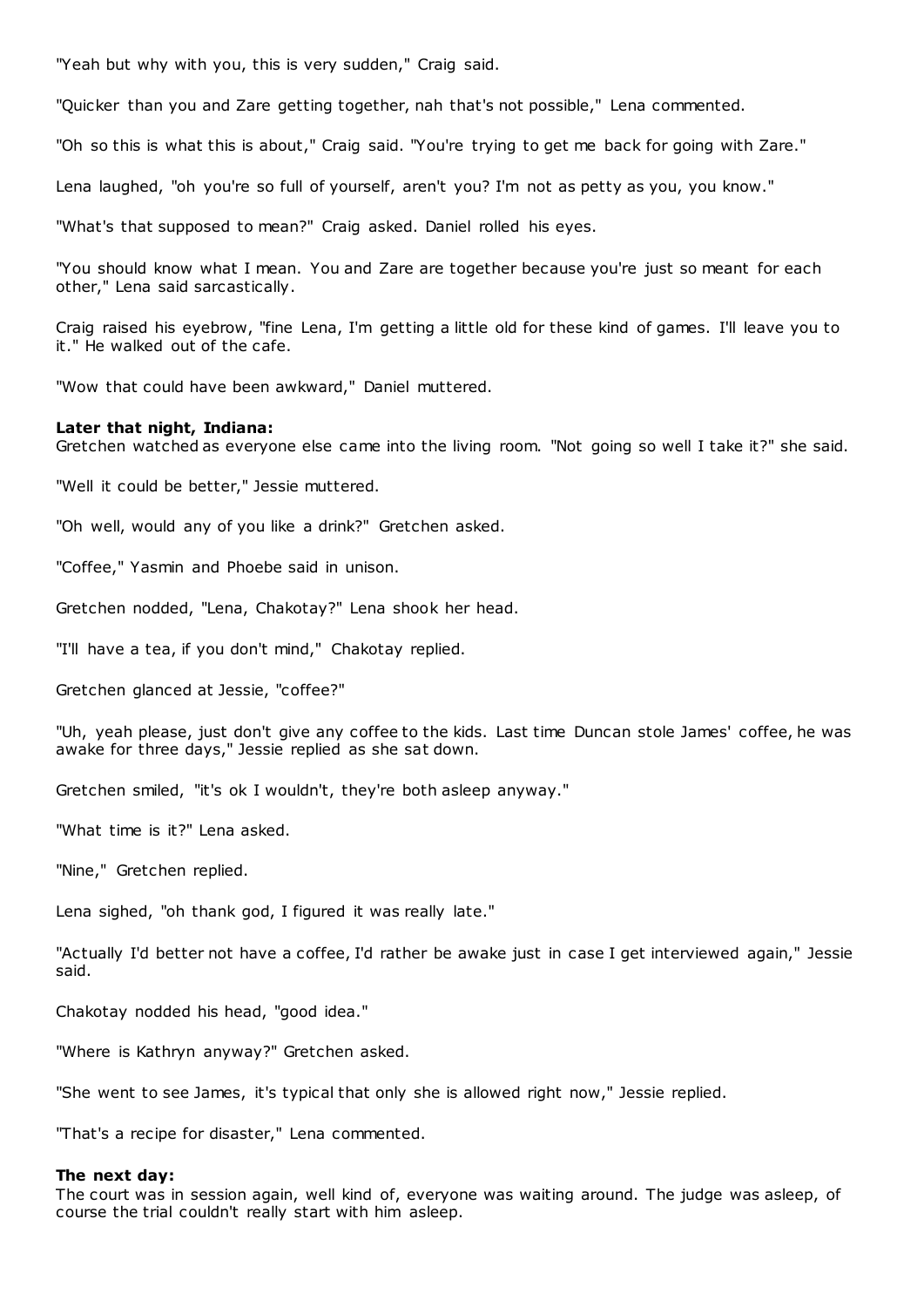"This is why judges should retire earlier," Chakotay muttered.

"Meh, let's just start without him," Parker said. He started to stand up.

"No Parker it's my turn," Chakotay blurted out. He rushed out of his seat, Parker pouted and he sat down. "I have tried to prove my clients innocence or whatever you call it to the best of my ability. I have tried to prove that he is not a danger to society and shouldn't be locked up in prison, by just getting people who know him and are related to him to testify. I believe it's time to finish this once and for all, I'd like to call to the stand Mr Ligod Geenewell."

Ligod's eyes lit up, "oh goodie, I love interviews." He stood up and headed over to the witness box.

"What is he doing?" James muttered.

Chakotay glanced at him, "I am bringing out the big guns." He turned to Ligod. "Now Mr Geenewell, what is a Games Slayer?"

"A Games Slayer is a person who is either born with abnormal strength, or trains to be strong, to fight the anomaly known as Game Cubes," Ligod replied.

"I see, now what is a Game Cube?" Chakotay asked.

"In layman's terms it is a large cube that lands on cities and colonies. It is a weapon created by one of the most dangerous species in the galaxy. The cubes all have a basic function. They land on a city, transport everyone who was in the area inside it and it plays out a virtual reality game. If the people inside wins, the game leaves and everything is fine. If they lose, it kills the people inside it and destroys the area it landed on," Ligod replied.

"Ok, now explain to me what an Evil Slayer is," Chakotay said.

Ligod sighed, "that is a complicated topic and I will try to explain it the best I can. Every Slayer gets their strength from 'evil' inside them, and they all train to keep it inside them. However when a Slayer isn't properly trained, the evil can be let out if something traumatic happens like a death of a family member. When that happens the Slayer gets stronger and feels the need for vengeance. If he or she kills they lose control completely."

"So is this what happened to James?" Chakotay asked.

"We think so, no watchers were around to train him you see. The death of his mother, or who he thought was anyway, made him seek vengeance," Ligod replied.

"But he said before that he just wanted to hurt them, and he did accidentally kill two of the Cardassians. Can you explain this?" Chakotay questioned.

"Yes I can. Part of him must have had doubts that they were responsible, or it's possible he felt partially guilty himself. He wasn't entirely angry at them to kill them, and a Slayer can only turn fully evil if he kills who he wants vengeance on. Besides he was injured himself and unconscious for a day, that helps calm him down," Ligod replied.

Parker stood up, "that's interesting. How did he get injured?"

"Isn't it obvious," Palain sneered.

"Oh please," James muttered. Palain glared at him.

"I do not know how he got injured, that is irrelevant anyway," Ligod replied.

"I see but he has killed and been violent when he wasn't evil. Explain that," Parker said.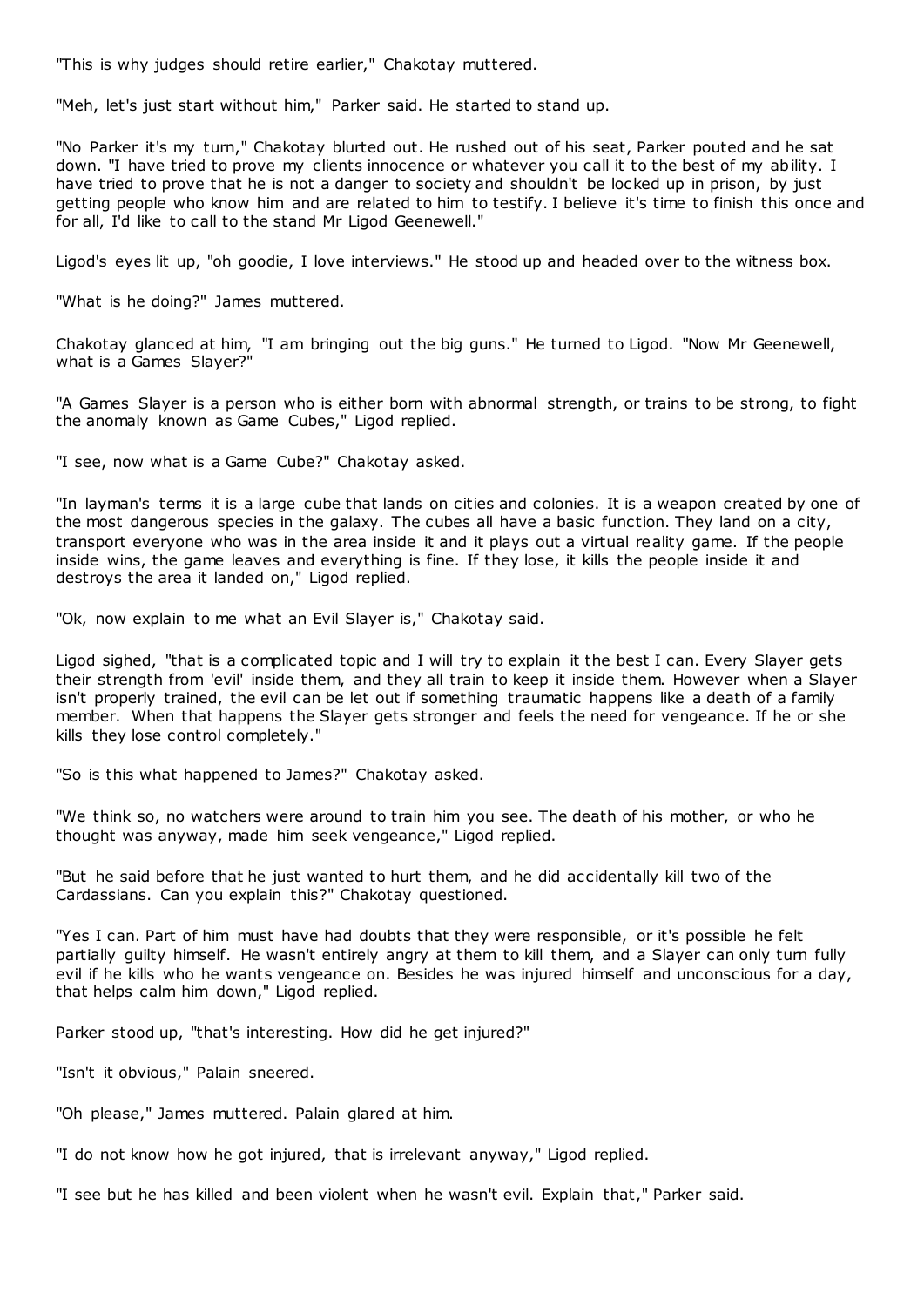"Mr Stuart is an unique Slayer, he was not trained at all so it's pretty obvious why he'd have a bad temper. It's probably a constant battle between good and evil," Ligod said.

"Well can he be trained to not be like that?" Parker asked.

"Not at this age no," Ligod replied.

"Then wouldn't it be a good idea to keep him restrained before something like this happens again?" Parker questioned.

"I believe I was questioning him, Parker," Chakotay grumbled.

"That's fine, I don't think I need the answer anyway," Parker said, he smiled as he sat back down.

Chakotay sighed, "Ligod, you can sit back down." Ligod did as he was told. "Now I'd like Wesley to come to the stand."

Wesley made his way over to the witness box, "can I just say something first?"

"Yes if you wish," Chakotay replied.

"Mr Ligod is technically a fired watcher considering that he sent one Natural to his death and a lot of Trainees, and almost caused the deaths of James and several innocents on two occasions," Wesley said.

"Your point?" Parker muttered.

"My point is he doesn't know what he's talking about sometimes," Wesley said.

"I see, what did he get wrong?" Parker asked.

Chakotay cleared his throat, "Mr Parker, you will get your turn." Parker rolled his eyes. "Ok Wesley, what else can you tell me about Slayers or James himself that is relevant to this trial?"

Wesley sighed, "well it is the council's fault that James wasn't trained. They should have been aware of him and tried to get to him when he was a lot younger. If they had of done this he wouldn't have turned evil and he probably wouldn't be disobedient."

"So the incident at the Trafford wouldn't have happened?" Chakotay questioned.

"Exactly," Wesley replied.

Parker stood back up, "the man is still very violent when not evil, are these 'watchers' to be blamed for that too?"

"Slayers are meant to be short tempered by nature anyway. All the watchers do is train them to be a little more in control, tell them what not to do for their own good and send them out on missions," Wesley replied.

"You didn't answer my question," Parker said.

"In a way yes we are responsible. If we hadn't of left him out by accident, most of the things he gets angry about would have been avoided too," Wesley said.

"What does that mean?" Chakotay asked.

"Even though Slayers are trained so they don't turn evil, they are all told not to get involved with people just in case. Mr Stuart did and well that did not help matters," Wesley replied.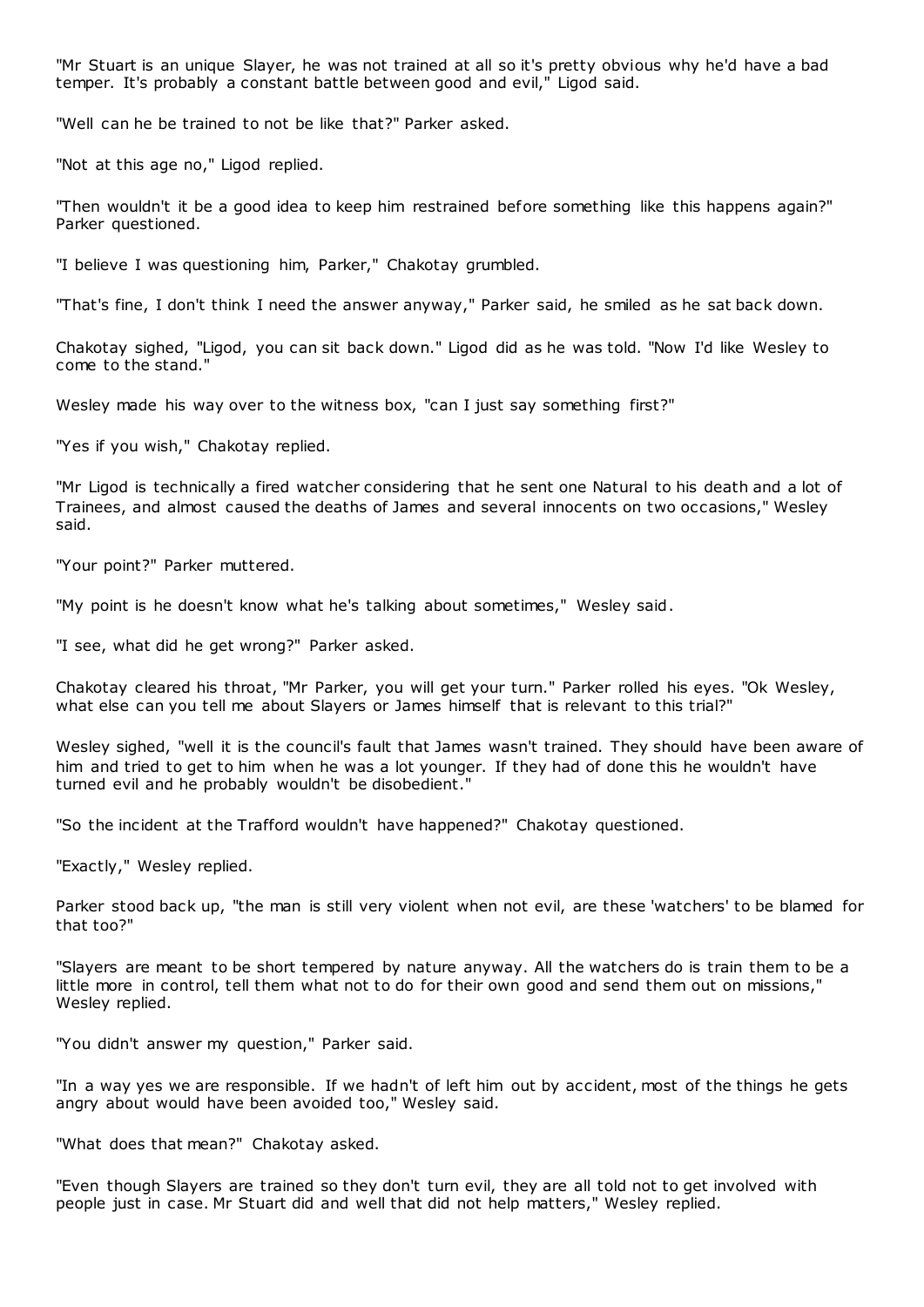"Right I'm not the only one, but I'm the only one who gets told off for it," James said.

Lena and Zare glared in his direction, Kevin didn't notice as he was too busy winking at Nikki.

"Yes but the others are trained, you are not. The others were careful and have obviously not gotten too intimate with whoever they went out with," Ligod pointed out.

Some of the guys glanced at Kevin smirking. "Hey, hey, the Slayer thing is my only reason."

"Ah so as long as Mr Stuart stays with this wife of his, he will remain a potential threat no matter what you do," Parker said.

"No, he is a bigger threat if she dies or something. You are not listening," Ligod snapped.

Jessie looked rather annoyed, "would anyone mind if I turned evil?"

"Oh yes she can turn 'evil' too, that's interesting," Parker said.

"Ok let's sort this out right now," James muttered as he stood up. "Unless you plan on breaking the time directive or whatever it's called by changing the past, there's nothing any of you can do about Jessie and I now. I have been training to stop myself turning evil and I think I can control it now."

"Right but we don't need a time machine, you just have to do the right thing and be single again. Slayers aren't supposed to be involved let alone have a wife and children," Wesley said.

"I told you there is nothing anybody can do about this now. If I leave her it'll just get worse, putting it mildly. If something happens to her if I'm with her or not, it's going to be the same result," James said.

Parker smiled, "so you don't think you have control then?"

James rolled his eyes, "for crying out loud, I didn't say that."

The judge woke up suddenly, "no don't take my goldfish!" Everyone stared at him. "Oh I'm sorry, I must have dozed off for a second. Trial continue."

"It already has your honour," Parker said.

Chakotay sighed, "my client is right Parker. He has been training and that's all he can do for now. I checked the logs and he hasn't been as bad tempered since the training. Putting him in jail with lots of Cardassians who will only tempt him will make everything worse." He turned to the judge. "Your honour he has a family who do need him, and without them I am sure he may lose his control and attack the other inmates. If he has his freedom, he will probably continue to train and won't be a threat. This isn't about punishing him for mistakes in the past remember, it was about doing what's best for everyone's safety."

The judge nodded his head, "I agree Commander."

"If you don't mind your honour, I'd like to bring out a few more 'witnesses'?" Parker muttered.

Chakotay shrugged, "go right ahead, you're only wasting your time." He sat back down.

"Such arrogance. I'd like to call to the stand, Mr Anderson," Parker said.

Craig swallowed hard, "oh crap." He headed for the witness box.

"Now you've been Mr Stuart's partner in Security for a while, haven't you?" Parker questioned.

"Yes that's right," Craig replied.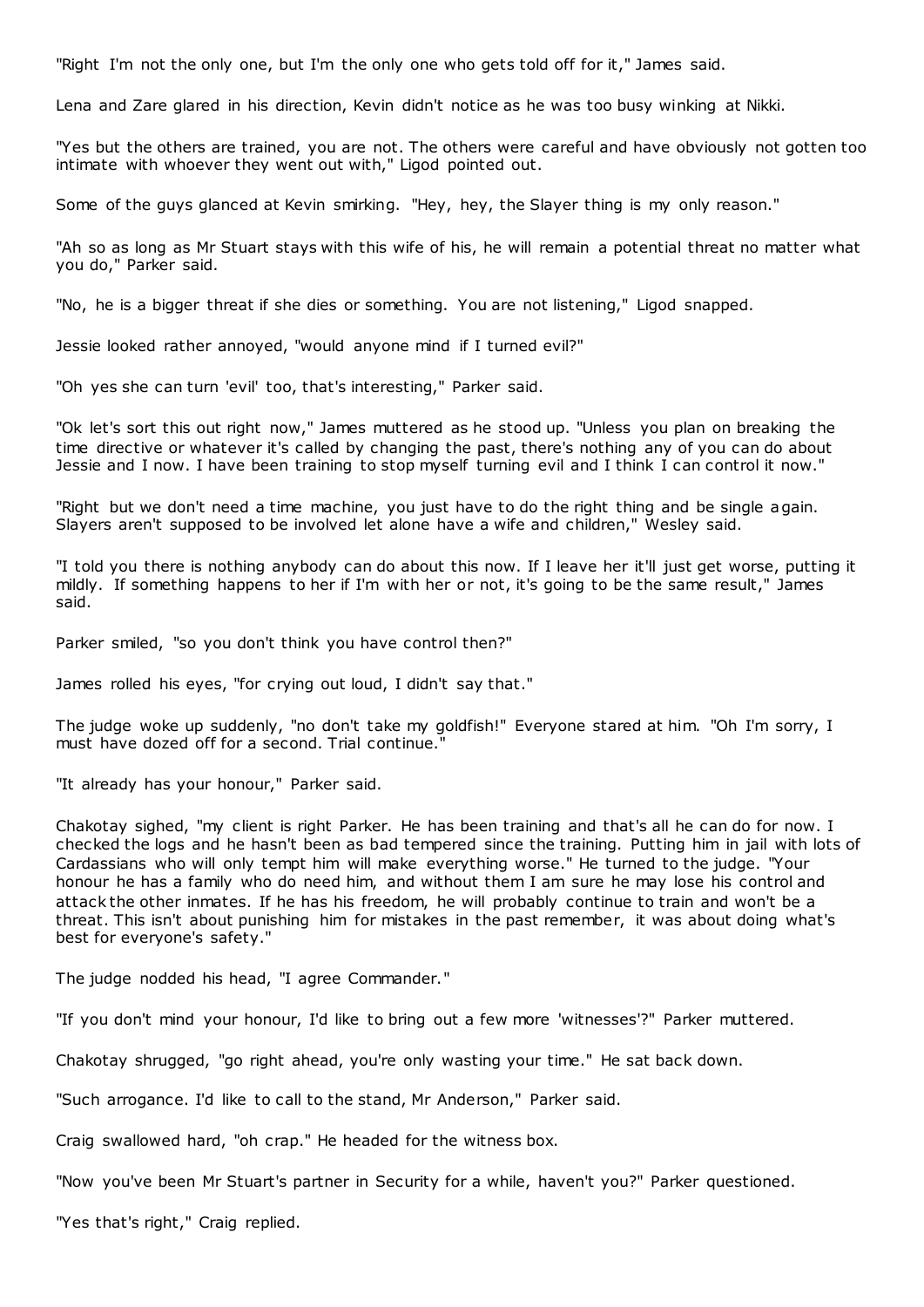"Didn't you think that somebody so violent should be in another job?" Parker asked.

"Not really, he's good at what he does," Craig replied.

"Didn't he give you a hard time or anything?" Parker asked.

Craig looked worried, "kinda yeah, but some guys are like that with other guys. I did the same to him after all."

"Yes but you went out with his half sister, surely that didn't make him treat you any worse?" Parker questioned.

"Look if it was the other way round and he was dating my stepsister, I'd be the same way," Craig replied.

Triah meanwhile pulled a face, "oh god no, I wouldn't date him. Slayer's are messy."

"I see," Parker muttered.

"I know why you're questioning me though. I'm somebody who he doesn't like, I know that. So you think I'll do everything I can to get rid of him, well you're wrong. He and I used to be friends and I wouldn't do that to him. I do like him, I just didn't like the fact that he and Lena were closer than I was to her before they knew the truth. Plus I agreed with what Chakotay was saying before," Craig said.

Parker sighed, "very well Anderson, you may sit down." Craig sat down looking rather proud of himself. "Now can I question Mr Kim?"

Harry sat down in the witness box, "ok can I just say kinda ditto and sit back down?"

"No," Parker muttered. "You and Mr Stuart used to be roommates, right?"

"For a brief time yeah," Harry replied.

"I hear you and him didn't get along during that time," Parker said.

"He and I are very different people. It was a little like sharing quarters with Tom, except James wouldn't hide porn under my pillow and try to chat up strange girls at my doorway," Harry said.

B'Elanna glared at Tom, he was turning slightly pale. She elbowed him hard in the ribs, "pervert."

"What I was different back then and single," Tom moaned.

"You and him had a physical fight, didn't you?" Parker questioned.

"Well yeah but I did start it kind of, I was trying to annoy him and that wasn't like me at all," Harry replied.

"You two must have passed the time with some interesting conversations, Mr Kim. Anything worth mentioning?" Parker questioned.

Harry furrowed his brow as he started to think back.

## **January 2372 (eight years previously)**

#### **Voyager, Harry's Quarters:**

"James can you be quiet about that," Harry muttered as he climbed into his bed.

"What, you wanted a story," James said innocently, he leaned on the wall.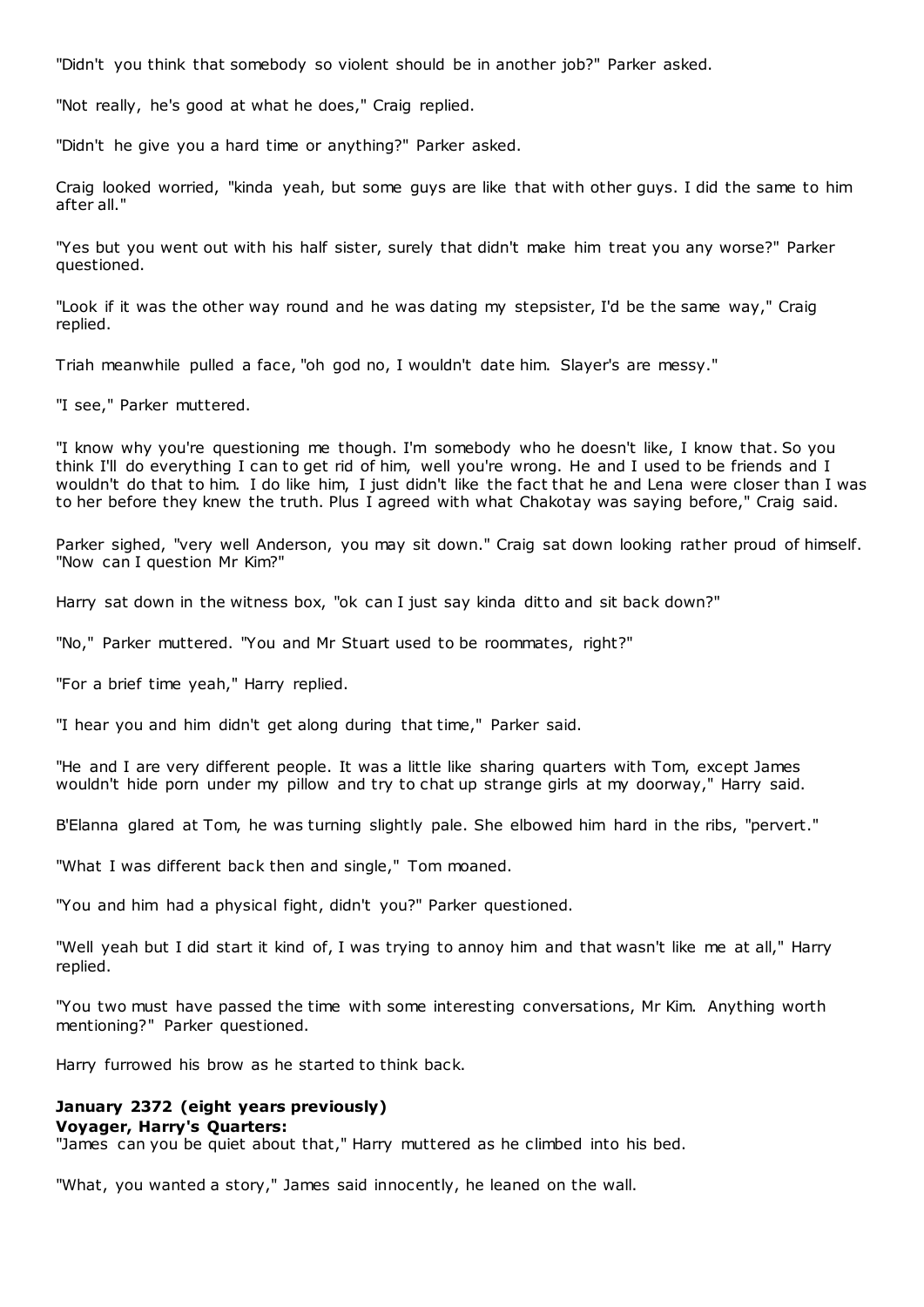"Yeah cos I couldn't sleep, you telling me about people getting cut into bits doesn't help," Harry grumbled.

James tried not to laugh, "right sorry."

"I could have nightmares you know, I don't want ones like yours," Harry said.

James shrugged, "well it would make a change from your childhood dreams and dreams about you coming onto Libby."

"What, oh for god's sake, I do not sleep talk, ok!" Harry snapped.

"Harry, I'm the first person who's shared a room with you, right?" James said.

Harry shook his head, "no, in the Academy I shared quarters with a guy who never slept. As a matter of fact he was called James as well."

"Did he not sleep because he was worried that he'd find you in his bed with him in the morning?" James asked.

"What, no. Where are you getting that from?" Harry grumbled.

"Oh nothing," James replied.

#### **March 2380:**

"I don't think that was important," Parker sniggered.

Harry blushed, "well no but he was lying about that."

"I'm sure, you can sit down," Parker said.

Harry wasn't a happy chappie as he headed for his seat.

The judge used his hammer, "ok I'm falling asleep again, we'll finish up tomorrow."

#### **Later that day:**

Jessie sighed, "what are you talking about, it looks like you're winning."

"Yeah dad totally outwitted Parker," Lena said.

"I guess so but Parker's got a long time to think of a comeback," James said.

Kathryn shook her head, "you've got to stop thinking so negative. Chakotay had a good point, the trial is all about whether it's safe for you to remain free. He'll have to keep thinking about that and we'll still win no matter what Parker says."

"Yeah I suppose," James said.

"Look it's going to be ok, you'll be out of here soon enough," Jessie said.

"Mum, did anyone ever find out who killed Susy?" Lena asked.

Kathryn shook her head, "no, it was a complete mystery. They didn't recognise the DNA on the body, and it was like the murderer just disappeared."

"In other words it could have been anyone that's not a member of the Federation," Lena said.

"Yes that's right, what are you getting at?" Kathryn asked.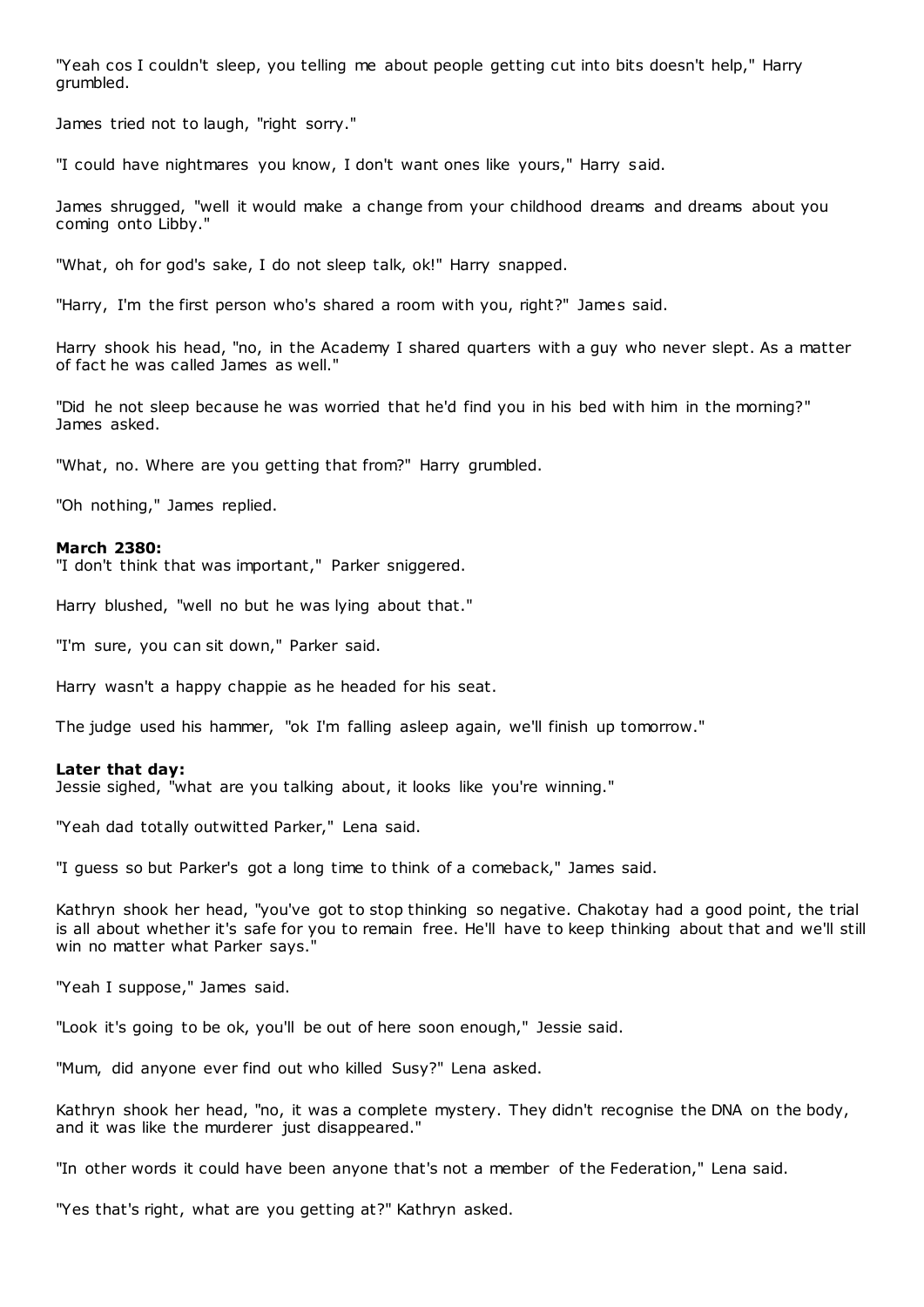"Well as a backup we can get proof of who did it, we solve mysteries involving murders all the time right? If it's the Cardassians we can mention that anyway," Lena replied.

"Didn't the DNA indicate what species this guy was?" James questioned.

"I don't know, I only asked around and that's all I got," Kathryn replied.

"Wait a minute, it's easy to solve a mystery that's days or weeks old," Jessie said.

"Obviously you have never worked with Craig before," James muttered.

Jessie rolled her eyes, "not really no, but that's not my point. What I mean is this mystery is ten years old, we can't examine the body as it'll be rotting by now."

Lena shuddered, "thanks Jess."

"Oh sorry," Jessie said. "Her body won't be any use to us, and they spent ages on the mystery and they didn't find anything."

"Oooh I know, let's resurrect her like we did with Jessie," Yasmin's eyes lit up. Everyone stared at her. "What?"

"We need somebody evil who hasn't done the ritual before," Lena muttered.

"And a sacrifice," James said.

Yasmin's face dropped, "oh."

Kathryn sighed, "Jessie's right, this isn't going to be easy and we haven't got weeks or even days to solve it. We can't solve this in one night.

"Perhaps we can," Chakotay said from the doorway. Everyone looked over at him, he had a younger woman standing beside him.

"Chakotay, what do you have in mind?" Kathryn questioned.

Chakotay glanced at the woman beside her, "everyone this is my sister, Taiya. Taiya, this is my exwife Kathryn, my daughter Lena, Kathryn's daughter Yasmin, and her son James, oh and that's his wife Jessie."

"Wait, did you just say I was James' mum?" Yasmin asked.

Chakotay groaned, "Yasmin, shut up."

Taiya laughed, "it's nice to meet you all."

"Taiya has a plan that'll help the case. We already have the judge on our side, and we've convinced everyone that the watchers lack of responsibility made James turn evil. But we still need to convince the jury that James was not responsible," Chakotay said.

"I don't understand," Kathryn muttered.

Taiya stepped forward, "I have a way of seeing into the past without actually affecting the timeline. We can see who murdered Susy for ourselves."

"You're not making this up right?" James said.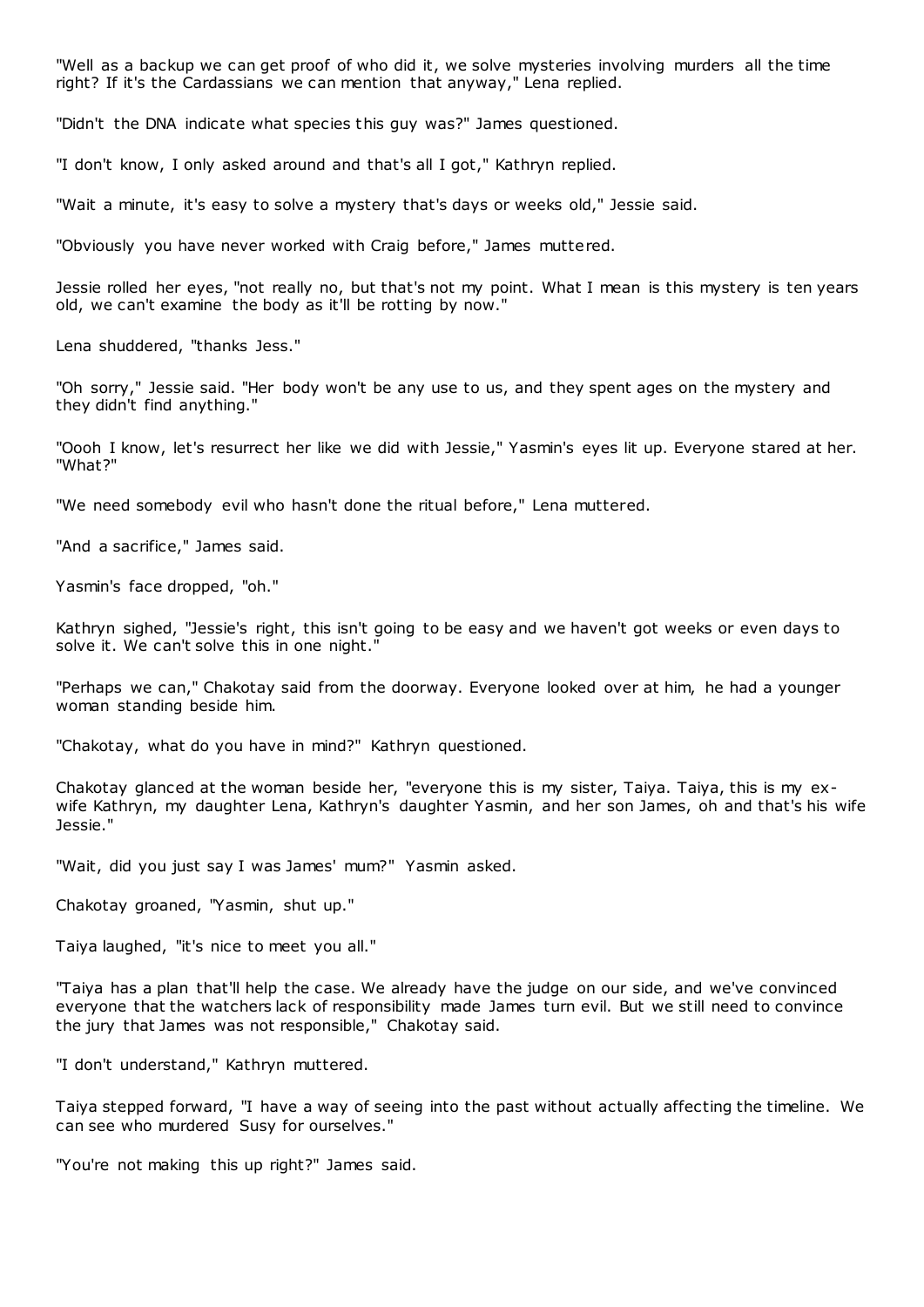Taiya shook her head, "no. Chakotay told me about this whole thing and it occurred to me that it may help the case if we expose the murderer. He or she or they will be punished instead I'd imagine. The watchers may get a telling off for not training you."

"How is this possible?" Lena asked.

"Well it's a combination of a vision quest and a spell," Taiya replied. Everyone stared blankly at her. "The vision quest will be the part that'll help who ever sees the incident be invisible. The spell will take the person back in time."

"Are you certain it won't pollute the timeline?" Kathryn asked.

"Very certain," Taiya replied.

"Oh well, let's get started then," James said.

Everyone stared at him instead. "You've got to be crazy?" Jessie grumbled. "For one thing when Tuvok helped you see what your dad did to you it freaked you out completely. Seeing your mum get killed won't be any better."

"She's right, get one of us to do it," Kathryn said.

"Actually can I interrupt?" Taiya interrupted "Somebody who was actually at the scene has to do it, and it would help if whoever did it could share what they saw telepathically. As I can see, James is the only one who can do it."

"Can I just pretend I was there?" Lena asked.

"It doesn't work that way. I need the exact position of the murder, exact time," Taiya replied.

"Well he can tell me," Lena said.

"You don't understand, the spell won't work since you were not at the scene. You have never even been to that place," Taiya said.

"Hang on, will James turn evil again if he sees this?" Kathryn asked.

"No he shouldn't. I heard he's been controlling it, once he realises it's not really real, he'll snap out of it as soon as the spell's finished if he does," Taiya replied.

"I dunno, I don't think this is a good idea," Jessie muttered.

"Guys, this will work. All James has to do afterwards is get a Vulcan or a Betazoid that's neutral in all this to share the memories of it. They can testify to the court," Chakotay said.

"It would be a lot harder if the one who does this wasn't telepathic really," Taiya said.

"So what else do you need?" James asked.

Taiya glanced at Chakotay, "just information, you can give that to me when we do this."

"When is this going to happen?" Kathryn asked carefully.

"We can do this now. But I'd appreciate it if there wasn't a crowd," Taiya replied.

Chakotay nodded, "that's a good idea, me, Taiya and James only."

"Um, you missed my name out," Jessie said.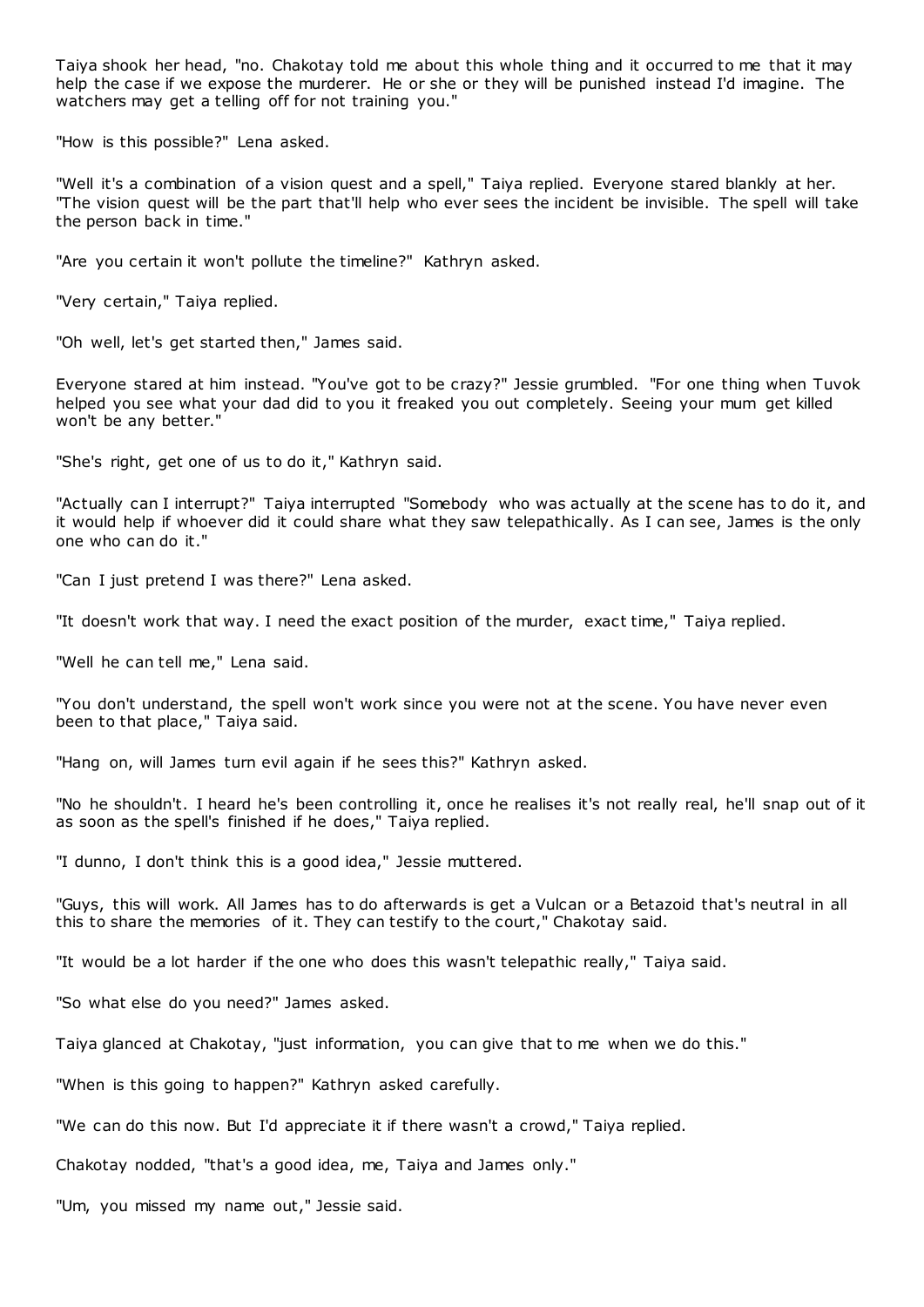"I meant to. It's obvious why James and Taiya have to stay, and I'm staying just in case Taiya needs any help," Chakotay said.

Jessie groaned, "this is typical."

"Come on, let's go," Lena said.

"When should we come back?" Kathryn asked.

"We'll contact you," Chakotay replied. Kathryn, Lena, Jessie and Yasmin headed out.

## **A little while later:**

Taiya was now behind the forcefield with James, with the usual Indian stuff. Chakotay was standing behind the forcefield looking rather tense.

"I don't see why the field is necessary," Taiya muttered.

"It's a precaution. James only thinks he's trained himself to calm down," Chakotay said.

"I know where you're going with this. I was able to turn evil because mum was singing, get through a forcefield and help the others escape those clones. Afterwards I turned back because she had stopped," James said.

"Ok but turning evil over bad singing, she can't be that bad now," Chakotay commented.

Taiya looked amused, "she must be. Chakotay I heard you at the trial, what's up with you?"

"Well you're in the forcefield with him and it's kind of worrying," Chakotay replied.

"Well let's hope there's no security cameras in here that Parker can watch," James commented.

Chakotay looked around the room, "no I think we're ok."

"If you're worried about my well being, lower the forcefield," Taiya said.

Chakotay sighed, "fine." He pressed a button on the station.

"Ok so I've got all the information I need, let's begin," Taiya said, she knelt down. She looked up at James who looked rather tense too. "Ok whenever you're ready, I can wait as long as you need."

"No," James shook his head. "I'd rather get it over with."

"Right, just kneel down in front of me," Taiya said.

James did as he was told. "Ok, what do I have to do?"

"Just put your hand on the Akoonah, and close your eyes. I'll do the rest," Taiya replied.

James laughed quietly as he put his hand on the Akoonah, "hakuna matata."

Taiya groaned, "Chakotay warned me about that."

"Sorry," James said.

"Ok close your eyes and we'll begin," Taiya sighed. She closed her own eyes, "ah koo chee moya, we are far from the sacred places of our grandfathers. We are far from the bones of our people. But perhaps there is a powerful being who will give us the answers we seek. I need your other hand now." James took a hold of her left hand.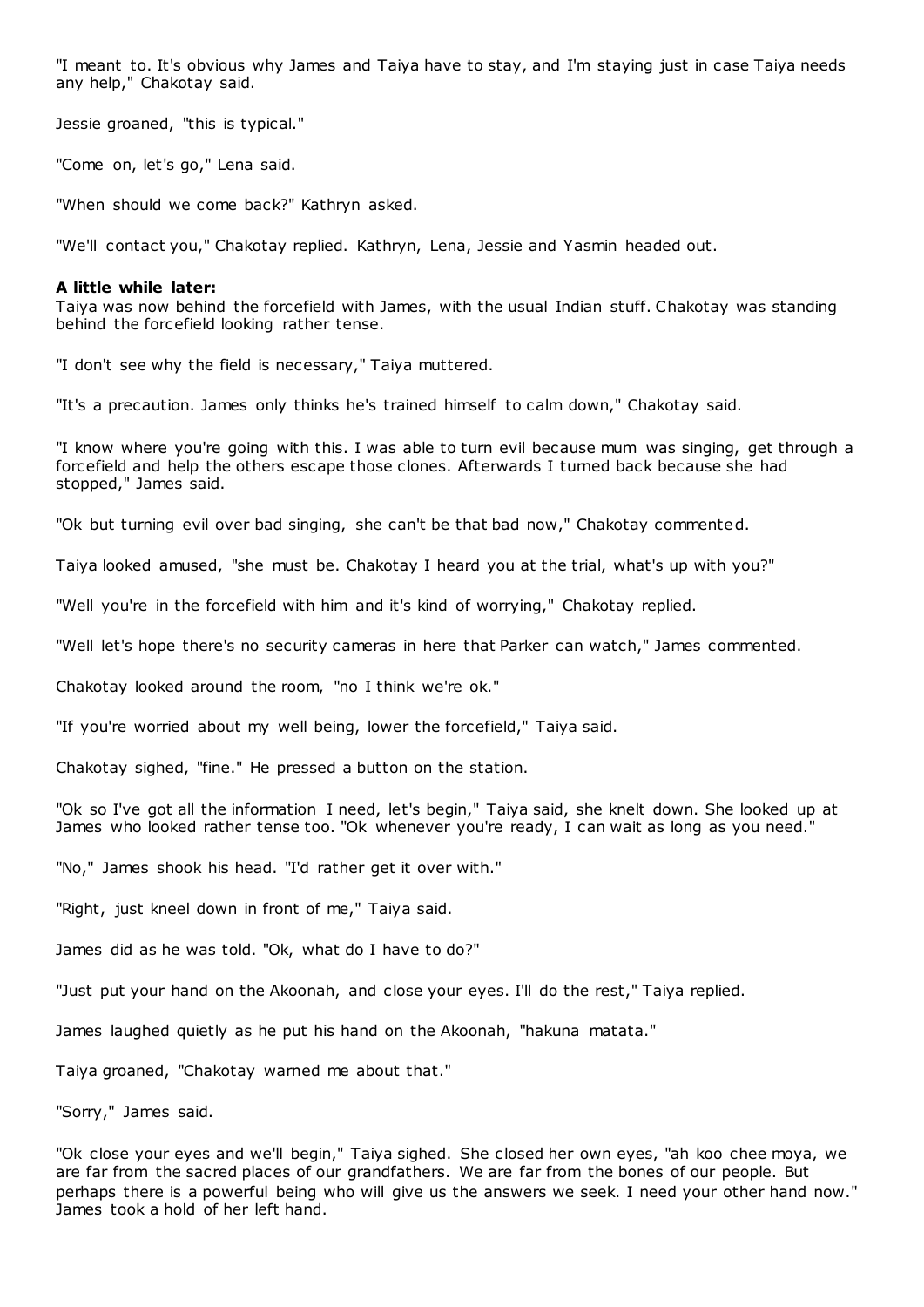"Aiena, aseena, mareena, please take us back to 2369, the twelve month on the eighteenth day, eight pm. Lasaina, maheia, take us to the Trafford Centre, above ground and around the centre fountain."

Chakotay raised an eyebrow, "great spell."

"And please shut up my brother," Taiya muttered, smiling evilly. "Ah koo chee moya, embrace the spell and allow us to see, but not to be seen, heard or touched."

#### **December 2369:**

James appeared nearby the fountain, he looked around. "It worked," he said to himself. He tried to touch the nearby banister but his hand went straight through it, "yep it really worked." He pulled a face, "why am I talking to myself?"

He then caught sight of Susy walking out of the girls toilets nearby. She stopped to look inside the only carrier bag she had. She rummaged through the bag but decided to continue walking.

A man dressed in black clothes and a hat covering parts of his face, came up behind her, he put his arm around her neck. She screamed as he did, he brought out a knife and slit her throat with it. She fell to the ground after dropping her bag. James didn't react straight away, he just stared in shock.

The man then looked around, and ran towards the escalator. Several people started coming around the corner, a lot of them gathered around to see what was going on. The Cardassians did the same not long later. James tried to get passed them all, "wait, I can't touch them." He walked through everyone, and headed towards the banister.

Looking over to the ground floor he saw the dark man just walking like everyone else. He then rushed over to the escalator and ran down. He kept running until he caught up. The man glanced briefly to his left and that's when James saw his face.

#### **March 2380:**

James opened his eyes, "oh god."

"What, who is it?" Taiya asked.

He slowly stood up, "guys, I'm sorry but..." He pushed Taiya to the floor.

"What the hell are you doing?" Chakotay snapped as he headed over. James easily knocked him down too.

"I said I'm sorry ok," he said to them both. Then he ran out of the room.

#### **Meanwhile, the coffee shop:**

"I really should be there for him," Jessie said.

"It's ok, there's nothing you can do," Kathryn said.

In: "Paris to Janeway."

Kathryn tapped her commbadge, "what is it?"

In: "James escaped confinement, we don't know where he is."

Kathryn quickly downed her coffee, "what!?"

"He said he's escaped and they can't find him, god," Yasmin muttered.

Kathryn stared blankly at her, "I heard that."

"I have an idea. Look for any human lifesigns that do not have the usual commbadge signature," Lena said.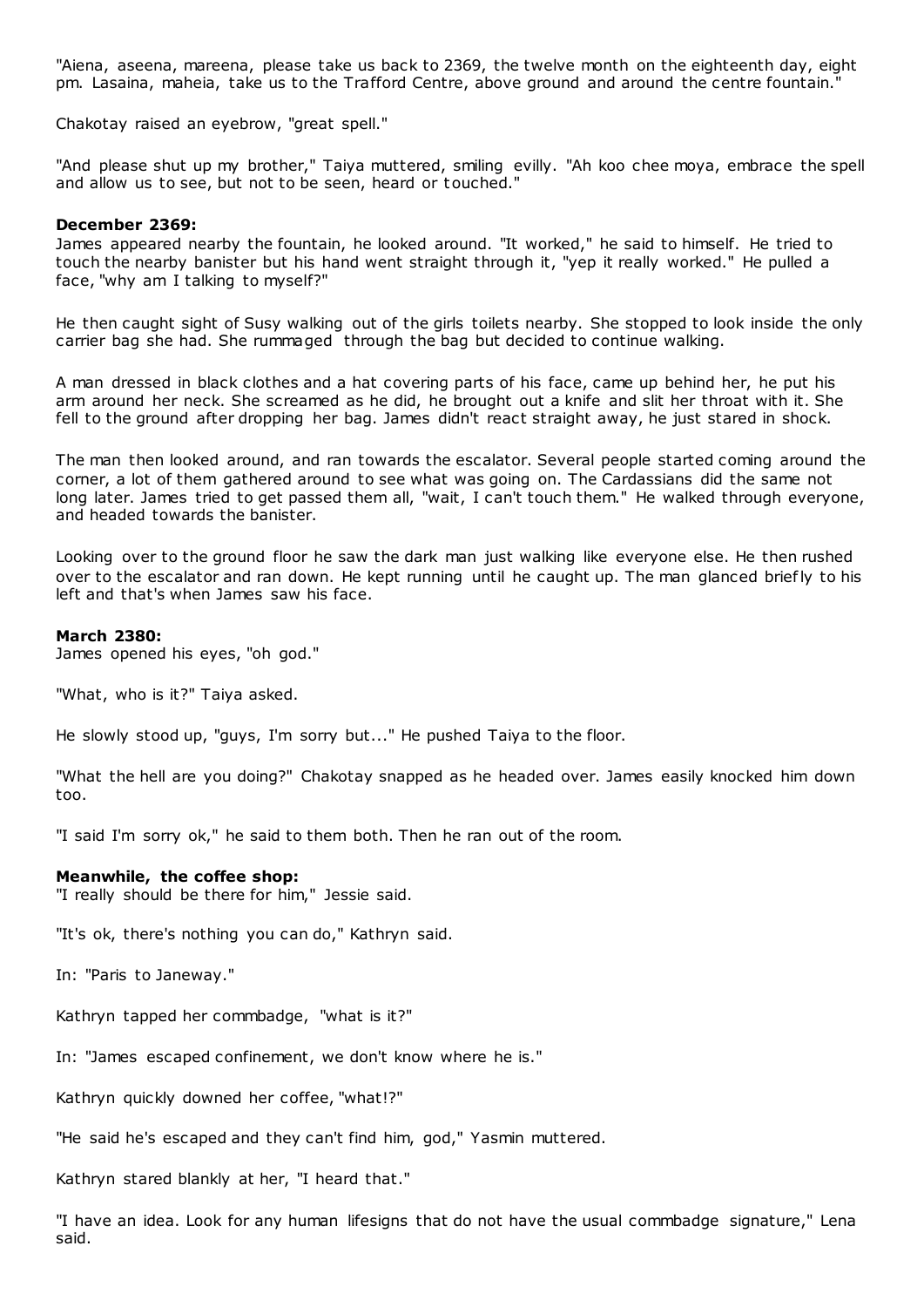In: "Good idea."

"Yeah, how come we've never used that before?" Jessie questioned.

"Cos I just thought of it," Lena replied.

In: "We have his position. He's in the quarters area, he's in a hurry so he must be looking for someone."

"He probably knows who did the murder and is looking for them," Jessie said.

Kathryn and Lena turned pale. "Oh god, if I know him as well as I think I do," Lena stuttered.

Kathryn nodded, "yes, but that's not going to help him win this case, quite the opposite." Three of the girls got up and hurried out of the cafe. Yasmin looked confused, she finished off Lena and Jessie's coffee and followed them.

## **Quarters area:**

Daniel was walking down the corridor, he passed the two Cardassians.

In: "Paris to all guests. Be advised there is a prisoner on the loose, if you see him try and avoid him, unless you have a phaser on stun."

Daniel raised his eyebrow, "right, that's not going to help any court cases."

The Cardassians stopped nearby him. "Oh that's good, we'll be seeing him in jail after all," Palain sneered.

Daniel turned around, "oh my god, you two need a life stat."

"We're needing it more than you think," Satai commented, glancing at something behind Daniel.

"What, what is it?" Daniel asked, he turned around. "Oh that makes sense."

James was now nearby them just staring, looking rather angry too.

"Oh great not again," Palain grumbled.

"You killed her, you killed my stepmother," James muttered.

"No I didn't," all three said unison. They all glanced at each other afterwards looking more confused.

James walked closer to the group, "she didn't do anything wrong, but you still slashed her throat."

"Well this obviously has nothing to do with me," Daniel said. The other two nodded in agreement.

James narrowed his eyes, he grabbed a hold of Daniel by the neck and pushed him into the wall. "Why did you do it!?"

Daniel struggled in his group, "I don't know what you are talking about."

The two Cardassians seemed rather shocked. "Well I wasn't expecting that," Palain muttered.

Daniel was pulled a little away from the wall and then pushed back into it harder than before. "You were all dressed up in black and hid your face, you were planning this. Why would a watcher kill my stepmother!" James yelled at Daniel.

"I don't know, I really don't," Daniel muttered.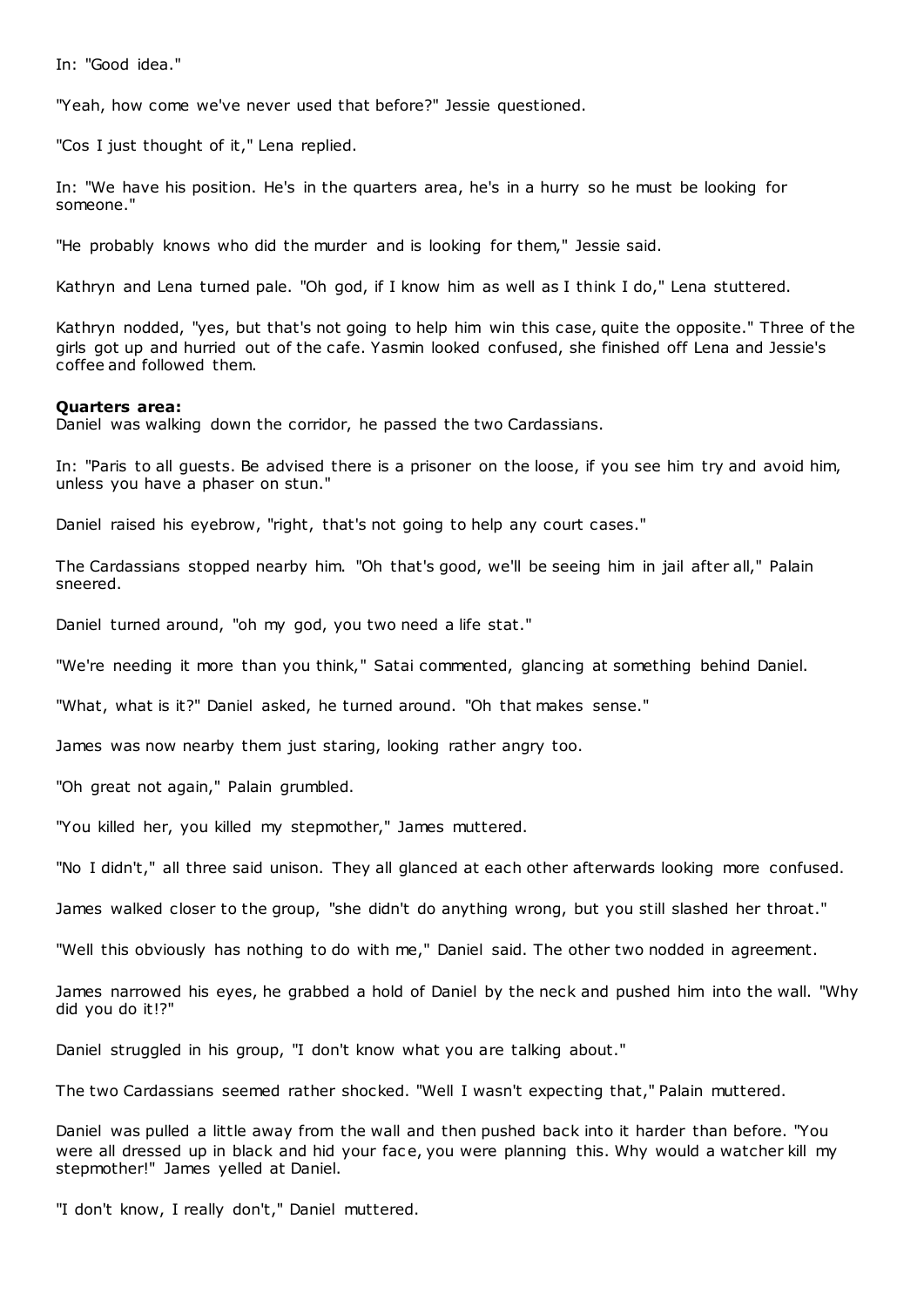Lena, Jessie, Kathryn and Yasmin appeared on the scene. Yasmin's eyes lit up, "oh cool." Lena slapped her across the back of the head.

"James, what are you doing?" Jessie asked.

"It was Daniel, he killed her," James replied.

"I didn't," Daniel said.

Lena walked closer to the scene, "calm down James, Daniel wasn't Daniel back then. He was Ronnie, if he did it he won't remember it."

"I never thought about that," Daniel muttered.

James slowly let go of him, Daniel got away from him as quickly as he could.

"That's good, let's just calm down ok," Kathryn said.

"He didn't even give her a chance to fight back, he just slit her throat," James muttered.

Jessie walked over to him, "it's ok, it was a long time ago." She put her arms around him, they hugged each other.

"Well we've got a problem. Everyone will know about this, the trial is screwed," Kathryn said.

Lena glanced at her, "not really. Ronnie is a watcher, if it was planned there must be a reason right?"

"How would we find out, I mean Daniel doesn't remember anything," Kathryn said.

Jessie pulled away from James, "wait. Ian said a while ago that there was a watcher type guy , you know who visited James when he was in the hospital afterwards."

"He probably thought it was one," Kathryn said.

"Either way he had knowledge of Evil Slayers and he knew about the murder, maybe he knows something else," Jessie said.

#### **Later, Conference Room 1:**

Chakotay nursed a sore arm as everyone looked on. "There was still no need to push us."

"We should have guessed that he'd react like that," Kathryn sighed.

"That doesn't matter now. We could look for that watcher type guy and get him to tell us everything he knows," Lena said.

"Yes but how do we find him?" Danny asked.

Ian shrugged, "I remember what he looks like, he might have a file somewhere."

Chakotay moved a computer towards him, "be my guest."

"James did join a weird gym back in Manchester, he thinks now that it was a Slayer gym," Jessie said. Everyone looked over at her. "Supposedly Ian's little sister helped him join, and the guy in charge seemed a bit watcher like."

"Ok what if he's just as clueless about this as we are? Wesley and Ligod said that nobody knew about James back then," Kathryn questioned.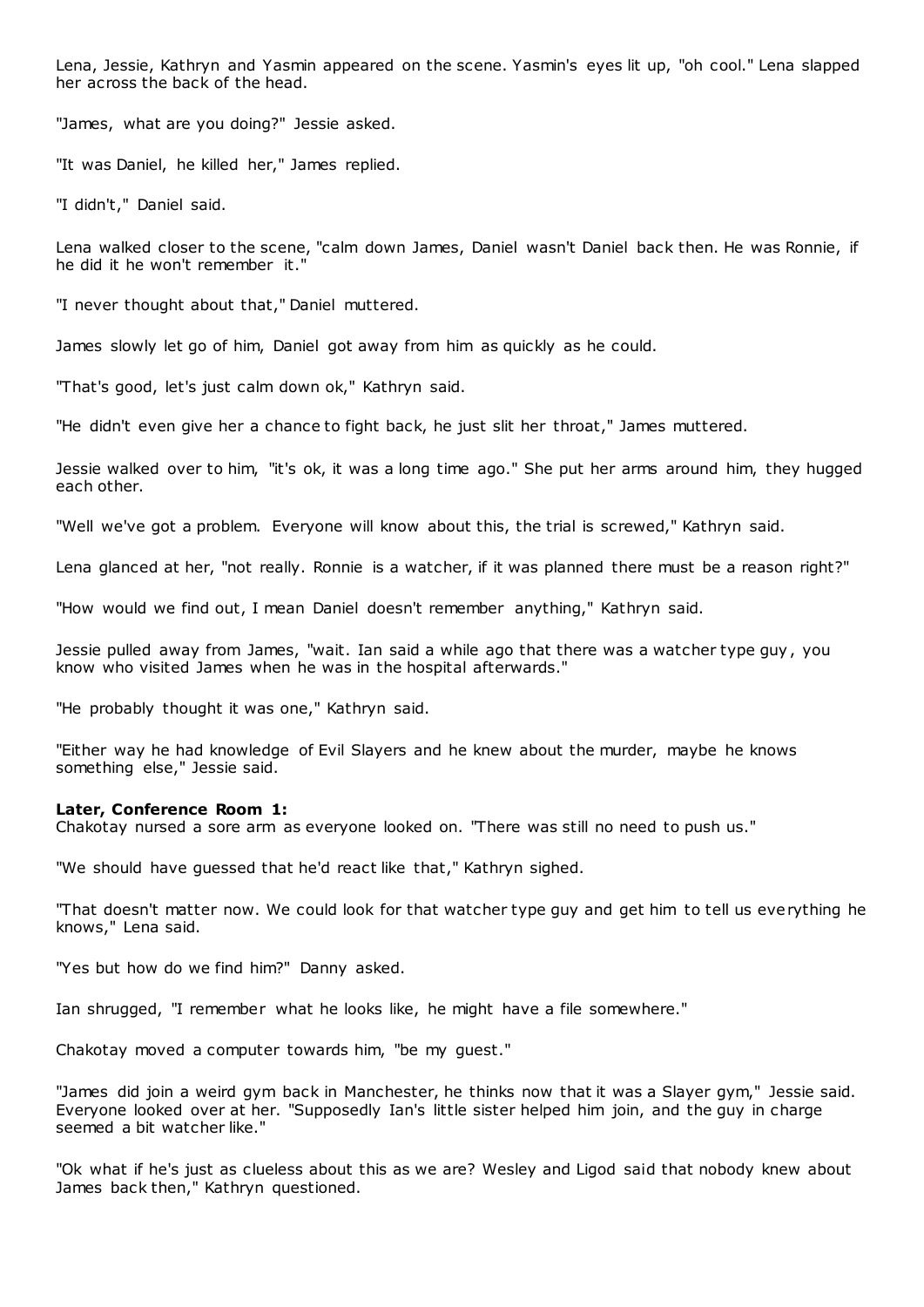"Well that's a lie, Ronnie did and how would he know more than the guys who always know who the Chosens are?" Lena replied.

"Just because he killed James' stepmother, doesn't mean that he knew about him. It was a random killing, right?" Kathryn said.

"It seems awfully convenient," Lena said.

"It seems awfully stupid more like. Why would a watcher intentionally kill a family member of a Slayer with no training?" Jessie pointed out.

"You were the one that brought this up," Lena muttered.

"I know but I just suggested that he may know more about it," Jessie said.

"Watchers don't tend to just kill random people anyway," Lena said. "It had to be planned out, there must have been a reason."

Daniel looked up at everyone, "I feel awful, I wish I could help out here."

Lena glanced at him, "it's ok, we'll figure it out."

"Yeah but what do we tell the court either way? They may lock him up," Jessie said.

"Not if he doesn't remember it. People get locked up to get punished so how can they punish him if he doesn't remember it?" Lena said.

"I found him," Ian blurted out. Jessie leaned over to see the file.

"Yeah that's him," she said.

"Where is he?" Lena asked.

Ian pressed a few buttons, "oh my god."

"What?" Lena questioned

"I knew I recognised that guy. He's a regular at our new club, why didn't I notice that before?" Ian replied.

"This guy is a regular at our club?" Danny muttered.

"You have a club?" Jessie questioned.

"Yeah on the Newcastle Quayside," Danny replied.

Kathryn sighed, "well that's nice but does he live in the area?"

"Yeah but he usually comes by this time at night. We should get there now," Ian replied.

"Ok, Lena and I will go with them two to the club," Jessie said, taking command.

"Jessie, you're not in charge you know," Kathryn grumbled.

Jessie used her strong scary glare on her, "well I'm going, you can't stop that."

Kathryn sighed, "ok, Lena, Jessie and Daniel, you go with Danny and Ian."

"Why me?" Daniel asked.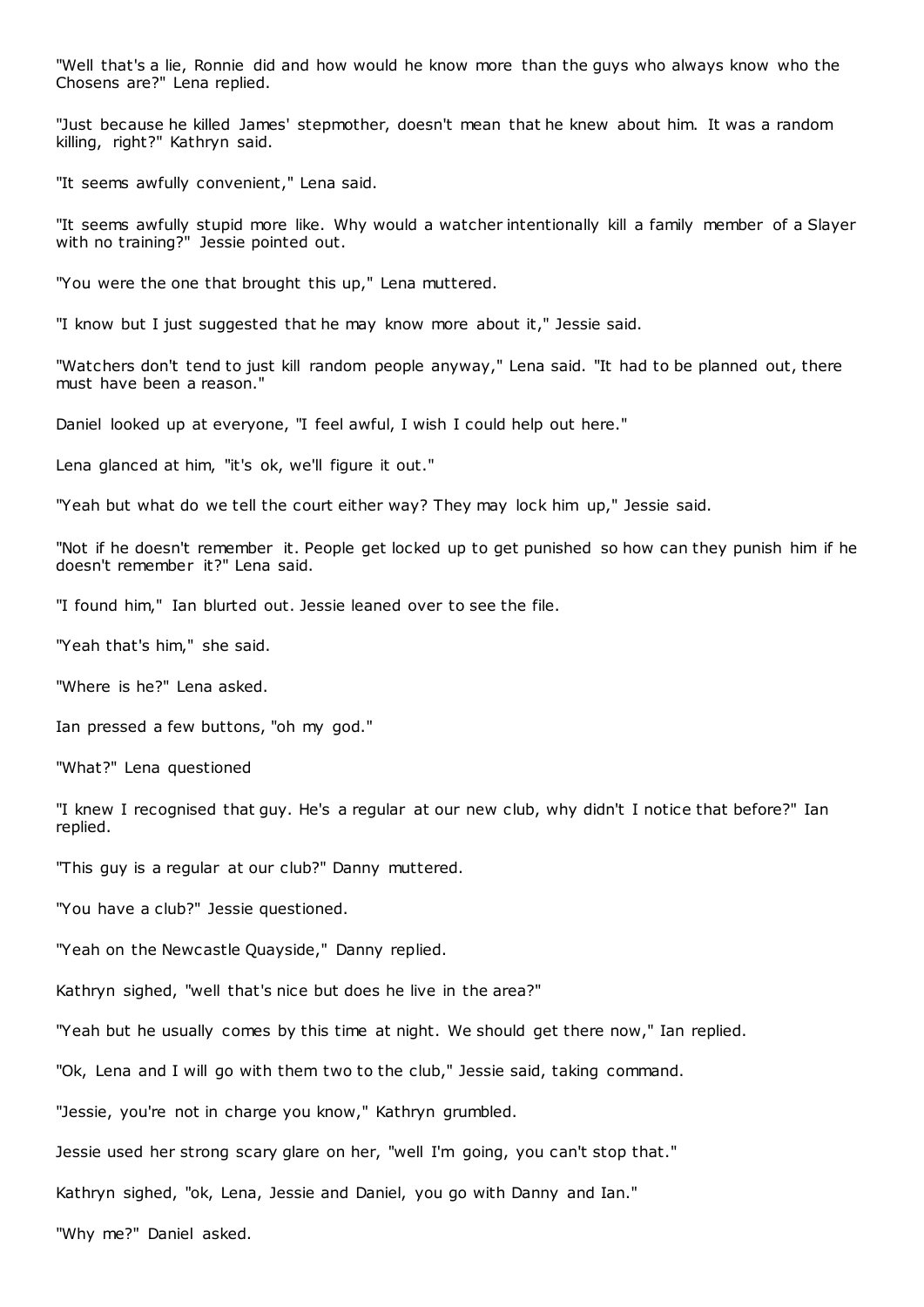"You wanted to help didn't you, now's your chance," Kathryn replied.

Yasmin pouted, "I want to go."

Kathryn groaned, "fine."

#### **Newcastle Quayside:**

The awayteam walked inside a busy club, dance music was of course blasting.

"Can you see him anywhere!?" Jessie asked.

Ian looked around, "yeah I see him!" He lead the way to the bar, where a middle aged man was sitting. "Excuse me?

The guy turned to the group, "yes can I help you?"

"Can we talk?" Danny asked.

"No, not until later," the man replied.

Lena grabbed a hold of his arm tightly, "how's this for later?" She dragged him out his chair and headed into a backroom. The others followed her.

Once they were in a quieter room Lena let go of the man. "Ok I haven't done anything wrong, do you always treat your customers like this?"

"What do you know about Slayers, watcher guy?" Lena asked.

The man pretended to look confused, "what do you mean?"

"Don't give me that, I am telepathic and I can hear you," Lena grumbled.

"You don't need telepathy Lena," Jessie muttered.

"No I don't," Lena said. She grabbed a hold of the guy by the front of his shirt. "Now tell me what you know."

The guy laughed, "listen young lady, I really do have no idea what you are on about."

"Really?" Lena said, she pushed the guy onto the table and leaned over him.

"Careful, that's a new table," Danny muttered.

"Listen I am not in the mood. My brother is going to go to jail if you don't stop playing these games," Lena snapped.

"You want to know about Slayers?" the man asked.

"Well yeah kind of, you owned your own gym for them didn't you?" Lena replied.

"Excuse me?" the man laughed.

"Lena, let me do this," Jessie said.

Lena glanced back at her, "no offense Jess, but I think I can hurt him more."

Jessie rolled her eyes, "why does everyone assume that I'm soft, let me handle this."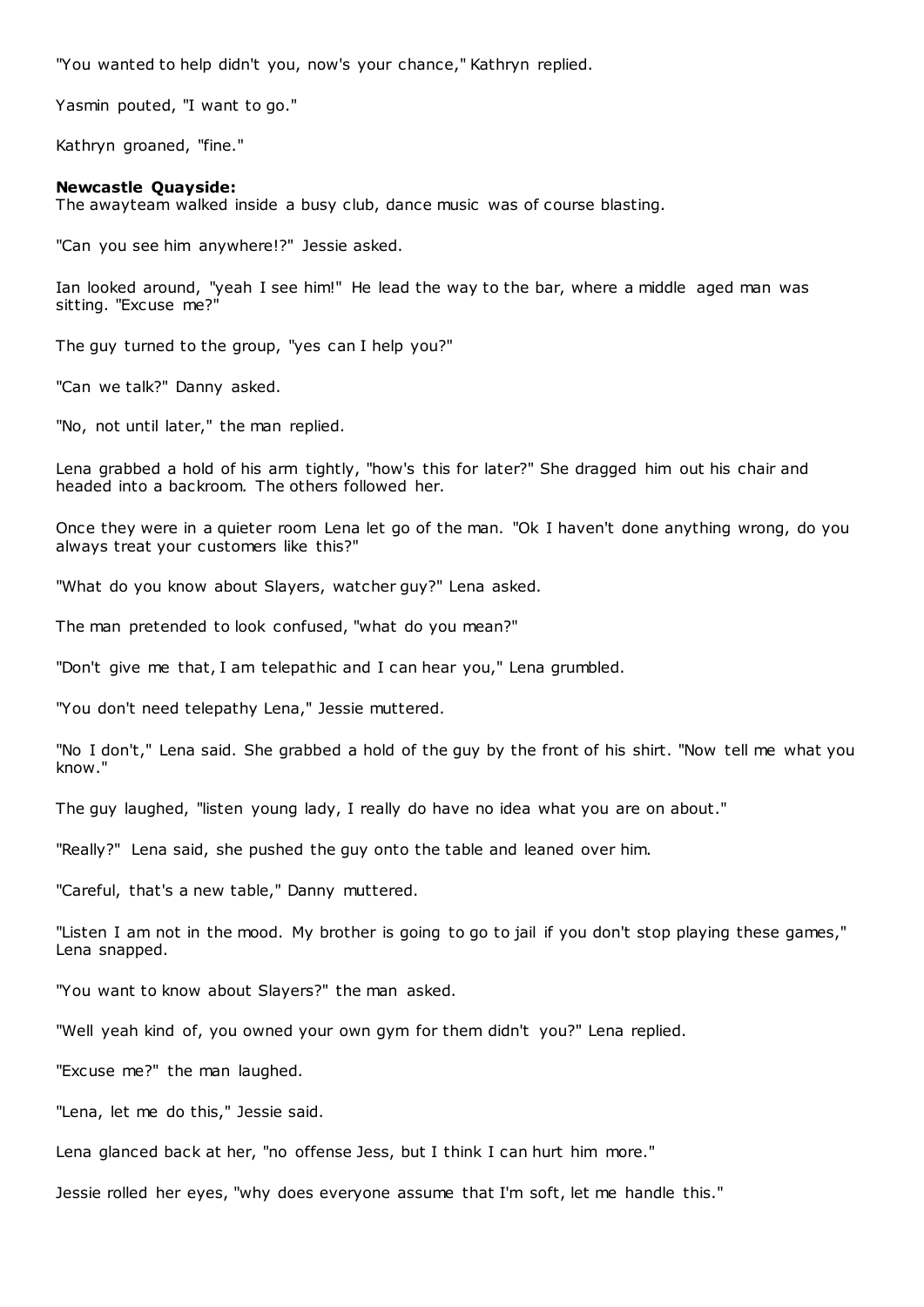"In a minute," Lena muttered. She turned back to the man. "You trained a guy called James Taylor, remember him?"

"I knew a guy called that yes, but I didn't train anybody," the man muttered.

"That's bull, I saw you in that gym when James took me there once," Jessie said.

"Well you're obviously mistaken," the man muttered.

"My god, you can't lie very well. Just give it up and tell us," Daniel said as he went closer to Lena.

The man looked shocked when he saw Daniel, "Ron?"

"Ah see, you know me," Daniel said.

"I didn't think you were working for Ronnie," the man said.

Lena laughed, "no we're not working for him, and it's Daniel now."

"You're obviously a Slayer, Chosen right?" the man questioned.

"Right I already knew that, so tell me something I don't know," Lena grumbled.

"Your brother, he's going to jail?" the man said.

"That's right, you were at the hospital when he was there after the incident ten years ago," Lena said.

"He was a student, I had to visit him. Is that what this is about?" the man mumbled.

"I don't get it, why did you lie to us earlier?" Jessie asked.

"The gym was supposed to be confidential. Only members were supposed to know about it," the man replied.

"Yeah but the Slayer thing is out in the open now. Why hide it?" Jessie questioned.

"You don't understand, you never did," the man replied.

"Maybe if you explain it to us," Lena said.

The man sighed, "I'm sorry James is getting locked up for the accident, but threatening me is not going to do anything."

"We know that Ronnie murdered his stepmother," Jessie said.

The man turned pale, "what... you? You did Ron? Bad, bad."

Daniel rolled his eyes, "for crying out loud."

"Let me take over," Jessie said.

Lena groaned, she stood back up. "Be my guest Jess."

Jessie smiled sweetly, "great."

"Well this should be interesting," the man sniggered as he stood back up.

"No, this is going to be painful," Jessie muttered. She kneed him in the usual place as hard as she could. "Now you knew Ronnie killed Susy, how?"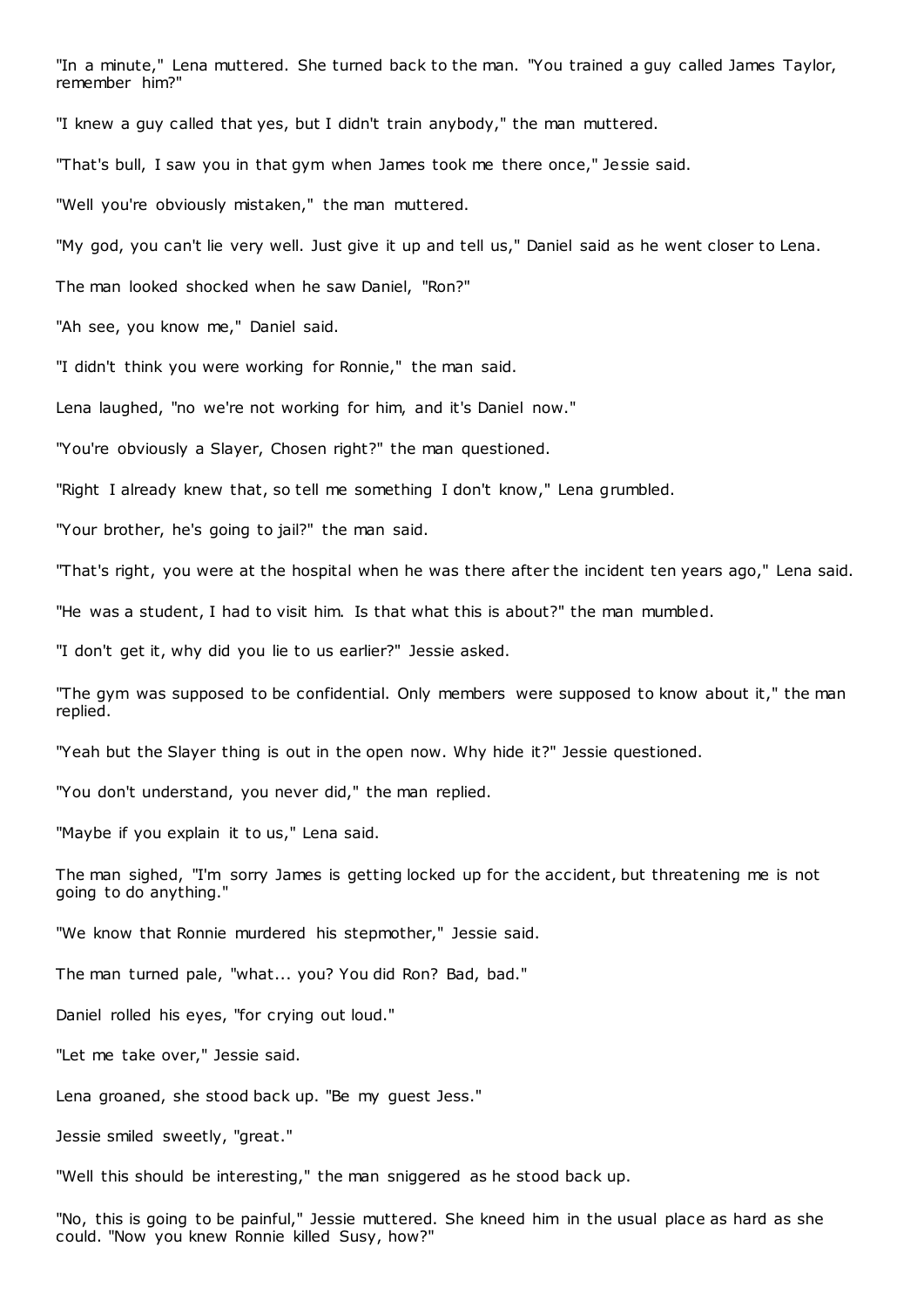The man leaned on the table, "he did tell me."

"Did he tell you *I killed somebody in the Trafford*, or did he say *I killed James' stepmother*?" Jessie asked.

"What kind of question is that?" the man asked.

Jessie hit him in the face, he had a nice new bruise on his face afterwards. "All you have to do is answer them, no asking questions of your own."

"It was the second one," the man muttered.

"Ok, so it was planned then?" Jessie said.

"No," the man replied.

"Oh did I tell you, there are right and wrong answers. Whichever ones you get wrong you get..." Jessie hit him again, this time in the nose. "Now give me the right answer."

"She's good," Danny whispered to Ian.

The man felt under his nose, which was now lightly bleeding. "Yes it was planned."

"Why, what did James do to you, or maybe what did Susy do to you?" Jessie asked.

"I never met Susy," the man grumbled.

"Ok then, what did James do to you?" Jessie asked.

"Nothing, he was a promising student," the man replied.

Jessie was about to hit him again but Lena grabbed her wrist. "So why did you get Ronnie to kill her? What was the plan?"

"I really can't remember," the man replied.

"Wrong answer," Jessie muttered, she kicked him in the leg.

"That's getting annoying," the man grumbled.

"Really? I'm just getting warmed up. Some say I'm a lot more dangerous than James is," Jessie said with an evil glint in her eye, not the usual evil kind though. "Now what was the plan?"

"It was a silly plan that went wrong, what's the point?" the man replied.

Lena rolled her eyes, she pushed the guy into the wall. Jessie and her walked over to him. "Come on, the watchers wanted Susy dead. Why?" Lena asked.

"Because James told me he didn't like her, why else," the man sniggered.

Lena grabbed his left arm and twisted it a little, "you do realise we're both very dangerous girls when pissed."

"Well I must say, he's very lucky to have you both," the man said sarcastically.

"Oh, I really want to join in," Yasmin said.

"Watching is fun enough," Danny said.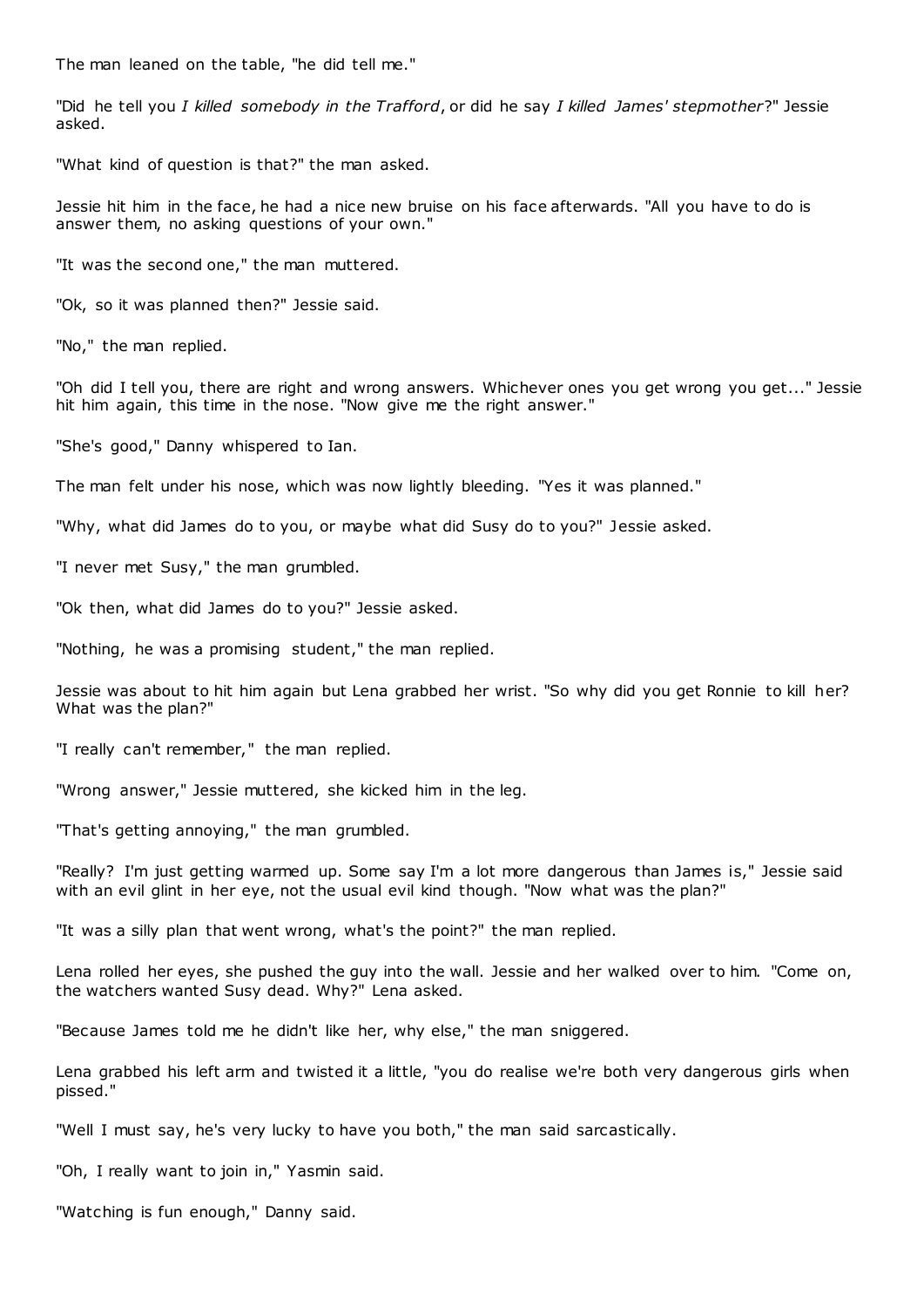Daniel walked closer to Lena and Jessie. "Listen Mr whatever your name is. You're in a room with a very strong Chosen, an ex evil witch, a psychopath clone of James, me, a really dirty minded girl, and some big fat guy. If I were you I'd talk."

"I'm not really dirty minded," Danny pouted.

"Hey, I own this club. Don't make me throw you out," Ian muttered.

"Guys, later," Jessie said.

"What's it going to be watcher guy? Tell us the truth or get a really nasty beating?" Lena questioned.

The man sighed, "fine. There were a group of watchers who were curious about the evil side of a Slayer. They wanted to see what happens when one turns evil."

"That's why Susy died, you were experimenting?" Jessie questioned.

The man laughed, "that's why nobody went to Earth to train James. We put forward the proposal to the council, they agreed to it."

"Great, you're coming with us," Lena said.

"Going with you where?" the man asked.

"To San Francisco, you're going to tell everyone in the court room what you just told us," Lena replied.

"And if I refuse?" the man questioned.

"Geez, does watchers have terrible memory naturally?" Jessie muttered.

"You probably gave him a concussion Jess," Lena said. She dragged the man out of the room, everyone followed.

#### **The next morning:**

"I do not understand," the judge said.

"It's simple your honour. We made him go back in time, without having the ability to alter anything, and he saw the murder himself," Taiya said. Everyone gasped. "It is my fault this happened."

"So who was it?" the judge asked.

Chakotay glanced over at the audience. "It was none other than one of the watchers." The non Voyager crewmembers gasped. "Taiya please sit down, I'd like to question one of the watchers behind this disgusting murder, Mr Harrison."

Security people guided the man over to the witness box.

"You sent Ronnie, aka Daniel now, to murder Mrs Taylor-Stuart, didn't you?" Chakotay questioned.

Harrison sighed, "yes." Most of the audience collapsed.

"Please explain," Chakotay said.

"The watchers council had decided to allow three watchers, myself, Mr Ronnie Lavine and Mr Ligod Geenewell to monitor James, as he was an experiment," Harrison said.

Everyone looked at Ligod, James glanced at him with a really annoyed glare. He looked rather uncomfortable, "oh crap."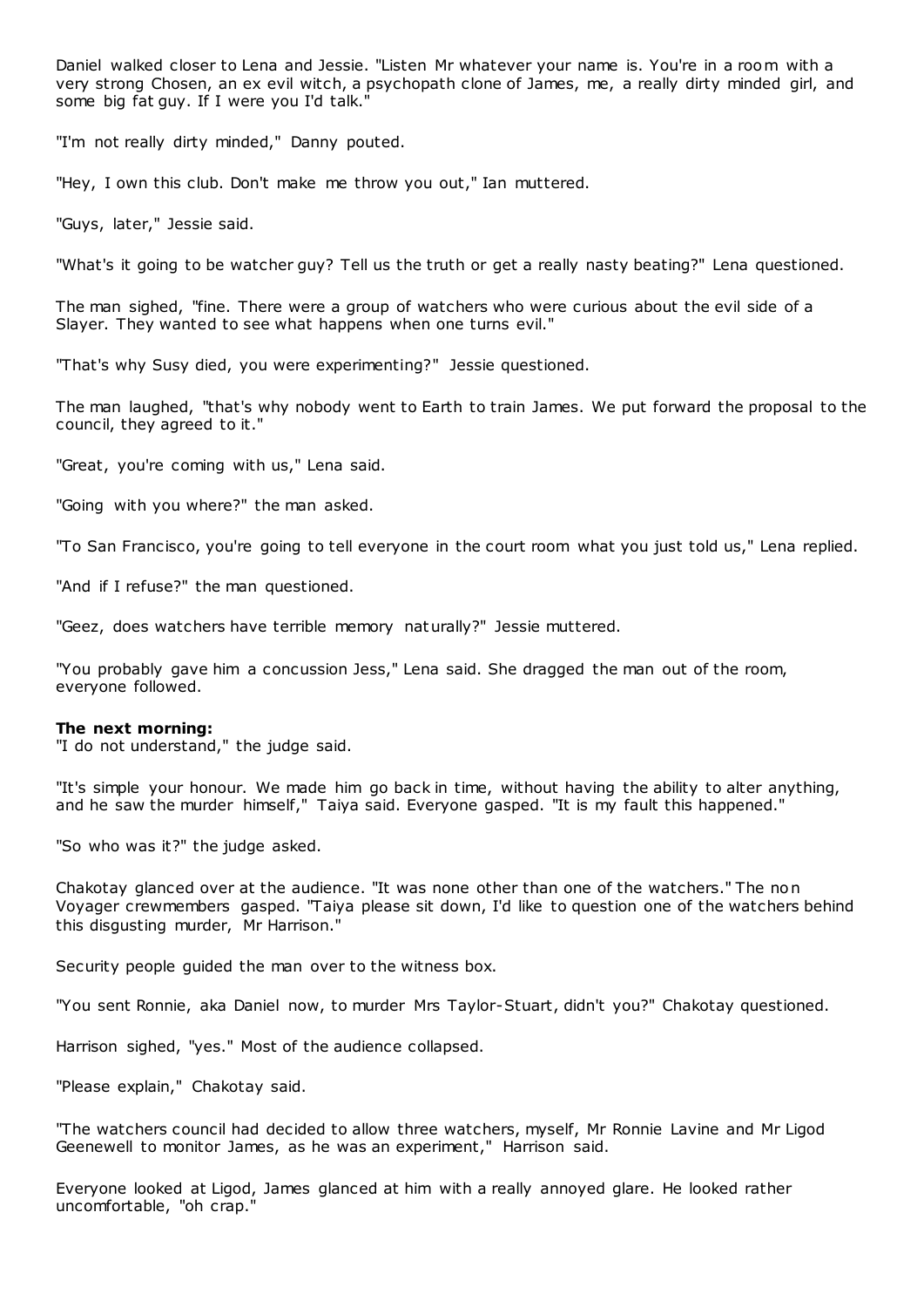"Experiment in what?" Chakotay questioned.

"The council wanted to see what an Evil Slayer was like and of course how to treat the condition," Harrison replied.

Wesley looked rather shocked, "why wasn't I told about this?"

"Hang on, why was I picked out for this little experiment?" James asked.

"Firstly not all watchers were told, and neither were the Slayers. Secondly, we had the perfect excuse as you were at the other side of the galaxy," Harrison replied. "Also Zare lost her brother a few years ago, that proved a good opportunity to do more research."

Zare looked rather annoyed, "that's why I spent eight years in a nut house!?"

The judge used the hammer, "that is enough, order in the court room now." He rubbed his forehead, "this is a very complicated case but I have reached a verdict on my own. Mr Ronnie did murder the stepmother of Mr Taylor-Stuart, but he does not remember it. However Mr Geenewell and Harrison have technically caused the deaths of a lot of people, they will be arrested."

"Oh great," Ligod groaned.

"Even though Mr Taylor-Stuart did the killings himself, it is obvious he wasn't responsible so won't be punished for the murders of the two Cardassians and others in future experiences," the judge said. "However, he had control of himself when he started fights with crewmembers, disobeyed many orders and of course made fun of the command team."

"Um no he didn't, we were just joking around," Chakotay lied.

The judge ignored him, "he will not go to jail for this, since he is a Slayer we do need him over in Manchester in England and in other areas too. As punishment he will do three months of community service."

"Is that all!? Judge I protest," Palain grumbled.

"I'm sorry, I have reached my verdict. Mr Stuart will be released in a few days as he did escape confinement during the case. Now, the case is closed," the judge said, he used the hammer.

#### **Later that night:**

James was now sitting on his own inside the brig. There were two guards playing Settlers Two on the computer nearby.

"No no, that's my territory. Stop using those catapults!" one of the security guys snapped.

"Hey if you can't handle the game, don't even try playing it," the other security guy sniggered.

Craig walked into the room, "hey guys."

"Hey," the two guys said without taking their eyes off the game.

Craig walked over to the forcefield, "congrats on the case."

"Thanks," James said.

"Look I wanted to wait until you left the prison but your sister is dating Daniel," Craig blurted out.

"What? You're kidding," James said.

Craig shook his head, "oh btw, I mean Lena, not Yasmin."